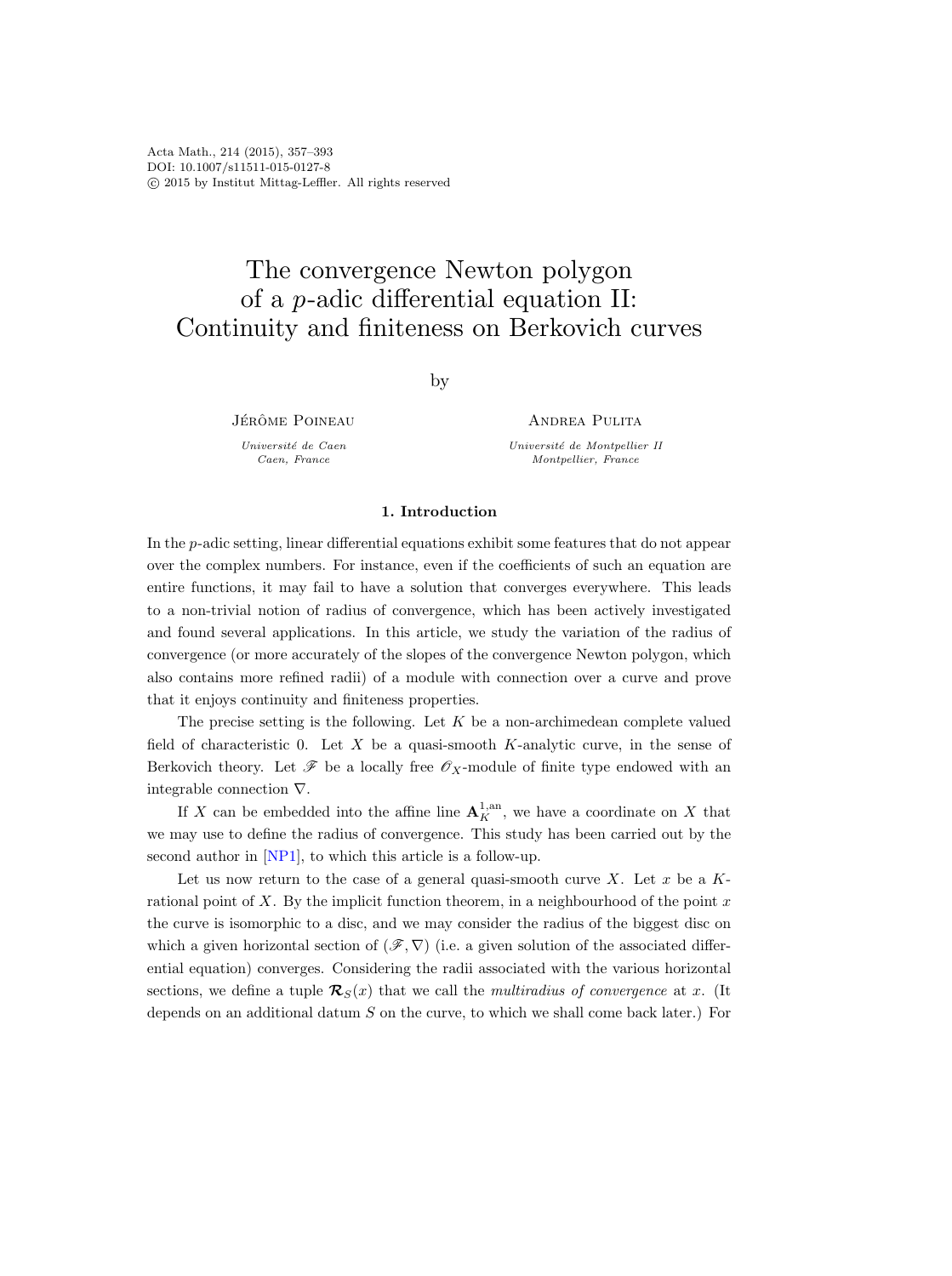readers who are familiar with the notion of convergence Newton polygon, let us mention that we here recover the tuple of its slopes, up to a logarithm. Since any point of the curve may be changed into a rational one by a suitable extension of the scalars, we may actually extend the definition of the multiradius of convergence to the whole curve.

It is already interesting to consider the radius of convergence  $\mathcal{R}_{S,1}(x)$  at a point x, i.e. the radius of the biggest disc on which  $(\mathscr{F}, \nabla)$  is trivial, or, equivalently, the minimal radius that appears in the multiradius. In [\[Ba\]](#page-35-0), Baldassarri proved the continuity of this function.

In the article [\[NP1\]](#page-36-0), using different methods, the second author thoroughly investigated the multiradius of convergence  $\mathcal{R}_S$  in the case where X is an affinoid domain of the affine line. He proved that this function is continuous, piecewise log-linear and satisfies a strong finiteness property: it factorises by the retraction through a finite subgraph of X.

In this paper we prove that those properties extend to arbitrary quasi-smooth Kanalytic curves.

THEOREM [3.6.](#page-21-0) The map  $\mathcal{R}_S$  satisfies the following properties:

(i) it is continuous;

(ii) its restriction to any locally finite graph  $\Gamma$  is piecewise log-linear;

(iii) on any interval J, the log-slopes of its restriction are rational numbers of the form  $m/j$  with  $m \in \mathbb{Z}$  and  $j \in [1, r]$ , where r is the rank of  $\mathscr{F}$  around J;

(iv) there exists a locally finite subgraph  $\Gamma$  of X and a continuous retraction  $r: X \to \Gamma$ such that the map  $\mathcal{R}_S$  factorises by r.

This theorem lays the foundations for a deeper study of p-adic differential equations on curves. In subsequent work we will use it in a crucial way to prove decomposition theorems (see [\[NP3\]](#page-36-1)) and finiteness results for the de Rham cohomology of modules with connections (see [\[NP4\]](#page-36-2)). We mention that Baldassarri and Kedlaya have announced similar results (see  $[K2]$ ).

Let us now give an overview of the contents of the article. We have just explained the rough idea underlying the definition of the multiradius of convergence on a curve  $X$ . Obviously, some work remains to be done in order to put together the different local normalisations in a coherent way and give a proper definition of this multiradius. This will be the content of our first section. The first definition was actually given by Baldassarri in [\[Ba\]](#page-35-0), using a semistable formal model of the curve, which led to some restrictions. Here, we will use Ducros's notion of triangulation, which is a way of cutting a curve into pieces that are isomorphic to virtual discs or annuli. (The existence of triangulations is very closely related to the semistable reduction theorem.) Among other advantages, it lets us deal with arbitrary quasi-smooth curves (regardless of whether they are compact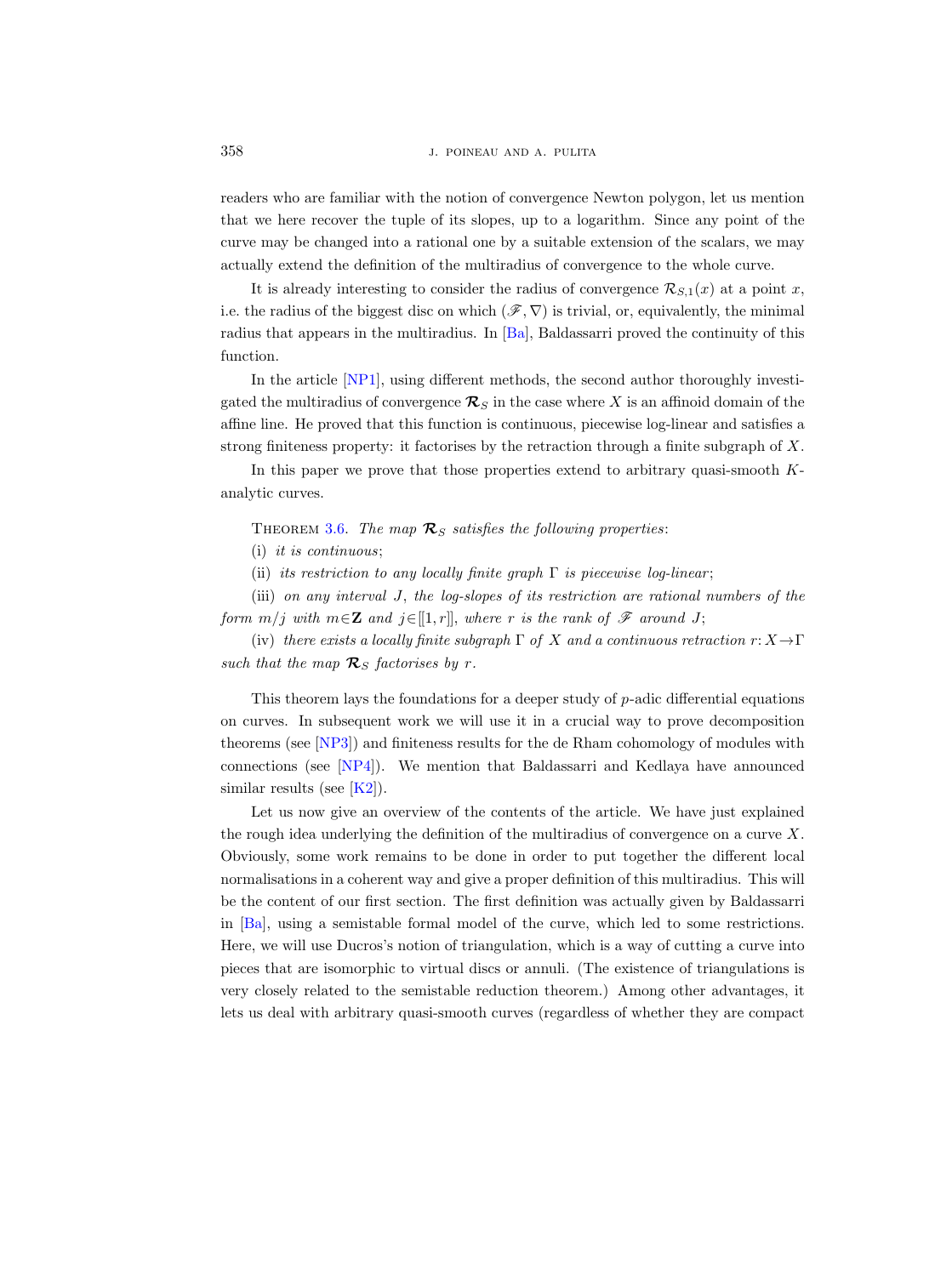or not, strictly analytic or not, or defined over a field that is trivially valued or not) and enables us to define everything within the realm of analytic spaces. The symbol  $S$  that appeared in our notation  $\mathcal{R}_S$  for the multiradius above actually referred to the choice of such a triangulation. We will explain how our radius of convergence relates to that of [\[Ba\]](#page-35-0) and to the usual one in the case of analytic domains of the affine line, as defined, for instance, in [\[BD\]](#page-35-2) or [\[NP1\]](#page-36-0).

As indicated above, extension of scalars plays a crucial role in the theory. We devote §[2.2](#page-4-0) to it and give a precise description of the fibres of the extension maps in the case of curves over algebraically closed fields: they consist of one universal point together with a bunch of virtual open discs that spread out of it. We believe these results to be of independent interest.

Finally,  $\S3$  $\S3$  is devoted to the proof of the continuity, log-linearity and finiteness property of the multiradius of convergence  $\mathcal{R}_S$ . The basic idea is to present the curve X locally as a finite étale cover of an affinoid domain  $W$  of the affine line, apply the results of [\[NP1\]](#page-36-0) to W and pull them back. We will first present the geometric results needed (which essentially come from Ducros's manuscript [\[D6\]](#page-35-3)) to find a nice presentation of the curve, then we prove a weak version of the finiteness property (local constancy of  $\mathcal{R}_S$ outside a locally finite subgraph) and finally we prove the continuity (which will yield the stronger finiteness property) and piecewise log-linearity.

Setting 1.1. For the rest of the article, we fix the following:  $K$  is a complete valued field of characteristic 0, p is the characteristic exponent of its residue field  $\tilde{K}$  (either 1 or a prime number), X is a quasi-smooth K-analytic curve,  $(1)$  and  $\mathscr F$  is a locally free  $\mathscr{O}_X$ -module of finite type endowed with an integrable connection  $\nabla$ . We fix an algebraic closure  $\overline{K}$  of K and denote its completion by  $K^a$ .

From  $\S 2.3$  $\S 2.3$  on, we will assume that the curve X is endowed with a weak triangulation  $S$ , and from §[3.2](#page-22-0) on, we will assume that the field  $K$  is algebraically closed.

# 2. Definitions

In this section, we define the radius of convergence of  $(\mathscr{F}, \nabla)$  at any point of the curve X. To achieve this task, we will need to understand precisely the geometry of  $X$ . Our main tool will be Ducros's notion of triangulation (see  $[D6, 5.1.13]$ ) that we recall here. The original definition, introduced by Baldassarri in [\[Ba\]](#page-35-0), in a more restrictive setting, made use of a semistable model of the curve. The two points of view are actually very close (see  $\S 2.4.1$ ).

<span id="page-2-0"></span><sup>(&</sup>lt;sup>1</sup>) Quasi-smooth means that  $\Omega_X$  is locally free of rank 1, see [\[D6,](#page-35-3) 3.1.11]. This corresponds to the notion called "rig-smooth" in the rigid analytic terminology.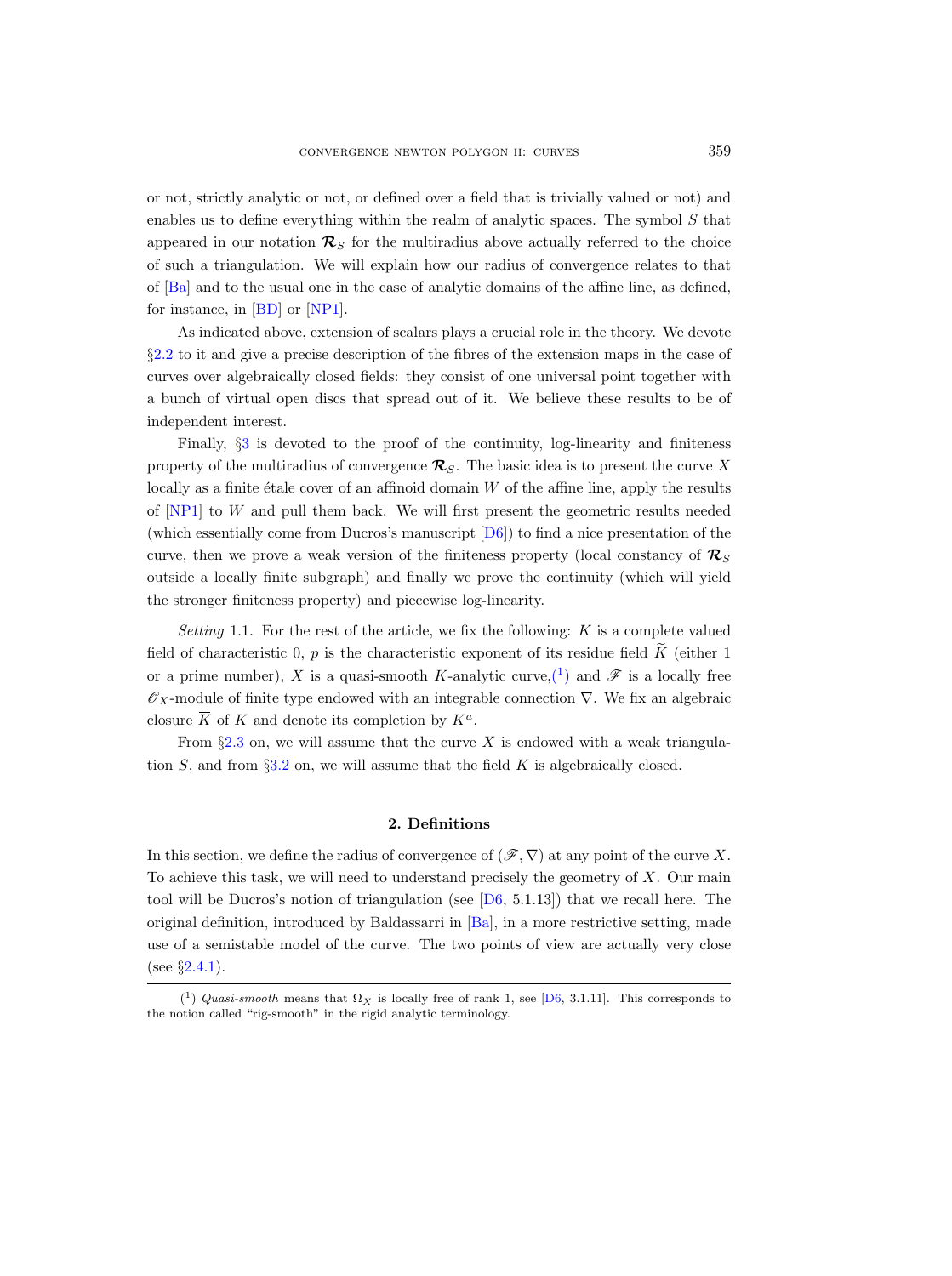Let us point out that the structure of analytic curves has been completely described by Berkovich thanks to the semistable reduction theorem (see [\[Be1,](#page-35-4) Chapter 4]). In the book [\[D6\]](#page-35-3), Ducros recently managed to get the same results working only on the analytic side. As his text is a thorough manuscript with easily quotable results, we have chosen to use it systematically when we need to refer to results on curves, even in the case when they were known before (as, for instance, for bases of neighbourhoods of points).

## 2.1. Triangulations

First of all, let us fix notation for discs and annuli.

*Notation* 2.1. Let  $\mathbf{A}_{K}^{1,\text{an}}$  be the affine analytic line with coordinate t. Let M be a complete valued extension of K and let  $c \in M$ . For  $R > 0$  we set

$$
D_M^+(c, R) = \{ x \in \mathbf{A}_M^{1, \text{an}} : |(t - c)(x)| \le R \}
$$

and

$$
D_M^-(c, R) = \{ x \in \mathbf{A}_M^{1, \text{an}} : |(t - c)(x)| < R \}.
$$

Denote by  $x_{c,R}$  the unique point of the Shilov boundary of  $D_M^+(c,R)$ .

For  $R_1$  and  $R_2$  such that  $0 < R_1 \le R_2$  we set

$$
C_M^+(c, R_1, R_2) = \{x \in \mathbf{A}_M^{1, \text{an}} : R_1 \leqslant |(t-c)(x)| \leqslant R_2\}.
$$

For  $R_1$  and  $R_2$  such that  $0 < R_1 < R_2$  we set

$$
C_M^-(c, R_1, R_2) = \{x \in \mathbf{A}_M^{1, \text{an}} : R_1 < |(t - c)(x)| < R_2\}.
$$

When it is obvious from the context, we suppress the index M.

Let us now recall that a non-empty connected  $K$ -analytic space is a *virtual disc* (resp. annulus) if it is isomorphic to a union of discs (resp. annuli whose orientations are preserved by  $Gal(\overline{K}/K)$  over  $K^a$  (see [\[D6,](#page-35-3) 3.6.32 and 3.6.35]).

The skeleton of a virtual open (resp. closed) annulus C is the set of points  $\Gamma_C$ that have no neighbourhood isomorphic to a virtual open disc. The skeleton  $\Gamma_C$  is homeomorphic to an open (resp. closed) interval and the space C retracts continuously onto it.

Definition 2.2. A subset S of X is a weak triangulation of X if

- (1) S is locally finite and only contains points of type 2 or 3;
- (2) any connected component of  $X\backslash S$  is a virtual open disc or annulus.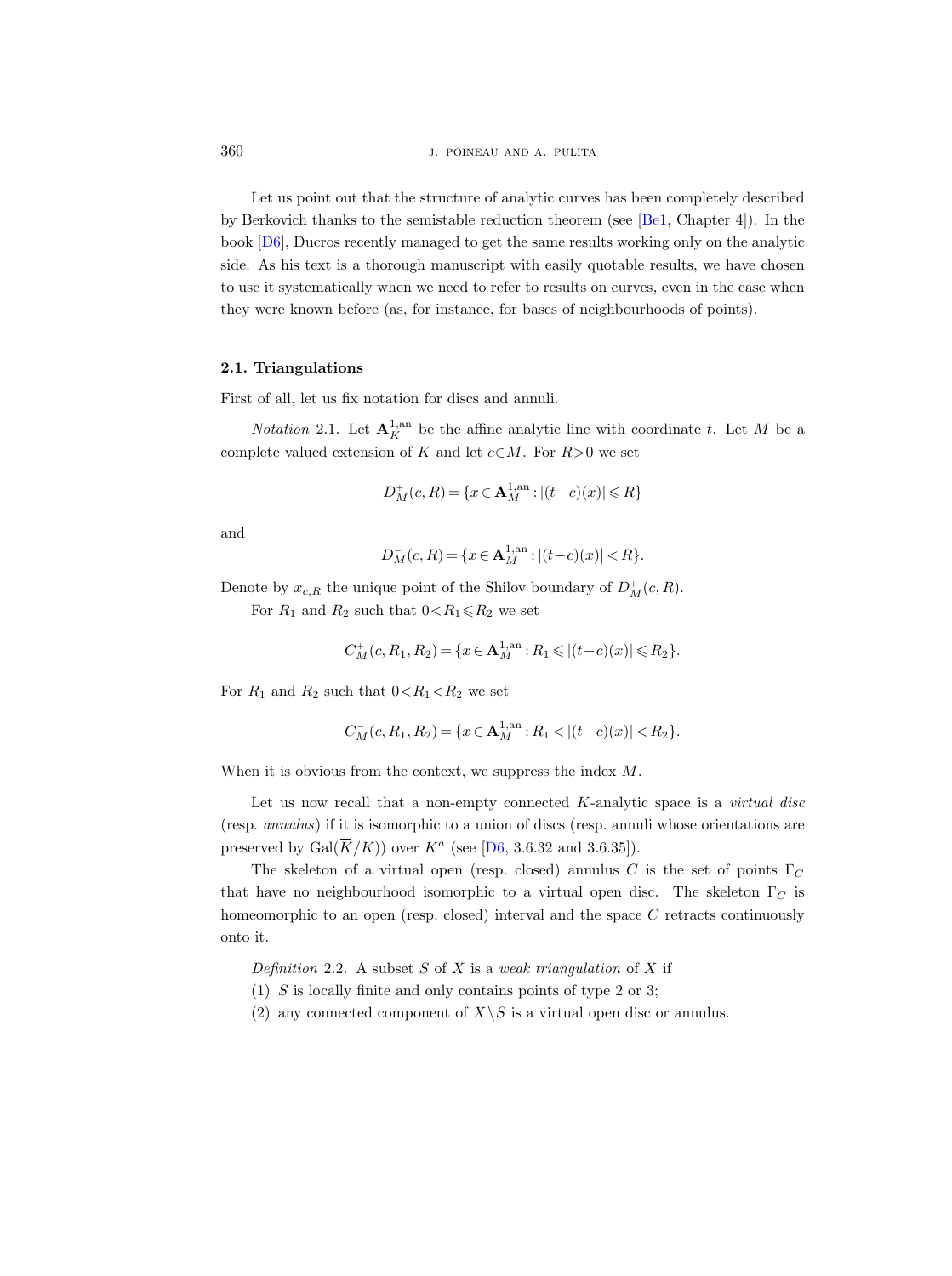The union of S and the skeletons of the connected components of  $X\backslash S$  that are virtual annuli forms a locally finite graph, which is called the skeleton  $\Gamma_S$  of the weak triangulation S.

Remark 2.3. The fact that the skeleton  $\Gamma_S$  is a locally finite graph is not obvious from the definition. This follows, for instance, from Theorem [3.12](#page-23-0) below.

Usually the skeleton is the union of the segments between the points of  $S$  but beware that peculiar situations may sometimes appear: for example, the skeleton of an open annulus endowed with the empty weak triangulation is an open segment.

Let us also point out that the skeleton of an open disc endowed with the empty weak triangulation is empty, which sometimes forces us to treat this case separately.

<span id="page-4-1"></span>Remark 2.4. Let Z be a connected component of X such that  $Z \cap \Gamma_S \neq \emptyset$  (which is always the case except if Z is an open disc such that  $Z \cap S = \emptyset$ . Then we have a natural continuous topologically proper retraction  $Z \rightarrow Z \cap \Gamma_S$ . It is the identity on  $Z \cap \Gamma_S$  and sends a point of  $Z\backslash \Gamma_S$  to the unique boundary point of the connected component of  $Z\backslash \Gamma_S$  (a virtual open disc by definition) containing it.

Remark 2.5. The definition of a triangulation that is used by Ducros is actually stronger than ours since he requires the connected components of  $X\setminus S$  to be relatively compact. For example, the empty weak triangulation of the open disc is excluded.

This property allows him to have a natural continuous retraction  $X \to \Gamma_S$ , and also to associate with S a nice formal model of the curve X (see  $[D6, \S6.3]$ , for details).

The existence of a triangulation is one of the main results of Ducros's manuscript (see  $[D6, Théorème 5.1.14]$ ). This result is essentially equivalent to the semistable reduction theorem (see  $[D2, \S4]$  and  $[D6,$  Chapitre 6]).

Theorem 2.6. (Ducros) Any quasi-smooth K-analytic curve admits a triangulation, and hence a weak triangulation.

## <span id="page-4-0"></span>2.2. Extension of scalars

In this section, we study the effect of extending the scalars on a given weak triangulation.

*Notation* 2.7. For every complete valued extension L of K, we set  $X_L=X\widehat{\otimes}_KL$ .

For every complete valued extension  $L$  of  $K$ , and every complete valued extension  $M$ of L, we let  $\pi_{M/L}: X_M \to X_L$  denote the canonical projection morphism. Further, we set  $\pi_M = \pi_{M/K}$ .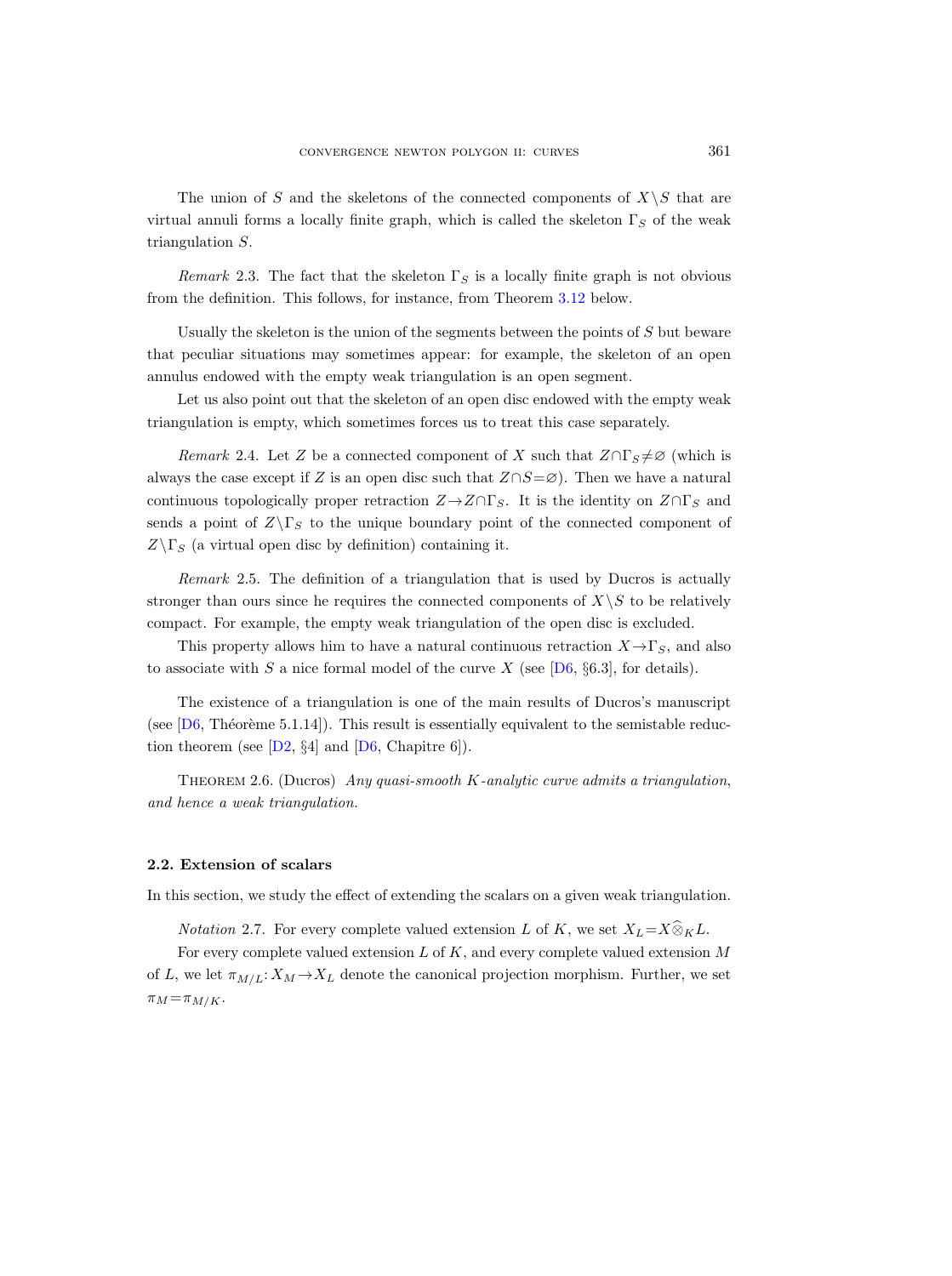Starting from the triangulation S of X, it is easy to check that  $S_{K^a} = \pi_{K^a}^{-1}(S)$  is a weak triangulation of  $X_{K^a}$ .

To go further, we introduce the notion of universal point of  $X$ . Roughly speaking, a point is universal if it may be canonically lifted to any base field extension  $X_L$  of X. We refer to  $[\text{Be1}, \S 5.2](^2)$  $[\text{Be1}, \S 5.2](^2)$  $[\text{Be1}, \S 5.2](^2)$  and  $[\text{P2}]$  for more information.

<span id="page-5-4"></span>Definition 2.8. A point  $x$  of  $X$  is said to be universal if, for any complete valued extension L of K, the tensor norm on the algebra  $\mathscr{H}(x)\widehat{\otimes}_K L$  is multiplicative. In this case, x defines a point of  $X_L$  that we denote by  $x_L$ .

<span id="page-5-2"></span>LEMMA 2.9. Let  $\varphi: Y \to Z$  be a morphism of K-analytic spaces and let  $y \in Y$  be a universal point. Then  $\varphi(y)$  is universal.

Moreover, if L is a complete valued extension of K and  $\varphi_L: Y_L \to Z_L$  is the morphism obtained after extension of scalars, then  $\varphi(y)_L = \varphi_L(y_L)$ .

*Proof.* For every complete valued extension  $L$  of  $K$ , we have embeddings

$$
\mathscr{H}(\varphi(y))\widehat{\otimes}_K L \longrightarrow \mathscr{H}(y)\widehat{\otimes}_K L \longrightarrow \mathscr{H}(y_L).
$$

The first map is isometric by [\[P2,](#page-36-3) Lemme 3.1], and the second is isometric by the definition of a universal point. We deduce that the tensor norm on  $\mathscr{H}(\varphi(y))\widehat{\otimes}_K L$  is multiplicative. Moreover, we get an isometric embedding  $\mathscr{H}(\varphi(y)_L) \hookrightarrow \mathscr{H}(y_L)$  which shows  $\Box$ that  $\varphi_L(y_L)=\varphi(y)_L$ .

In some cases, the universality condition is not restrictive:

<span id="page-5-3"></span>THEOREM2.10. ( $[P2, Corollaire 3.14]$  $[P2, Corollaire 3.14]$ ) Over an algebraically closed field, every point is universal.

This theorem gives a way to lift a given weak triangulation  $S$  of  $X$  to a weak triangulation  $S_L$  of  $X_L$ , for any complete valued extension L of  $K^a$ .

*Notation* 2.11. Let L be a complete valued extension of K. We denote by  $Gal<sup>c</sup>(L/K)$ the group of isometric automorphisms of  $L$  that induce the identity on  $K$ .

<span id="page-5-1"></span>LEMMA 2.12. Let L be a complete valued extension of  $K^a$ . Let  $x \in X_{K^a}$  and let  $\sigma \in \text{Gal}^{c}(L/K)$ . Then, we have

$$
\sigma(x)_L = \sigma(x_L).
$$

*Proof.* The point  $\sigma(x_L)$  lies over  $\sigma(x)$  in  $X_{K^a}$ , and hence it belongs to

 $\mathcal{M}(\mathscr{H}(\sigma(x))\widehat{\otimes}_{K^a}L).$ 

<span id="page-5-0"></span><sup>(</sup> 2 ) In this reference, where universal points first appeared, they are called "peaked points".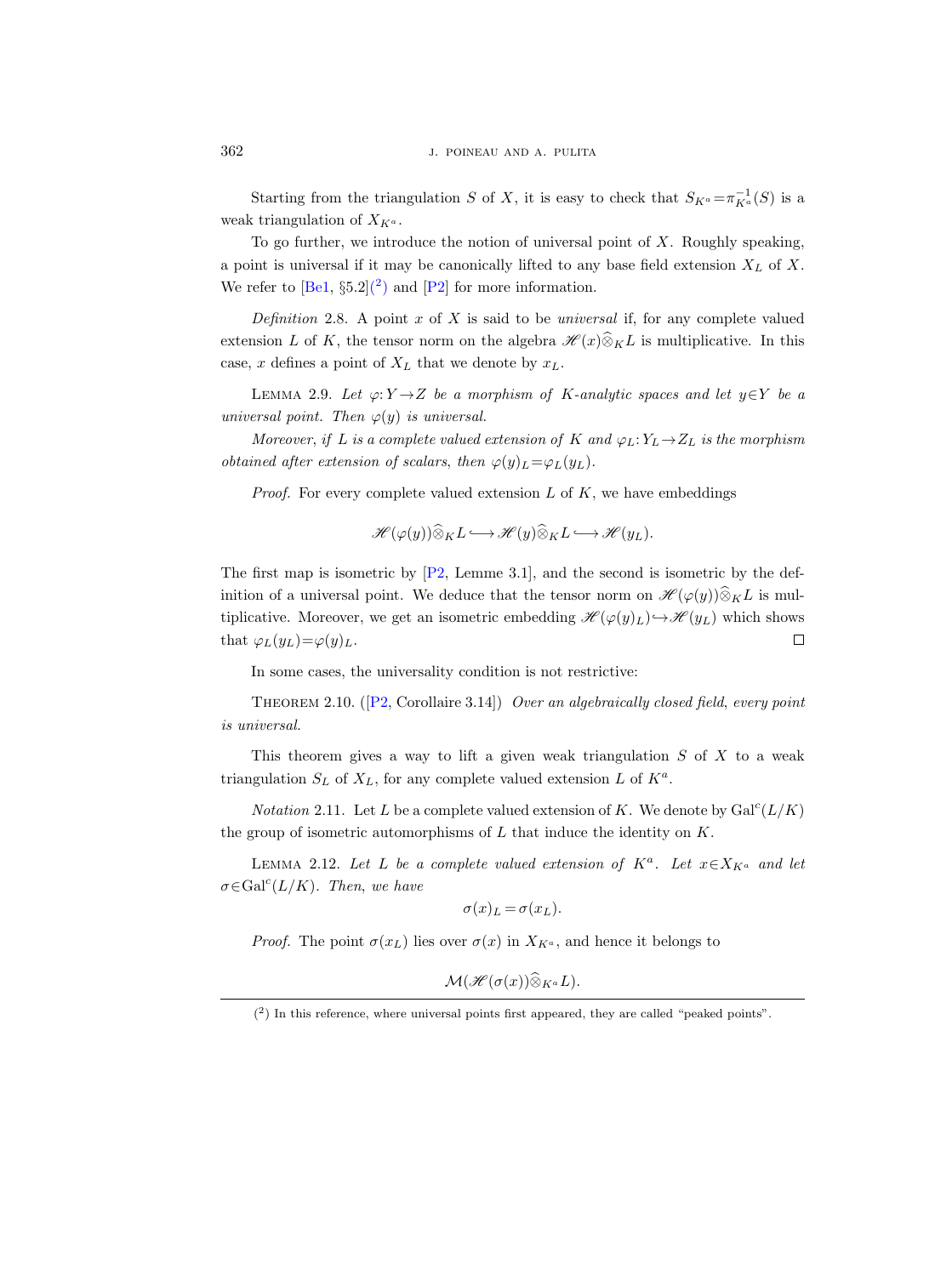By the definition of a universal point, we have the inequality  $\sigma(x_L) \leq \sigma(x_L)$  as semi-norms on  $\mathscr{H}(\sigma(x))\widehat{\otimes}_{K^a}L$ .

The converse inequality follows from the fact that  $x<sub>L</sub>$  is universal and thus, as seminorms on  $\mathscr{H}(x)\widehat{\otimes}_{K^a}L$ , we have  $\sigma^{-1}(\sigma(x)_L)\leq x_L$ .  $\Box$ 

Definition 2.13. Let L be a complete valued extension of K and let  $L^a$  be the completion of an algebraic closure of L. We see  $L^{\alpha}$  as an extension of  $K^a$ . Set

$$
S_{L^a} = \{x_{L^a} : x \in S_{K^a}\}, \quad \Gamma_{S_{L^a}} = \{x_{L^a} : x \in \Gamma_{S_{K^a}}\},
$$
  

$$
S_L = \pi_{L^a/L}(S_{L^a}), \qquad \Gamma_{S_L} = \pi_{L^a/L}(\Gamma_{S_{L^a}}).
$$

By Lemma [2.12,](#page-5-1) the sets  $S_{L^a}$  and  $\Gamma_{S_{L^a}}$  are invariant under the action of  $Gal^c(L^a/K)$ , and thus the sets of the previous definition are well defined and independent of any choice. We write down the following property for future reference.

<span id="page-6-1"></span>LEMMA 2.14. Let L be a complete valued extension of K. The sets  $S_L$  and  $\Gamma_{S_L}$  are invariant under the action of  $Gal<sup>c</sup>(L/K)$ .  $\Box$ 

In extending the weak triangulation of  $X$  to the field  $L$ , the key point is the following result.

<span id="page-6-0"></span>THEOREM 2.15. Let x be a point of  $X_{K^a}$  and let L be a complete valued extension of  $K^a$ .

(1) If x is of type  $i \in \{1, 2\}$ , then  $x_L$  is also of type i. If x is of type  $j \in \{3, 4\}$ , then  $x_L$  is either of type j or 2.

(2) We have that the fibre  $\pi^{-1}_{L/K^a}(x)$  is connected and the connected components of  $\pi_{L/K^a}^{-1}(x)\setminus \{x_L\}$  are virtual open discs with boundary  $\{x_L\}$ . Moreover, the components are open in  $X_L$ .

Before proving the theorem, we will state two consequences.

COROLLARY 2.16. For any complete valued extension  $L$  of  $K$ , the set  $S_L$  is a weak triangulation of  $X_L$  whose skeleton is  $\Gamma_{S_L}$ .

*Proof.* It is enough to prove that  $S_{L^a}$  is a weak triangulation of  $X_{L^a}$  whose skeleton is  $\Gamma_{S_{L^a}}$ . By Theorem [2.15](#page-6-0) (1), the set  $S_{L^a}$  contains only points of type 2 or 3. The projection  $S_{K^a}$  of  $S_{L^a}$  on  $X_{K^a}$  is locally finite and there is exactly one point of  $S_{L^a}$ above any point of  $S_{K^a}$ . We deduce that  $S_{L^a}$  is locally finite.

Let  $x \in S_{K^a}$  and let C be a connected component of  $\pi_{L^a/K^a}^{-1}(x) \setminus \{x_{L^a}\}.$  By The-orem [2.15](#page-6-0) (2), C is a disc that is open in  $X_{L^a}$ . Moreover, since  $\pi_{L^a/K^a}^{-1}(x)$  is closed in  $X_{L^a}$ , C is also closed in  $X_{L^a} \backslash S_{L^a}$ . We deduce that the disc C is a connected component of  $X_{L^a} \backslash S_{L^a}$ .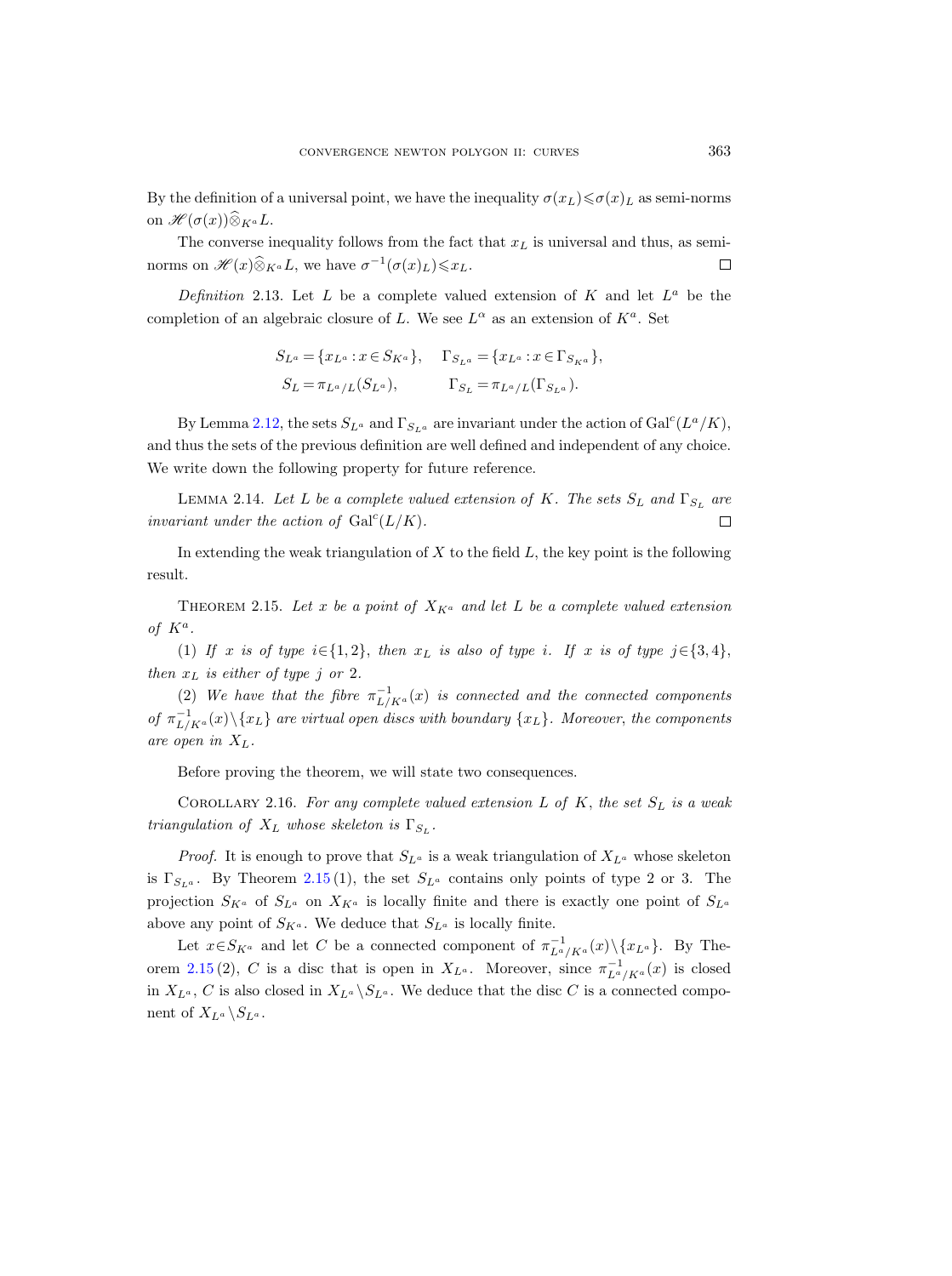The complement in  $X_{L^a} \backslash S_{L^a}$  of the union of all the connected components of the preceding form is the complement of  $\pi_{L^a/K^a}^{-1}(S_{K^a})$  in  $X_{L^a}$ , i.e. the union of all sets of the form  $\pi_{L^a/K^a}^{-1}(O)$ , where O is a connected component of  $X_{K^a} \backslash S_{K^a}$ . We deduce that the latter are the remaining connected components of  $X_{L<sup>a</sup>} \setminus S_{L<sup>a</sup>}$ .

Let O be a connected component of  $X_{K^a} \backslash S_{K^a}$ . If O is an open disc, then  $\pi_{L^a/K^a}^{-1}(O)$ is an open disc too. If O is an open annulus, then  $\pi_{L^a/K^a}^{-1}(O)$  is an open annulus too and a direct computation shows that its skeleton is the set  $\{x_{L^a}: x \in \Gamma_O\}$ , where  $\Gamma_O$  denotes the skeleton of O. The result follows.  $\Box$ 

We will now be more precise concerning the open discs that appear in the fibres of the extension of scalars and show that they are actually isomorphic. In order to do so, we will need results about maximally complete valued fields, for which we refer to [\[Po\]](#page-36-4).

<span id="page-7-0"></span>Theorem 2.17. Let M be a non-archimedean valued field that is algebraically closed and maximally complete. Let  $L$  be a subfield of  $M$ . Let  $L'$  be a valued extension of  $L$ such that there exist a morphism  $f: \tilde{L}' \rightarrow \tilde{M}$  between the residue fields, and an injective morphism  $g: |L'^*| \hookrightarrow |M^*|$  between the value groups that make the following diagrams commute:



Then, there exists an isometric embedding of valued fields  $h: L' \rightarrow M$  that induces f and g and makes the following diagram commute:



*Proof.* By [\[Po,](#page-36-4) Corollary 5], the field  $M$  may be embedded in a Mal'tsev-Neumann field  $M'$  with the same value group and residue field. Since  $M$  is maximally complete, the immediate extension  $M'/M$  is an isomorphism. We deduce that M is a Mal'tsev-Neumann field. (Conversely, any Mal'tsev-Neumann field with divisible value group and algebraically closed residue field is algebraically closed and maximally complete by [\[Po,](#page-36-4) Theorem 1 and Corollary 4].) The result now follows from [\[Po,](#page-36-4) Theorem 2]. $\Box$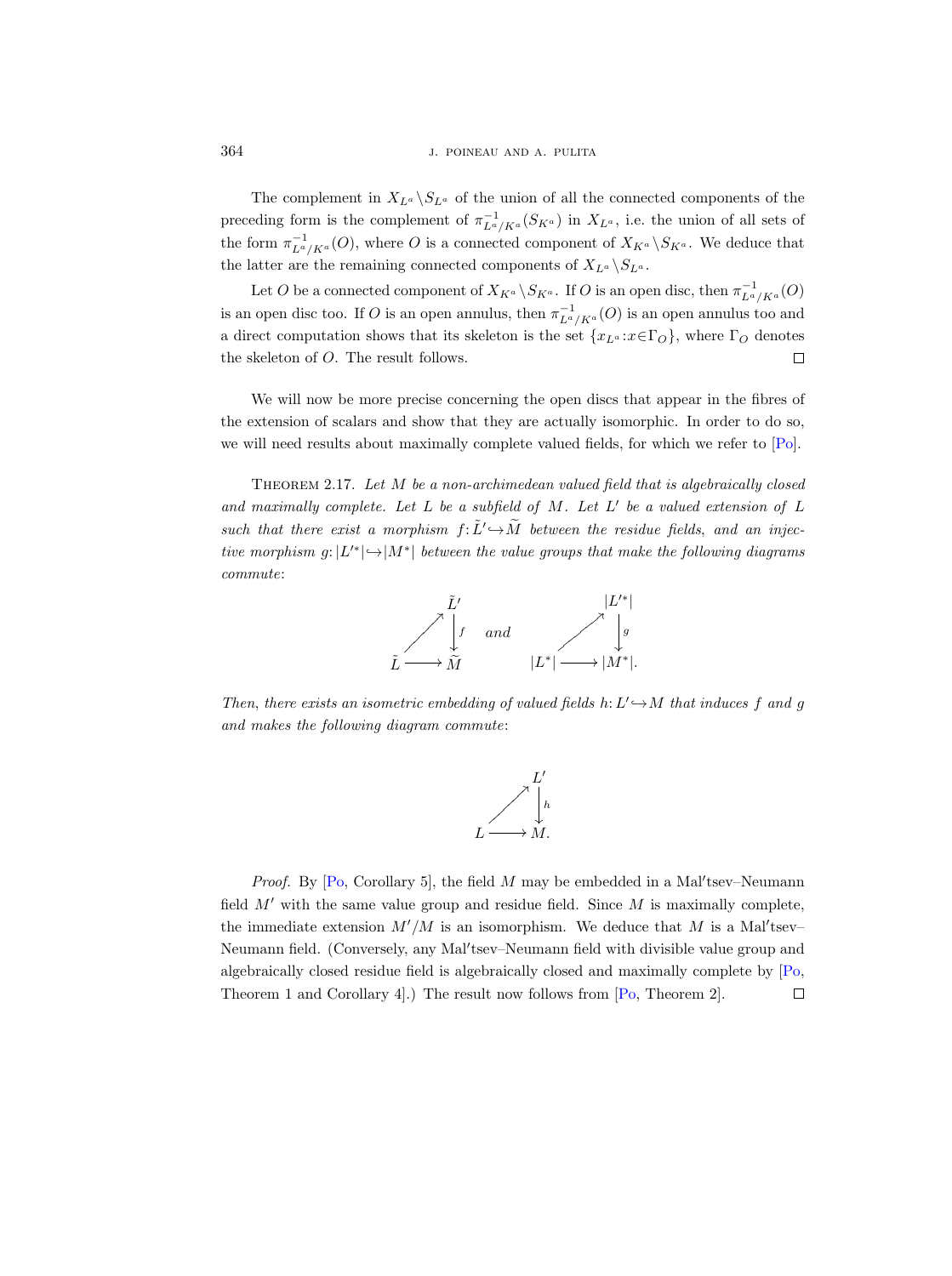<span id="page-8-0"></span>COROLLARY 2.18. Let  $L$  be a valued extension of  $K$  such that the residual extension  $\tilde{L}/\tilde{K}$  has finite transcendence degree. Let M be a valued extension of K that is algebraically closed and maximally complete. Let a, b:  $L \rightarrow M$  be two K-embeddings of L into M. Then there exists an isometric K-automorphism  $\sigma$  of M such that  $b = \sigma \circ a$ .

*Proof.* By  $[Bou, \S V.14, n.4, Corollaire 2]$ , there exists an automorphism s of the residue field  $\widetilde{M}$  such that  $\widetilde{b}=\widetilde{s}\circ\widetilde{a}$ . By Theorem [2.17,](#page-7-0) there exists an isometric endomorphism  $\sigma$  of M that induces s on  $\tilde{M}$  and the identity on  $|M^*|$  such that the following diagram commutes:



In particular, the extension defined by  $\sigma$  is immediate. As M is maximally complete,  $\sigma$  is an isomorphism.  $\Box$ 

Remark 2.19. The corollary does not hold if  $M$  is not assumed to be maximally complete as proved in [\[MR\]](#page-36-5). This answers a question from [\[DR\]](#page-35-7).

Corollary 2.20. Let M be an algebraically closed and maximally complete valued extension of K. Let x be a point of X. The Galois group  $Gal<sup>c</sup>(M/K)$  acts transitively both on the set of M-rational points of  $\pi_{M/K}^{-1}(x)$  and on the set of connected components of  $\pi_{M/K}^{-1}(x)\backslash\{x_M\}.$ 

*Proof.* We may assume that the field  $K$  is algebraically closed. Let  $t$  and  $t'$  be two M-rational points of  $\pi_{M/K}^{-1}(x)$ . They correspond to two embeddings of valued fields  $\mathscr{H}(x) \rightarrow M$ . The residue field  $\mathscr{H}(x)$  has transcendence degree at most 1 over  $\widetilde{K}$ , and hence, by Corollary [2.18,](#page-8-0) the embeddings are conjugated. In other words, there exists  $\sigma \in \text{Gal}^c(M/K)$  that sends t to t'. This proves the first result.

Let us now consider two connected components D and D' of  $\pi^{-1}_{M/K}(x)\setminus\{x_M\}$ . By Theorem [2.15,](#page-6-0) they are discs. Choose two M-rational points t and t' in  $D$  and  $D'$ , respectively. We have just proven that there exists  $\sigma \in \text{Gal}^c(M/K)$  such that  $\sigma(t) = t'$ .

Lemma [2.12](#page-5-1) implies that, since x is fixed by  $\sigma$ , the point  $x_M$  is fixed too. We deduce that the connected component D of  $\pi^{-1}_{M/K}(x)\backslash\{x_M\}$  is mapped into a connected subset of  $\pi_{M/K}^{-1}(x)$  containing t' but not  $x_M$ . Thus D is mapped into D'. Similarly, we prove that  $\sigma^{-1}(D') \subseteq D$ . It follows that  $\sigma$  induces an isomorphism between D and D'.  $\Box$ 

The rest of the section is dedicated to the proof of Theorem [2.15.](#page-6-0) We advise the reader who is mainly interested in the applications to differential equations to skip this part and carry on with §[2.3.](#page-14-0)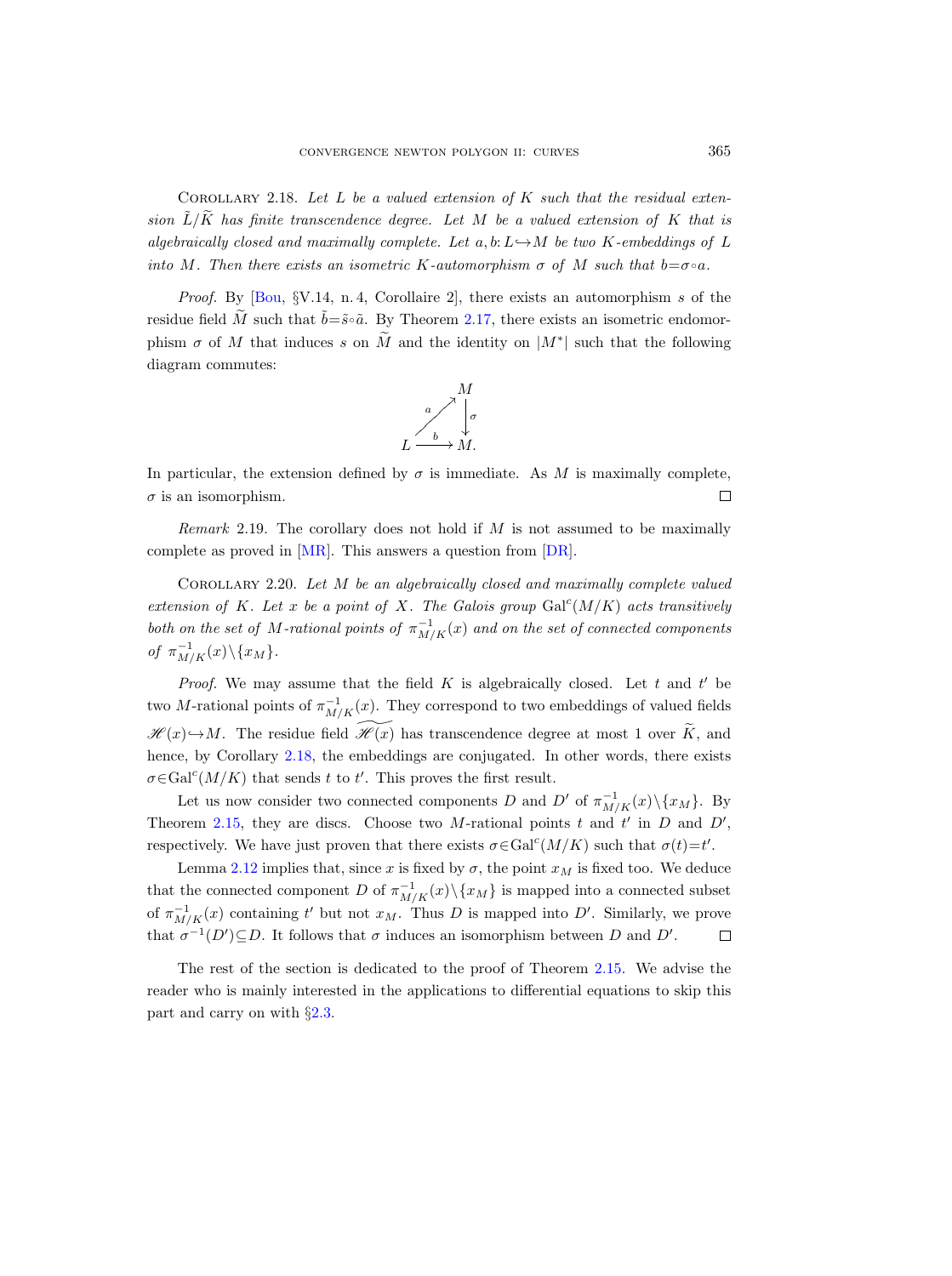366 J. POINEAU AND A. PULITA

Let  $L^a$  be the completion of an algebraic closure of L. The fibre  $\pi_{L^a/L}^{-1}(x_L)$  is finite. Since x is universal, it may be canonically lifted to  $L^a$  and the fibre is actually reduced to the point  $x_{L^a}$ . We deduce that, for every connected component C of  $\pi^{-1}_{L/K^a}(x)\setminus\{x_L\}$ , the base change  $C\widehat{\otimes}_L L^a$  is a union of connected components of  $\pi_{L^a/K}^{-1}(x)\setminus \{x_{L^a}\}\.$  Recall that the projection map  $X_{K^a} \to X$  is the quotient by the action of Gal( $\overline{K}/K$ ). In particular, it is open. Thus, in order to prove that every connected component of  $\pi_{L/K^a}^{-1}(x)\setminus\{x_L\}$ is a virtual open disc with boundary  $\{x_L\}$  that is open in  $X_L$ , it is enough to show that every connected component of  $\pi_{L^a/K^a}^{-1}(x)\setminus\{x_{L^a}\}\$ is an open disc with boundary  $\{x_{L^a}\}\$ that is open in  $X_{L^a}$ . Thus, from now on, we will assume that L is algebraically closed.

The proof of the theorem will be split into several steps. We first consider the case of points in the affine line.

<span id="page-9-0"></span>LEMMA 2.21. Theorem [2.15](#page-6-0) holds if  $x$  belongs to the affine line.

*Proof.* If the point x is of type 1, there is only one point above it and the result is obvious.

Assume that the point  $x$  is of type 2 or 3. Then it is the unique point of the Shilov boundary of some closed disc  $D^+_{K^a}(c, R)$ , with  $c \in K^a$  and  $R>0$ . In the notation above, we have  $x=x_{c,R}$ .

Here, all the computations can be made explicitly and we check that the canonical lifting  $x_L$  of the point x is the point  $x_{c,R}$  in  $\mathbf{A}_L^{1,an}$ , i.e.  $x_L$  is the unique point of the Shilov boundary of the disc  $D_L^+(c, R)$ .

The point  $x_L$  is of type 2 or 3, and hence its complement in  $D_L^+(c, R)$  is a disjoint union of open discs of radius  $R$ . Let  $D$  be such a disc, and assume that it is not contained in the fibre  $\pi_{L/K^a}^{-1}(x)$ . Then D meets the preimage of a disc of the form  $D' = D_{K^a}^-(d, R)$ with  $d\in K^a$ , i.e. the disc  $D_L^-(d, R)$ . Two open discs inside an affine line that meet and have the same radius are equal, and hence  $D=D_{L}^{-}(d, R)$  and  $D\cap \pi_{L/K^{a}}^{-1}(x)=\emptyset$ . We conclude that  $\pi_{L/K^a}^{-1}(x)\setminus\{x_L\}$  is the disjoint union of the open discs of radius R that are contained in it.

Let us finally assume that x is of type 4. Then, there exists a sequence of  $K^a$ -rational points  ${c_n}_{n\geq 0}$  and a sequence of positive real numbers  ${R_n}_{n\geq 0}$  such that the sequence of discs  $\{D_{K^a}^+(c_n,R_n)\}_{n\geqslant0}$  is decreasing with intersection  $\{x\}$ . We deduce that

$$
\pi_{L/K^a}^{-1}(x) = \bigcap_{n \geq 0} D_L^+(c_n, R_n).
$$

There are two cases. Let us first assume that  $\bigcap_{n\geqslant 0} D^+_L(c_n, R_n)$  contains no L-rational point. Then  $\pi^{-1}_{L/K^a}(x)$  is a singleton  $\{x_L\}$  and  $x_L$  is again a point of type 4.

Now, assume that  $\bigcap_{n\geqslant 0} D_L^+(c_n, R_n)$  contains an *L*-rational point c. Then  $\pi^{-1}_{L/K^a}(x)$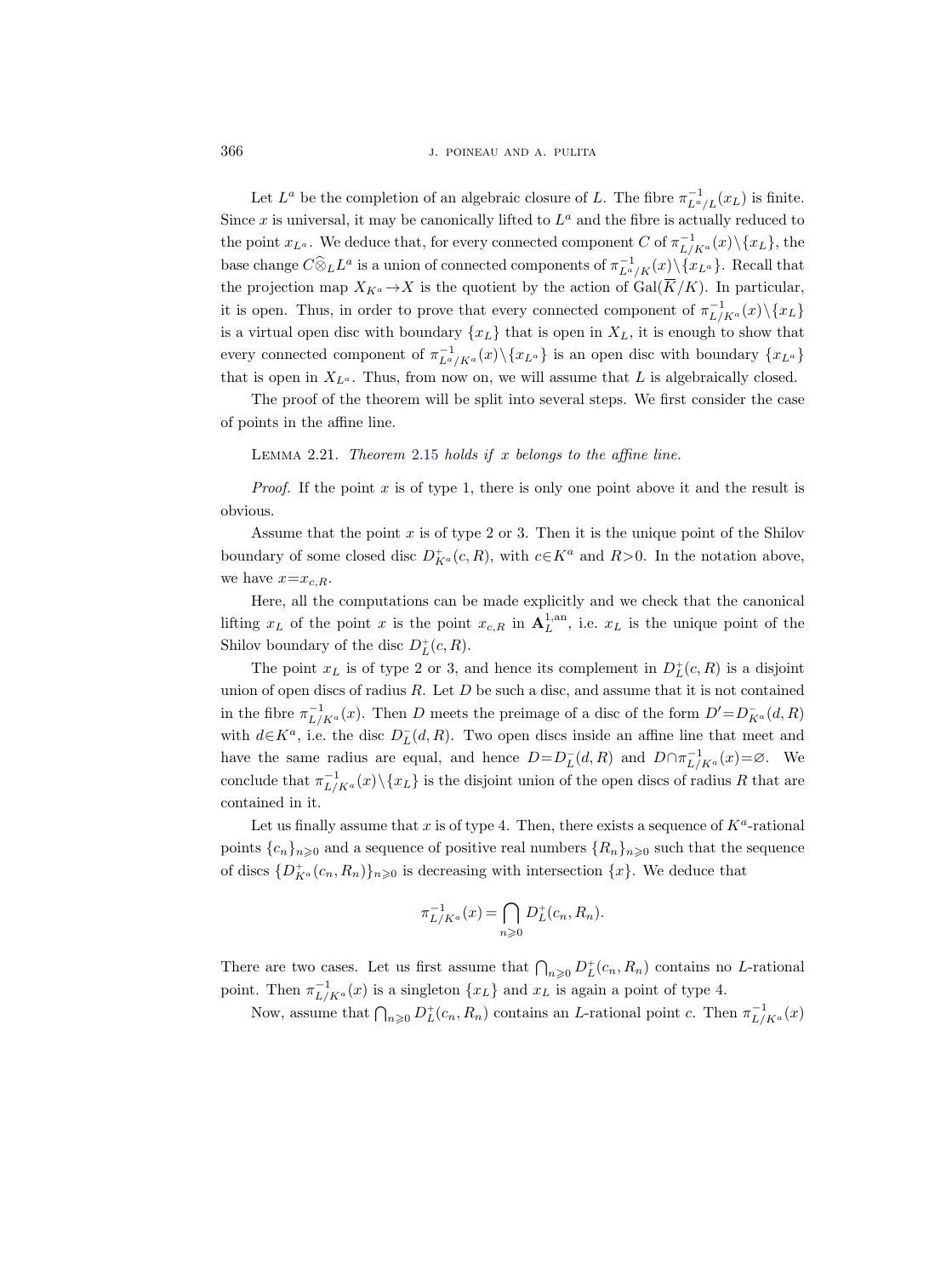is the disc  $D^+_L(c, R)$ , with  $R = \inf_{n \geq 0} R_n > 0$ . In this case, the point  $x_L$  is the unique point  $x_{c,R}$  of the Shilov boundary of  $D_L^+(c,R)$ .

In either case, the result of Theorem [2.15](#page-6-0) is obvious.

We will now turn to the case of points on arbitrary curves. Let us begin with the first part of Theorem [2.15.](#page-6-0) The following classical result, whose proof is based on Krasner's lemma (see, for instance,  $[D4, 0.21]$ ), will be useful.

<span id="page-10-0"></span>LEMMA 2.22. There exists an affinoid neighbourhood  $V$  of  $x$  in  $X$  and a smooth affine algebraic curve  $\mathscr X$  over K such that V identifies to an affinoid domain of  $\mathscr X^{an}$ .  $\Box$ 

LEMMA 2.23. If x is of type  $i \in \{1, 2\}$ , then  $x_L$  is also of type i. If x is of type  $j \in$  $\{3, 4\}$ , then  $x_L$  is either of type j or 2.

Proof. We have seen that the result holds for points in the affine line and we will reduce to this case. By Lemma  $2.22$ , we may assume that X is the analytification of an algebraic curve. Then there exists an affinoid domain  $X'$  of X containing x and a finite morphism  $\varphi$  from X' to an affinoid domain Y' of the affine line. Let us consider the commutative diagram



By Lemma [2.9,](#page-5-2) we have  $\varphi_L(x_L)=\varphi(x)_L$ . The result follows since the finite morphisms  $\varphi$ and  $\varphi_L$  preserve types.  $\Box$ 

The following lemma will be useful here and later.

<span id="page-10-1"></span>LEMMA 2.24. Let  $\varphi: Y \to Z$  be a finite morphism between quasi-smooth K-analytic curves. Let y be a point of Y such that the local ring  $\mathcal{O}_{Y,y}$  is a field. Then the local ring  $\mathscr{O}_{Z,\varphi(y)}$  is a field too and we have

$$
[\mathscr{O}_{Y,y}\colon \mathscr{O}_{Z,\varphi(y)}] = [\mathscr{H}(y)\colon \mathscr{H}(\varphi(y))].
$$

*Proof.* Since  $\mathscr{O}_{Y,y}$  is a field, the point y is not rigid, and hence the point  $\varphi(y)$  is not rigid either. Thus,  $\mathscr{O}_{Z,\varphi(y)}$  is a field.

By [\[Be2,](#page-35-9) Theorem 2.3.3] or [\[P1,](#page-36-6) Théorème 4.2], the fields  $\mathcal{O}_{Y,y}$  and  $\mathcal{O}_{Z,\varphi(y)}$  are Henselian. Since K has characteristic 0, the extension  $\mathcal{O}_{Y,y}/\mathcal{O}_{Z,\varphi(y)}$  is separable and the equality follows from the beginning of the proof of [\[Be2,](#page-35-9) Proposition 2.4.1]. $\Box$ 

 $\Box$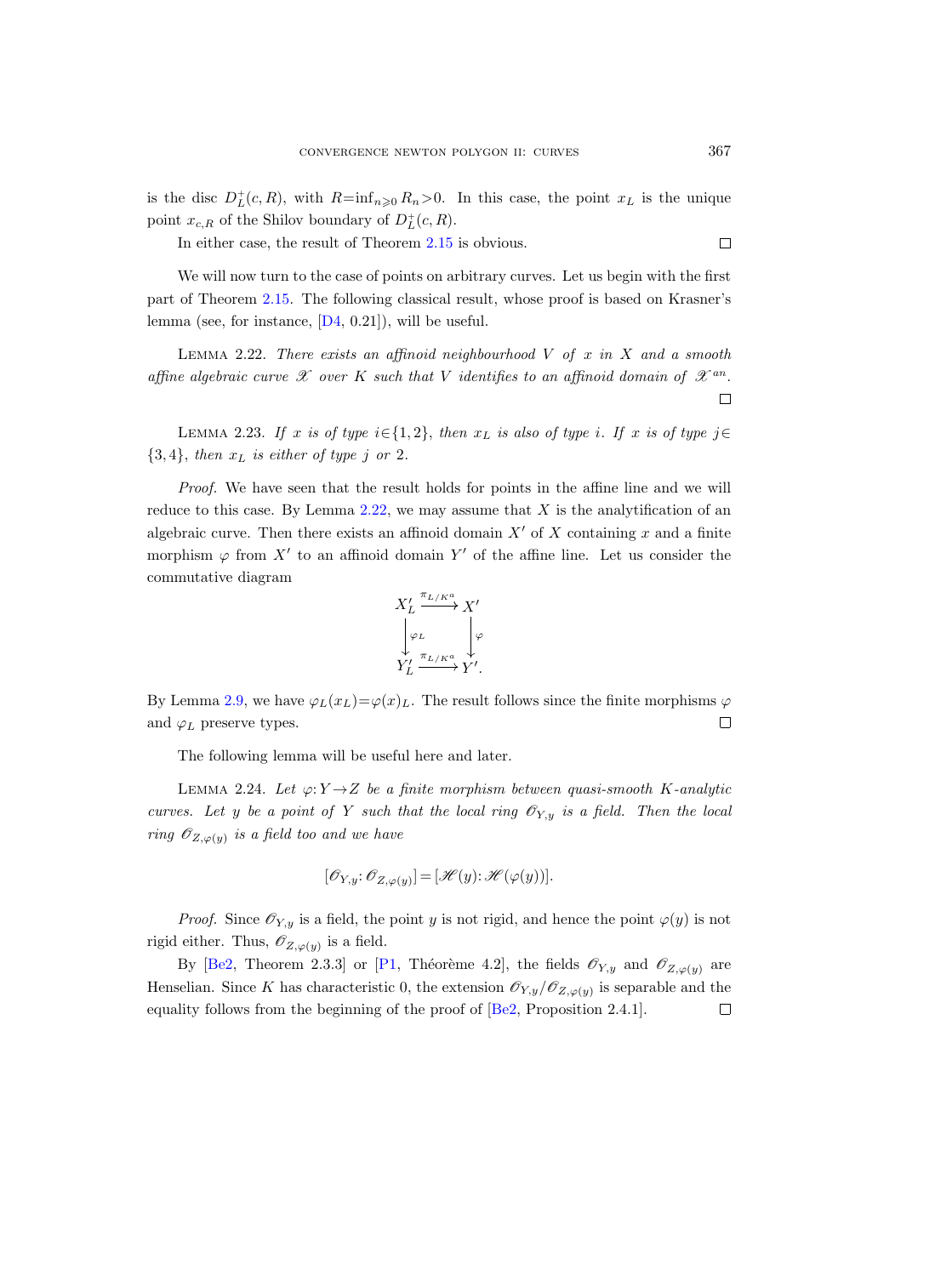Remark 2.25. When the extension  $\mathscr{O}_{Y,y}/\mathscr{O}_{Z,\varphi(y)}$  is not separable, the equality

$$
[\mathscr{O}_{Y,y}\colon \mathscr{O}_{Z,\varphi(y)}] = [\mathscr{H}(y)\colon \mathscr{H}(\varphi(y))]
$$

may fail. We refer the reader to  $[D5, 5.3.4.2]$  for a counterexample due to Temkin. He shows that if K is a non-trivially valued and non-algebraically closed field of characteristic p, then there exists a point  $z \in \mathbf{A}^{1,an}_K$  such that  $\mathscr{H}(z) = K^a$ . Let us consider the endomorphism  $\varphi$  of  $\mathbf{A}_K^{1,\text{an}}$  defined by  $T \mapsto T^p$ . The point z has precisely one preimage y and we have  $[\mathscr{O}_y: \mathscr{O}_z] = p$ , whereas  $[\mathscr{H}(y): \mathscr{H}(z)] = 1$ .

<span id="page-11-0"></span>PROPOSITION 2.26. Every connected component of  $\pi_{L/K^a}^{-1}(x)\setminus\{x_L\}$  is an open disc with boundary  $\{x_L\}$ . In particular,  $\pi^{-1}_{L/K^a}(x)$  is connected.

*Proof.* If x is of type 1 or 4, then, by  $[D6, Théorème 4.3.5]$ , it admits a neighbourhood that is isomorphic to a disc and we may apply Lemma [2.21.](#page-9-0) If x is of type 3, then, by  $[D6]$ , Theoreme  $(4.3.5)$ , it admits a neighbourhood that is isomorphic to an annulus and we may use Lemma [2.21](#page-9-0) again.

Let us now assume that  $x$  is of type 2. Since the result only depends on the field  $\mathscr{H}(x)$  we may, by Lemma [2.22,](#page-10-0) assume that X is the analytification of a smooth algebraic curve over  $K^a$ . In particular, X has no boundary.

Moreover, we deduce that the residue field  $\mathcal{H}(x)$  is the function field of an irreducible and reduced algebraic curve  $\mathscr{C}_x$  over the algebraically closed field  $\widetilde{K}^a$ . By generic smoothness, there exists a non-empty Zariski open subset of  $\mathscr{C}_x$  that admits an étale map to the affine line. Thus there exists  $\tilde{\alpha} \in \mathcal{H}(x)$  such that the extension  $\mathcal{H}(x)/K^{\alpha}(\tilde{\alpha})$  is finite and separable. Let us choose  $\alpha \in \mathcal{O}_x$  that lifts  $\tilde{\alpha}$ . Then  $\alpha$  induces a morphism  $\varphi$ from a neighbourhood of x in X to  $Y = \mathbf{A}^{1, \text{an}}_{K^a}$ . By [\[Be2,](#page-35-9) Proposition 3.1.4] we may, up to restricting X and Y, assume that  $\varphi$  is finite and that  $\varphi^{-1}(\varphi(x)) = \{x\}$ . Since X and Y are quasi-smooth, the morphism  $\varphi$  is flat. By construction, the extension  $\mathscr{H}(x)/\mathscr{H}(\varphi(x))$ is finite and separable. Denote its degree by d and set  $y = \varphi(x)$ .

Since  $K^a$  is algebraically closed and x is of type 2, we have

$$
|\mathscr{H}(x)^*|=|\mathscr{H}(y)^*|=|K^{a*}|.
$$

By  $[T,$  Corollary 6.3.6] or  $[D6,$  Théorème 4.3.14], the field  $\mathcal{H}(y)$  is stable, and thus

$$
[\mathcal{H}(x):\mathcal{H}(y)]=[\widetilde{\mathcal{H}(x)}:\widetilde{\mathcal{H}(y)}]\left[|\mathcal{H}(x)^*|:|\mathcal{H}(y)^*|\right]=[\widetilde{\mathcal{H}(x)}:\widetilde{\mathcal{H}(y)}]=d.
$$

Moreover, the local rings  $\mathscr{O}_x$  and  $\mathscr{O}_y$  are fields and, by Lemma [2.24,](#page-10-1) we also have  $[\mathscr{O}_x:\mathscr{O}_y]=d.$  In particular, the morphism  $\varphi$  has degree d.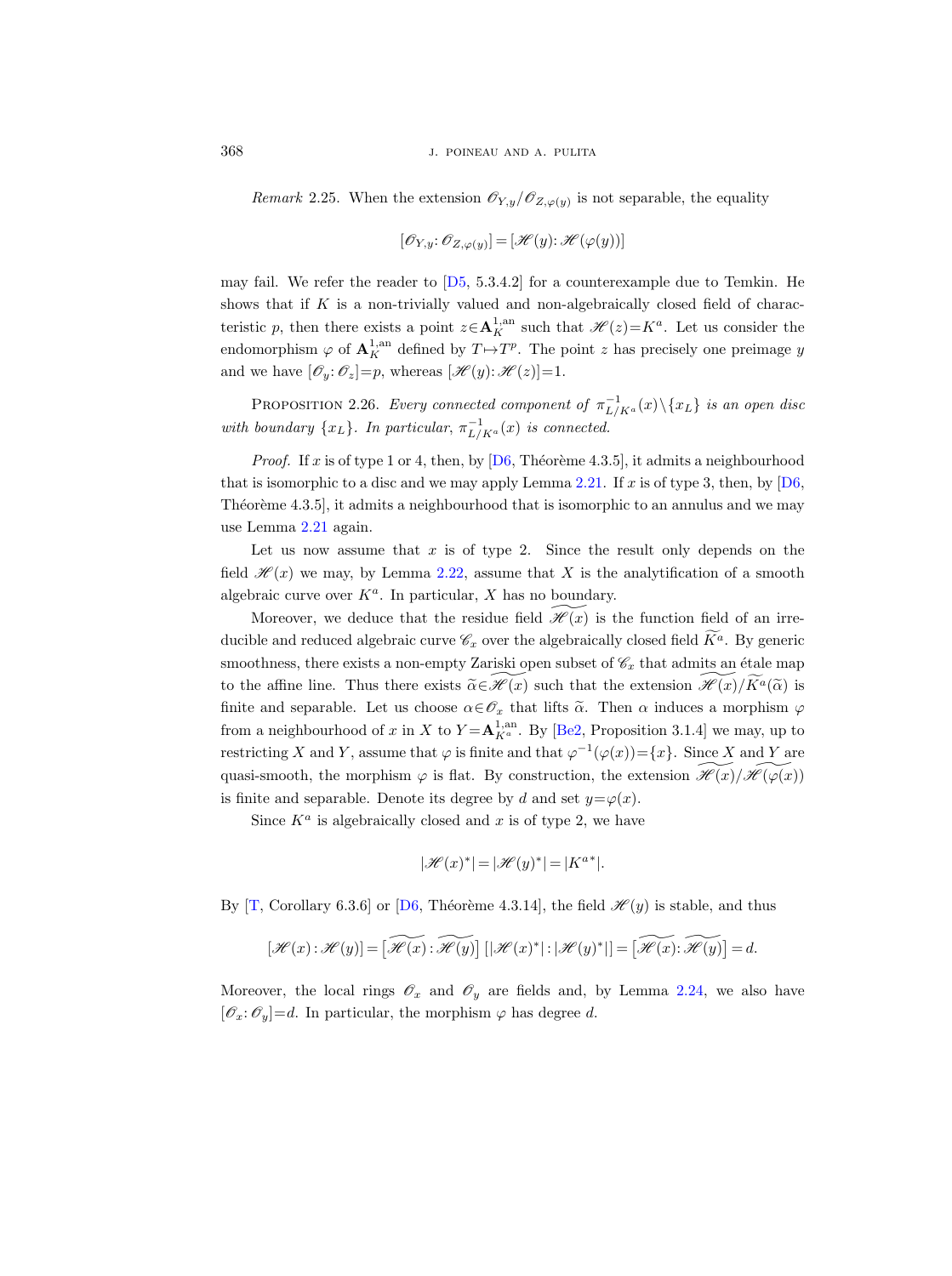Let  $\tilde{\beta} \in \widetilde{\mathscr{H}}(x)$  be such that  $\widetilde{\mathscr{H}}(y)[\tilde{\beta}]=\widetilde{\mathscr{H}}(x)$ . Choose  $\beta \in \mathscr{O}_x$  that lifts  $\tilde{\beta}$ . It is easy to check that we also have  $\mathscr{O}_y[\beta]=\mathscr{O}_x$ . Let  $p(T)\in\mathscr{O}_y[T]$  be the monic minimal polynomial of  $\beta$  over  $\mathscr{O}_y$ . Then p has degree d and its coefficients lie in  $\mathscr{H}(y)$ °. In particular, the image of  $p'(T)$  by the isomorphism  $\mathscr{H}(y)[T]/(p(T)) \longrightarrow \mathscr{H}(x)$  lies in  $\mathscr{H}(x)$ °. Since  $\tilde{\beta}$  is separable, the reduction of  $p'(T)$  is non-zero, and hence the image of  $p'(T)$  in  $\mathscr{H}(x)$  has absolute value 1.

Let  $Y' = \mathcal{M}(\mathscr{B})$  be an affinoid domain of Y that contains y such that the coefficients of  $p(T)$  belong to  $\mathscr{B}$ . Set  $\mathscr{A} = \mathscr{B}[T]/(p(T))$  and  $X' = \mathcal{M}(\mathscr{A})$ . Let  $\psi: X' \to Y'$  be the natural morphism. The preimage of y by  $\psi$  coincides with the spectrum of

$$
\mathcal{H}(y)[T]/(p(T)) \simeq \mathcal{H}(x),
$$

and hence it contains a single point and the completed residue field of this point is isomorphic to  $\mathcal{H}(x)$ . We still denote this point by x.

Let us now consider the commutative diagram

$$
X_L' \xrightarrow{\pi_{L/K^a}} X' \downarrow
$$
  

$$
\downarrow \psi_L \downarrow \psi
$$
  

$$
Y_L' \xrightarrow{\pi_{L/K^a}} Y'.
$$

Since y is a point of type 2 of the affine line, the residue field  $\mathscr{H}(y)$  is purely of transcendence degree 1, and hence isomorphic to  $\widetilde{K}^a(u)$ , where u is an indeterminate. By assumption, the reduction  $\tilde{p}(T)$  of  $p(T)$  is irreducible over  $\mathscr{H}(y)$ . Since  $\widetilde{K}^a$  is algebraically closed, by [\[G,](#page-35-11) Proposition 4.3.9], the ring  $(\widetilde{K}^a(u)[T]/(\widetilde{p}(T)))\otimes_{\widetilde{K}^a}\widetilde{L}=\widetilde{L}(u)[T]/(\widetilde{p}(T))$  is a domain. Thus the polynomial  $\tilde{p}(T)$  is still irreducible over  $\tilde{L}(u) \simeq \mathcal{H}(y_L)$ . In particular,  $p(T)$  is irreducible over  $\mathscr{H}(y_L)$  and there is only one point in  $X'_L$  above  $y_L$ , which can only be  $x_L$ , by Lemma [2.9.](#page-5-2)

We have just shown that  $\varphi_L^{-1}(y_L) = \{x_L\}$ , and hence it is enough to prove that the preimage of every connected component of  $\pi^{-1}_{L/K^a}(y)\setminus\{y_L\}$  is an open disc whose boundary contains  $x_L$ .

By Lemma [2.21,](#page-9-0) the connected components of  $\pi^{-1}_{L/K^a}(y) \setminus \{y_L\}$  are open discs. Let D be one of them and choose a coordinate S on it. Let  $z \in D(L)$  and let  $p_z(T)$  be the image of  $p(T)$  in  $\mathscr{H}(z)[T] \simeq L[T]$ . There are exactly d points  $z_1, ..., z_d$  in  $X'_L$  above z, and these points correspond to the zeroes of  $p_z(T)$  in L. Since every  $z_i$  lies over x, the image of  $p'_{z}(T)$  in  $\mathcal{H}(z_i)$  has absolute value 1. We deduce that the reduction  $\tilde{p}_{z}(T)$  is separable over  $\widetilde{\mathscr{H}(z)}$ , and hence the reductions  $\widetilde{z}_1, ..., \widetilde{z}_d \in \widetilde{L}$  are distinct. Moreover, for every  $i \in [[1, d]],$  we have  $\tilde{p}'_z(\tilde{z}_i) \neq 0$ .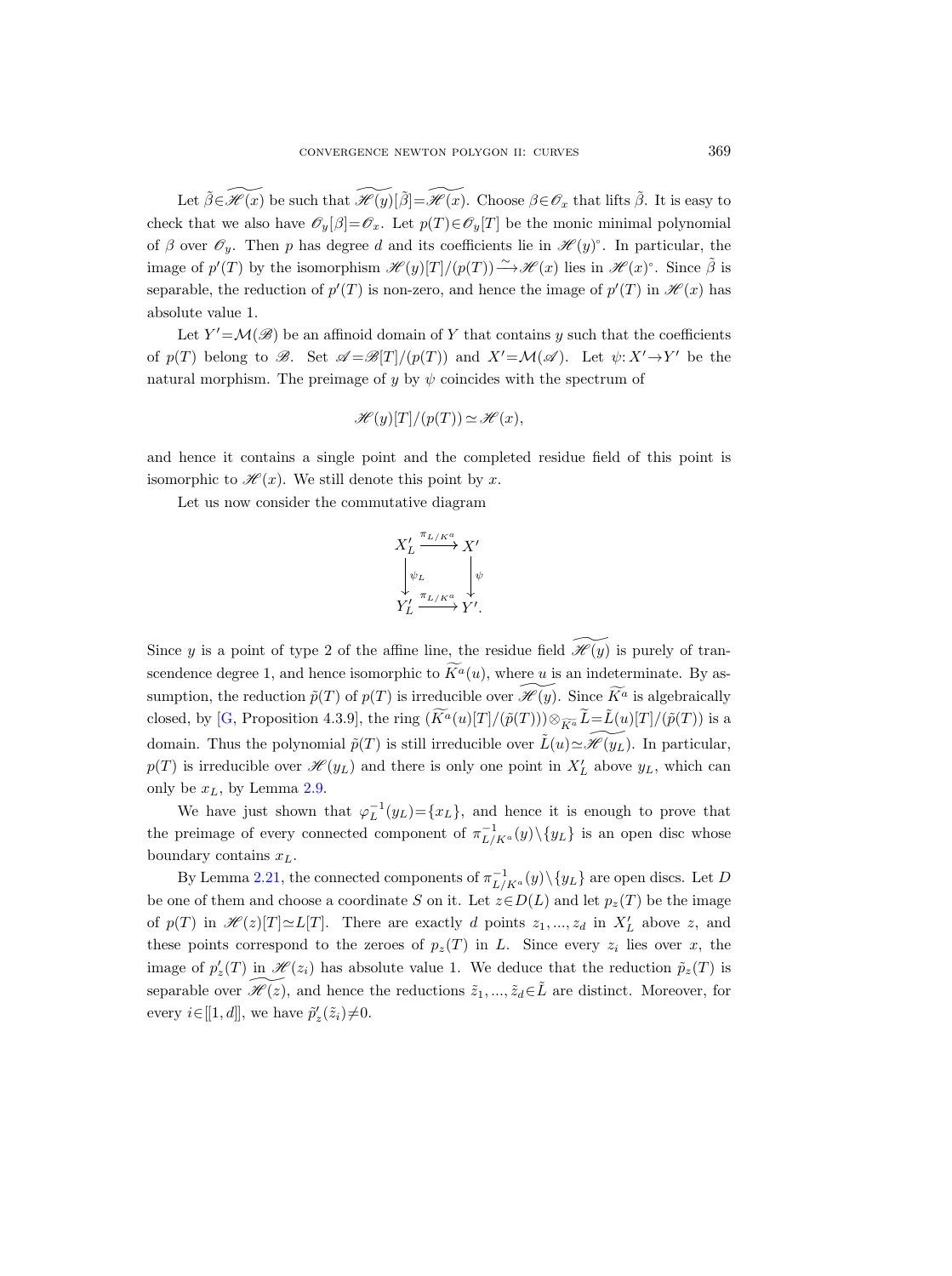We may consider  $p(T)$  as a polynomial with coefficients in  $\mathscr{O}(D)$ , or even in  $\mathscr{O}(D)$ <sup>o</sup>  $L^{\circ}[[S]]$ . By Henselianity, the zeroes  $\tilde{z}_1, ..., \tilde{z}_d \in \tilde{L}$  lift to d elements of  $L^{\circ}[[S]]$ , and hence gives rise to d sections of  $\varphi_L$  over D. Of course, these sections correspond to the zeroes of  $p(T)$  in  $\mathcal{O}(D)$ .

For every point z' of D of type 2, 3 or 4, the ring  $\mathcal{O}(D)$  embeds into  $\mathcal{H}(z')$ . Thus the d sections are distinct above  $z'$ . For every point  $z'$  of D of type 1, by redoing the previous argument with  $z'$  instead of  $z$ , we prove that the sections are also distinct above z'. We deduce that the sections are disjoint everywhere, and hence  $\varphi_L^{-1}(D)$  is a disjoint union of d connected components  $C_1, ..., C_d$ .

Let  $i\in[[1, d]]$ . The map  $\varphi_L$  induces a map  $C_i\rightarrow D$  that is a finite morphism of degree 1, and hence is an isomorphism. This proves the first part of the result. Moreover,  $X'_L$  is compact and  $C_i$  is not, and so the boundary  $B_i$  of  $C_i$  is non-empty. The boundary of D in  $Y_L'$  is  $\{y_L\}$ . For every neighbourhood U of  $y_L$  in  $Y_L'$ ,  $B_i$  belongs to  $\psi^{-1}(U)$ . We deduce that  $\psi(B_i) = \{y_L\}$ , and so  $B_i = \{x_L\}$ , which concludes the proof.  $\Box$ 

We still have to prove that the connected components of  $\pi_{L/K^a}^{-1}(x) \setminus \{x_L\}$ , which are isomorphic to open discs, are open in  $X_L$ . This is a general fact that is related to the analytic version of Zariski's main theorem (see [\[Be2,](#page-35-9) Proposition 3.1.4] for morphisms with no boundary, which is enough for our needs, or  $[D1, Théorème 3.2]$  in general).

<span id="page-13-0"></span>LEMMA 2.27. Let  $\varphi: Y \to Z$  be a morphism between quasi-smooth K-analytic curves. Assume that Y has no boundary and that  $\varphi$  is injective. Then  $\varphi$  is open.

*Proof.* Let  $y \in Y$ . By [\[Be2,](#page-35-9) Proposition 3.1.4], there exist affinoid neighbourhoods V and W of y and  $\varphi(y)$ , respectively, such that  $\varphi$  induces a finite morphism  $\psi: V \to W$ . Since  $\psi$  is a finite map between quasi-smooth curves, it is flat, and hence open by [\[Be2,](#page-35-9) Proposition 3.2.7].  $\Box$ 

<span id="page-13-1"></span>Remark 2.28. In a previous version of this article, a different strategy was used to prove Proposition [2.26.](#page-11-0) It involved reduction techniques that were very close to the ones used in the proof of Theorem [2.10](#page-5-3) in  $[P2]$ . In the case of points of type 2, we were able to prove that there exists an affinoid domain V of  $X_L$  containing  $\pi^{-1}_{L/K^a}(x)$  such that the reduction map  $V \rightarrow \widetilde{V}$  sends the point  $x_L$  to a generic point, whereas every other point of  $\pi^{-1}_{L/K^a}(x)$  is sent to a smooth point. We could then conclude by a result of Bosch that ensures that the preimage of a smooth point by the reduction map is an open disc (see [\[Bos,](#page-35-13) Satz 6.3]). Unfortunately, since the last result is only available in the strictly affinoid case and over non-trivially valued fields, we had to distinguish several cases, which made the paper longer and more technical. The current proof of Proposition [2.26](#page-11-0) was suggested by a referee. Let us finally mention that Lemma [2.27](#page-13-0) can also be proven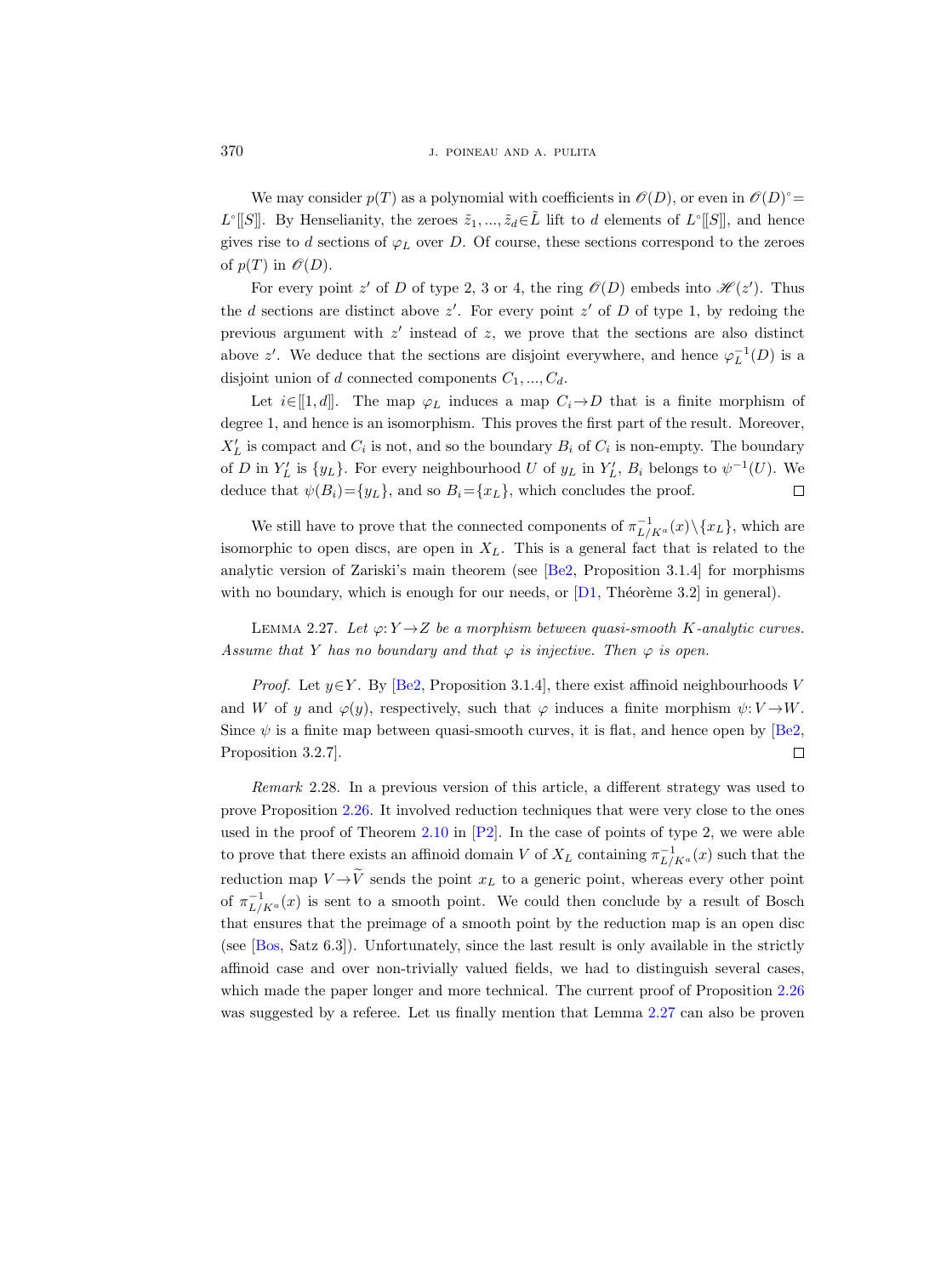by use of the above reduction techniques, using the simple fact that the preimage of a closed point is open.

Remark 2.29. Theorem [2.15](#page-6-0) actually holds regardless of the characteristic of the field. As it is written, our proof works only when  $K$  has characteristic  $0$  (contrary to the one described in Remark [2.28\)](#page-13-1) due to Lemma [2.24.](#page-10-1) If  $K$  is not trivially valued, this can be easily fixed by slightly moving the element  $\beta \in \mathscr{O}_x$  that we choose in the proof of Proposition [2.26](#page-11-0) (and using Krasner's lemma) in order to assume that  $\mathscr{O}_x/\mathscr{O}_y$  is separable.

If  $K$  is trivially valued, a direct proof is possible. Indeed, if  $K$  is algebraically closed, which we may assume, any type-2 point x appears inside the analytification  $X^{\text{an}}$  of a smooth connected projective algebraic curve X. By  $[Be1, 1.4.2]$ , the point x is then the only point of type 2 in  $X^{\text{an}}$  and its complement is a disjoint union of open discs. Since analytification commutes with extension of scalars, the result easily follows, by arguments that are similar to those used in the proof of Lemma [2.21.](#page-9-0)

Remark 2.30. When working on this paper, Ducros told us that he also had a proof of Theorem  $2.15$  (in any characteristic) which is based on computations of  $\acute{e}t$  ale cohomology groups. At that time it was not available in written form, but the reader may now find it in [\[D6,](#page-35-3)  $\S 5.3$ ].

#### <span id="page-14-0"></span>2.3. Radius of convergence

For the rest of the article, we assume that X is endowed with a weak triangulation S.

<span id="page-14-2"></span>Definition 2.31. Let  $x \in X$  and let L be a complete valued extension of K such that  $X_L$  contains an L-rational point  $t_x$  over x. We denote by  $D(t_x, S_L)$  the biggest open disc centred at  $t_x$  that is contained in  $X_L \backslash S_L$ , i.e. the connected component of  $X_L \backslash \Gamma_{S_L}$  that contains  $t_x$ .

<span id="page-14-1"></span>Remark 2.32. Assume that  $x \notin \Gamma_S$ . In this case, the connected component C of  $X\backslash \Gamma_S$  that contains x is a virtual disc and  $D(t_x, S_L)$  is the connected component of  $C_L$ that contains  $t_x$ .

Assume that  $x \in \Gamma_S$ . In this case,  $D(t_x, S_L)$  is the biggest open disc centred in  $t_x$ that is contained in  $\pi_L^{-1}(x)$ .

In particular, the definition of the disc  $D(t_x, S_L)$  depends only on the skeleton  $\Gamma_S$ and not on the weak triangulation S itself.

The following lemma is an easy consequence of the definitions.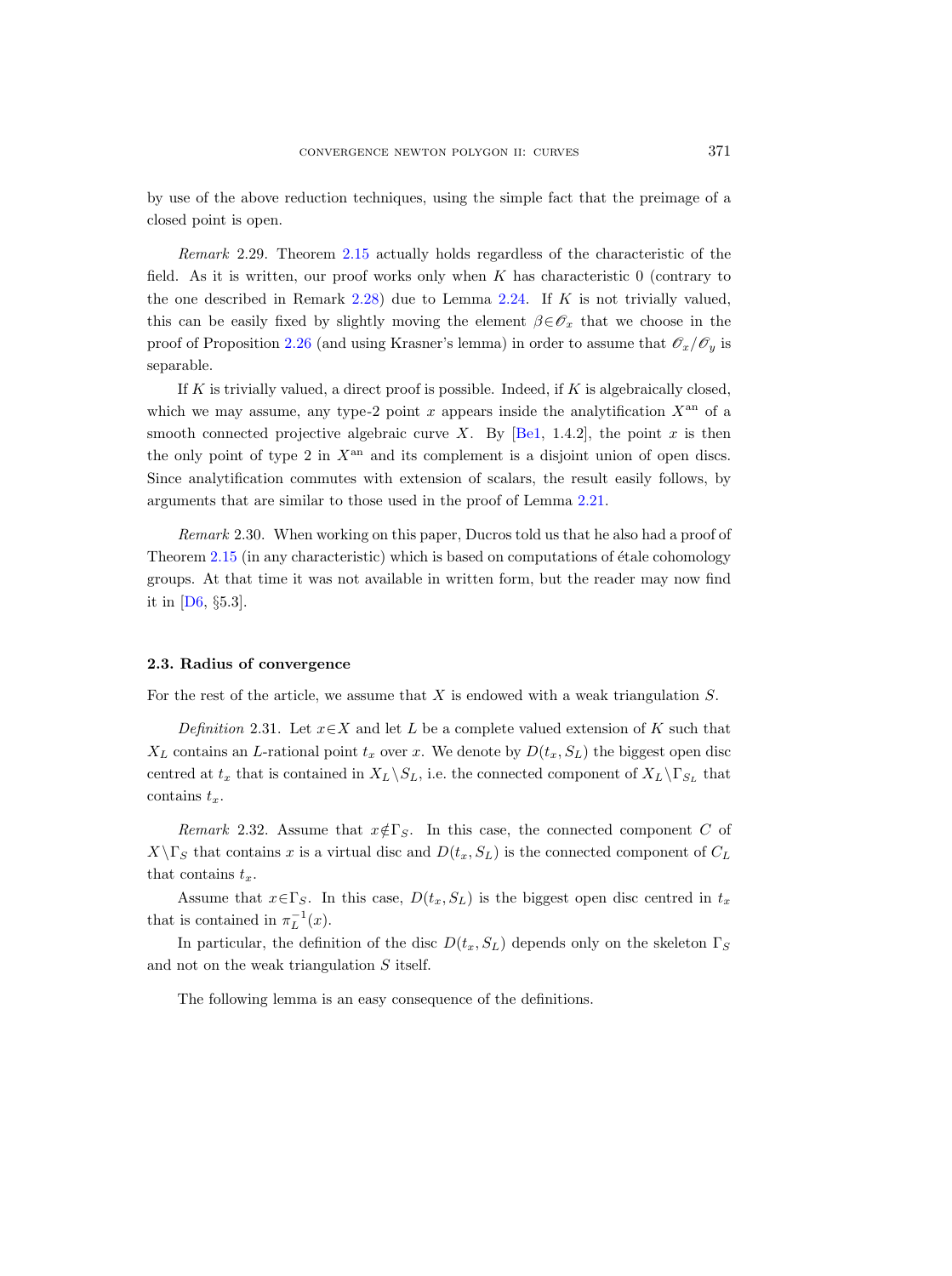LEMMA 2.33. Let  $M/L$  be an extension of complete valued fields over K. Let  $t_x$  be an L-rational point of  $X_L$ . The point  $t_x$  naturally gives rise to an M-rational point  $t_{x,M}$ of  $X_M$ . Then we have a natural isomorphism

$$
D(t_x, S_L) \widehat{\otimes}_L M \xrightarrow{\sim} D(t_{x,M}, S_M).
$$

The next result follows from Corollary [2.18.](#page-8-0)

Lemma 2.34. Let M be an algebraically closed and maximally complete valued extension of K. Let  $t_x$  and  $t'_x$  be two points in  $X_M$  that project onto the same point on X. Then there exists  $\sigma \in \text{Gal}^c(M/K)$  that sends  $t_x$  to  $t'_x$  and induces an isomorphism  $D(t_x, S_M) \longrightarrow D(t'_x, S_M).$ 

*Proof.* By Corollary [2.18,](#page-8-0) there exists  $\sigma \in \text{Gal}^c(M/K)$  that sends  $t_x$  to  $t'_x$ . By Lemma [2.14,](#page-6-1) the skeleton  $S_M$  is invariant under  $Gal<sup>c</sup>(M/K)$ . Hence, the isomorphism  $\psi_{\sigma}$ of  $X_M$  induced by  $\sigma$  sends the disc  $D(t_x, S_M)$  to a disc that contains  $t'_x$  and does not meet  $S_M$ . We deduce that  $\psi_{\sigma}(D(t_x, S_M)) \subset D(t'_x, S_M)$ . Using the same argument with  $\sigma$ replaced by  $\sigma^{-1}$ , one shows the reverse inclusion.  $\Box$ 

In the introduction we explained that the radius of convergence was to appear as the radius of some disc. Unfortunately, the radius of a disc is not invariant under isomorphisms. This leads us to define the radius of convergence as a relative radius inside a fixed bigger disc. The lemma that follows will help to show that it is well defined.

<span id="page-15-1"></span>LEMMA 2.35. Let  $R_1, R_2>0$ . Up to a translation of the coordinate t, any isomorphism  $\alpha: D_K^-(0, R_1) \longrightarrow D_K^-(0, R_2)$  is given by a power series of the form

$$
f(t)=\sum_{i\geqslant 1}a_it^i\in K[[t]],
$$

where  $|a_1|=R_2/R_1$  and, for every  $i \geqslant 2$ ,  $|a_i| \leqslant R_2/R_1$ . In particular,  $\alpha$  multiplies distances by the constant factor  $R_2/R_1$ , i.e. for every complete valued extension L of K and every x and y in  $D_K^-(0, R_1)(L)$ , we have

$$
|\alpha(x)-\alpha(y)| = \frac{R_2}{R_1}|x-y|.
$$

As a consequence, such an isomorphism may only exist when  $R_2/R_1 \in |K^*|$ .

 $\Box$ 

<span id="page-15-0"></span>We may now adapt the usual definition of radius of convergence (see [\[NP1,](#page-36-0)  $\S 3.2$ ] as well as  $[K1, Notation 11.3.1 and Definition 11.9.1].$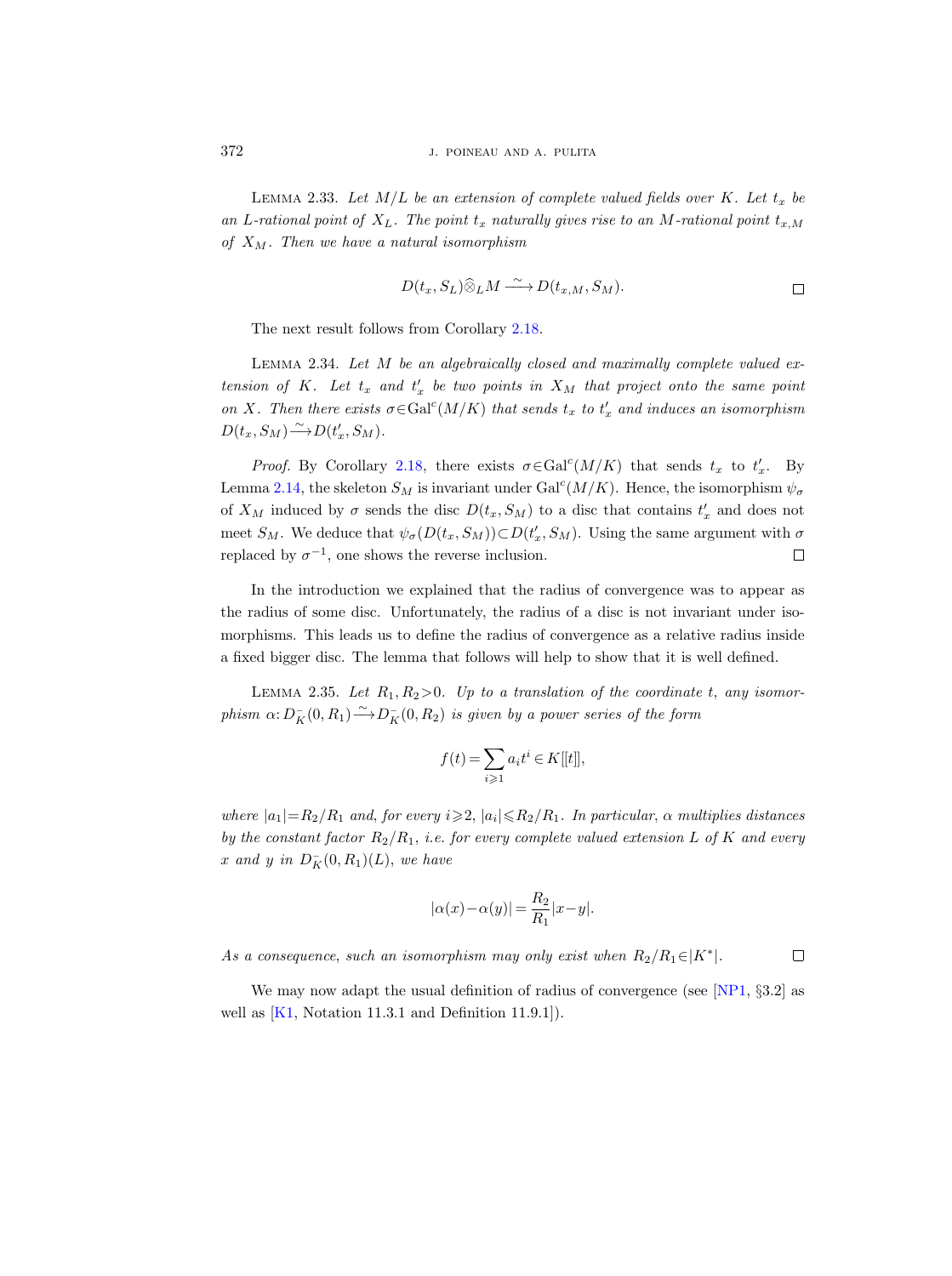Definition 2.36. Let  $\mathscr F$  be a locally free  $\mathscr O_X$ -module of finite type with an integrable connection  $\nabla$ . Let x be a point in X and L be a complete valued extension of K such that  $X_L$  contains an L-rational point  $t_x$  over x. Let us consider the pullback  $(\mathscr{F}^x, \nabla^x)$  of  $(\mathscr{F}, \nabla)$  on  $D(t_x, S_L) \simeq D_L^-(0, R)$ . Let  $r = \text{rk}(\mathscr{F}^x)$ . For  $i \in [[1, r]],$  we denote by  $\mathcal{R}'_{S,i}(x,(\mathscr{F},\nabla))$  the radius of the biggest open subdisc of  $D_L^-(0,R)$  centred at 0 and on which the connection  $(\mathscr{F}^x, \nabla^x)$  admits at least  $r-i+1$  horizontal sections that are linearly independent over L. Let us define the ith radius of convergence of  $(\mathscr{F}, \nabla)$  at x by  $\mathcal{R}_{S,i}(x,(\mathscr{F}, \nabla)) = \mathcal{R}_{S,i}'(x,(\mathscr{F}, \nabla))/R$  and the multiradius of convergence of  $(\mathscr{F}, \nabla)$  at x by

$$
\mathcal{R}_S(x,(\mathscr{F},\nabla))=(\mathcal{R}_{S,1}(x,(\mathscr{F},\nabla)),...,\mathcal{R}_{S,r}(x,(\mathscr{F},\nabla)))\in(0,1]^r.
$$

We will frequently suppress  $\nabla$  from the notation when it will be clear from the context.

<span id="page-16-0"></span>Remark 2.37. With the previously used notation, one may also consider the radius of the biggest open subdisc of  $D_L^-(0, R)$  centred at 0 on which the connection  $(\mathscr{F}^x, \nabla^x)$  is trivial as, for instance, in [\[Ba,](#page-35-0) Definition 3.1.7]. This way, one recovers the radius  $\mathcal{R}_{S,1}$ .

<span id="page-16-1"></span>Remark 2.38. By Remark [2.32,](#page-14-1) the radii depend only on the skeleton  $\Gamma_S$  and not on the weak triangulation S itself.

Definition [2.36](#page-15-0) is independent of the choices made and invariant by extensions of the ground field K, due to the preceding lemmas (first prove the independence of the isomorphism  $D(t_x, S_L) \simeq D_L^-(0, R)$  and in particular of R, then the invariance under basechange for rational points and finally reduce to the case where L is algebraically closed and maximally complete). We state the following for future reference.

<span id="page-16-3"></span>LEMMA 2.39. Let L be a complete valued extension of K. For any  $x \in X_L$ , we have

$$
\mathcal{R}_{S_L}(x,\pi_L^*(\mathscr{F},\nabla))=\mathcal{R}_S(\pi_L(x),(\mathscr{F},\nabla)).
$$

Let us now explain how the function behaves with respect to changing triangulations. Let S' be a weak triangulation of X such that  $\Gamma_{S'}$  contains  $\Gamma_S$ . Let  $x \in X$  and let L be a complete valued extension of K such that  $X_L$  contains an L-rational point  $t_x$  over x. By Remark [2.32,](#page-14-1) the disc  $D(t_x, S'_L)$  is contained in  $D(t_x, S_L) \simeq D_L^-(0, R)$ . Let R' be its radius as a subdisc of  $D_L^-(0, R)$  and set  $\varrho_{S',S}(x) = R'/R \in (0, 1]$ . Remark that  $\varrho_{S',S}$  is constant and equal to 1 on  $\Gamma_S$ . It is now easy to check that, for any  $i\in[[1,\mathrm{rk}(\mathscr{F}_x)]]$ , we have

<span id="page-16-2"></span>
$$
\mathcal{R}_{S',i}(x,(\mathscr{F},\nabla)) = \min\bigg\{\frac{\mathcal{R}_{S,i}(x,(\mathscr{F},\nabla))}{\varrho_{S',S}(x)},1\bigg\}.
$$
\n(2.1)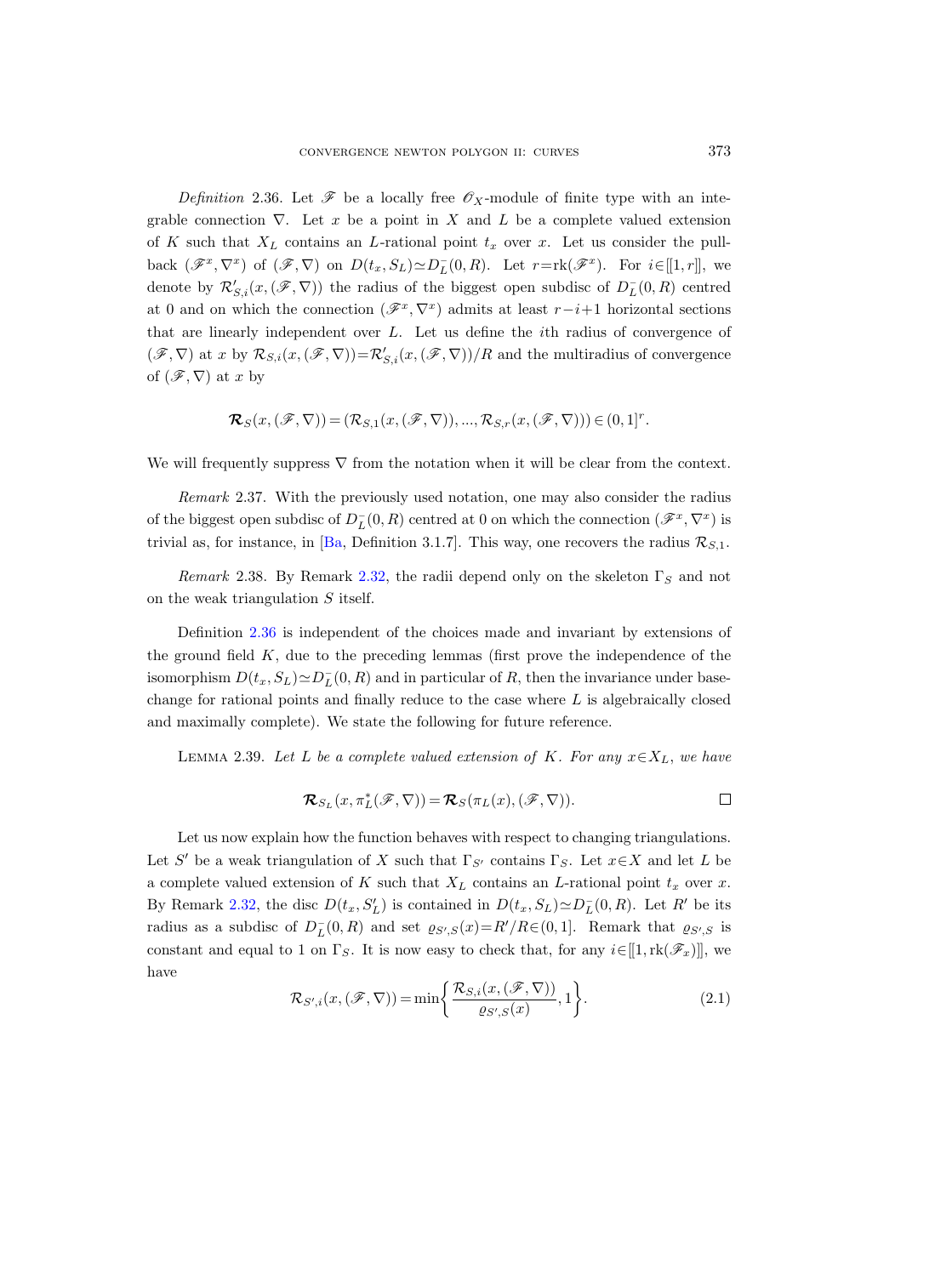## 2.4. Comparison with other definitions

We compare the radius of convergence that we introduced in Definition [2.36](#page-15-0) to other radii that appear in the literature.

#### <span id="page-17-0"></span>2.4.1. Baldassarri's definition using semistable models

The first definition of radius of convergence on a curve was given by Baldassarri in [\[Ba\]](#page-35-0). It was our main source of inspiration and our definition is very close to his.

Assume that the absolute value of  $K$  is non-trivial and that the curve  $X$  is strictly K-affinoid. In this case, it is known that there exists a finite separable extension  $L/K$ such that the curve  $X_L$  admits a semistable formal model  $\mathfrak X$  over  $L^{\circ}$ .

There actually exists a strong relation between the semistable models of  $X_L$  and its triangulations (see [\[D6,](#page-35-3) §6.4] for a detailed account). Indeed, for any generic point  $\zeta$  of the special fibre  $\mathfrak{X}_s$  of  $\mathfrak{X}_s$ , let  $\xi$  be the unique point of the generic fibre  $\mathfrak{X}_\eta = X_L$  whose reduction is equal to  $\tilde{\xi}$ . Gathering all points  $\xi$ , we construct a finite set  $S(\mathfrak{X})$  that is a triangulation of  $X_L$ . Let us remark that our notation unfortunately disagrees with Baldassarri's: in [\[Ba\]](#page-35-0),  $S(\mathfrak{X})$  denotes the skeleton  $(\Gamma_{S(\mathfrak{X})})$  in our notation) and not the triangulation.

Let  $x \in X_L(L)$ . In [\[Ba\]](#page-35-0), Baldassarri considers the biggest disc that does not meet the skeleton  $\Gamma_{S(\mathfrak{X})}$  of  $\mathfrak{X}$  (see [\[Ba,](#page-35-0) Definition 1.6.6]), which is nothing but our disc  $D(x, S(\mathfrak{X}))$ . Since every point of  $S(\mathfrak{X})$  is of type 2, this disc is actually isomorphic to the open unit disc  $D_L^-(0,1)$ . Baldassarri then defines the radius of convergence  $\mathcal{R}_{\mathfrak{X}}(x, \pi_L^*(\mathscr{F}, \nabla))$ of  $\pi_L^*(\mathscr{F}, \nabla)$  at x as the radius r of the biggest open subdisc of  $D_L^-(0,1)$  centred at 0 and on which  $(\mathscr{F}, \nabla)$  is trivial (see [\[Ba,](#page-35-0) Definition 3.1.8]). This is compatible with our definition that uses a relative radius (see Lemma [2.35](#page-15-1) and Remark [2.37\)](#page-16-0). Finally, we have proved that, for any  $x \in X_L(L)$ , we have

$$
\mathcal{R}_{\mathfrak{X}}(x, \pi_L^*(\mathscr{F}, \nabla)) = \mathcal{R}_{S_L, 1}(x, \pi_L^*(\mathscr{F}, \nabla)).
$$

Baldassarri extends his definition to other points of the curve by extending the scalars so as to make them rational (see [\[Ba,](#page-35-0) Definition 3.1.11]). One may check that, for any complete valued extension M of L,  $\mathfrak{X} \widehat{\otimes}_L M$ ° is a semistable model of  $X_M$  and that  $S(\mathfrak{X}\widehat{\otimes}_{L^\circ}M^\circ){=}S(\mathfrak{X})_M$ . Hence our definition coincides with Baldassarri's everywhere.

Let us also point out that, conversely, for any triangulation  $S$  of  $X$  that only contains points of type 2, there exists a finite separable extension  $L/K$  and a semistable formal model  $\mathfrak{X}$  of  $X_L$  such that  $S(\mathfrak{X})=S_L$ . Hence, under the hypotheses of this section and if we restrict to triangulations that only contain points of type 2, our definition is essentially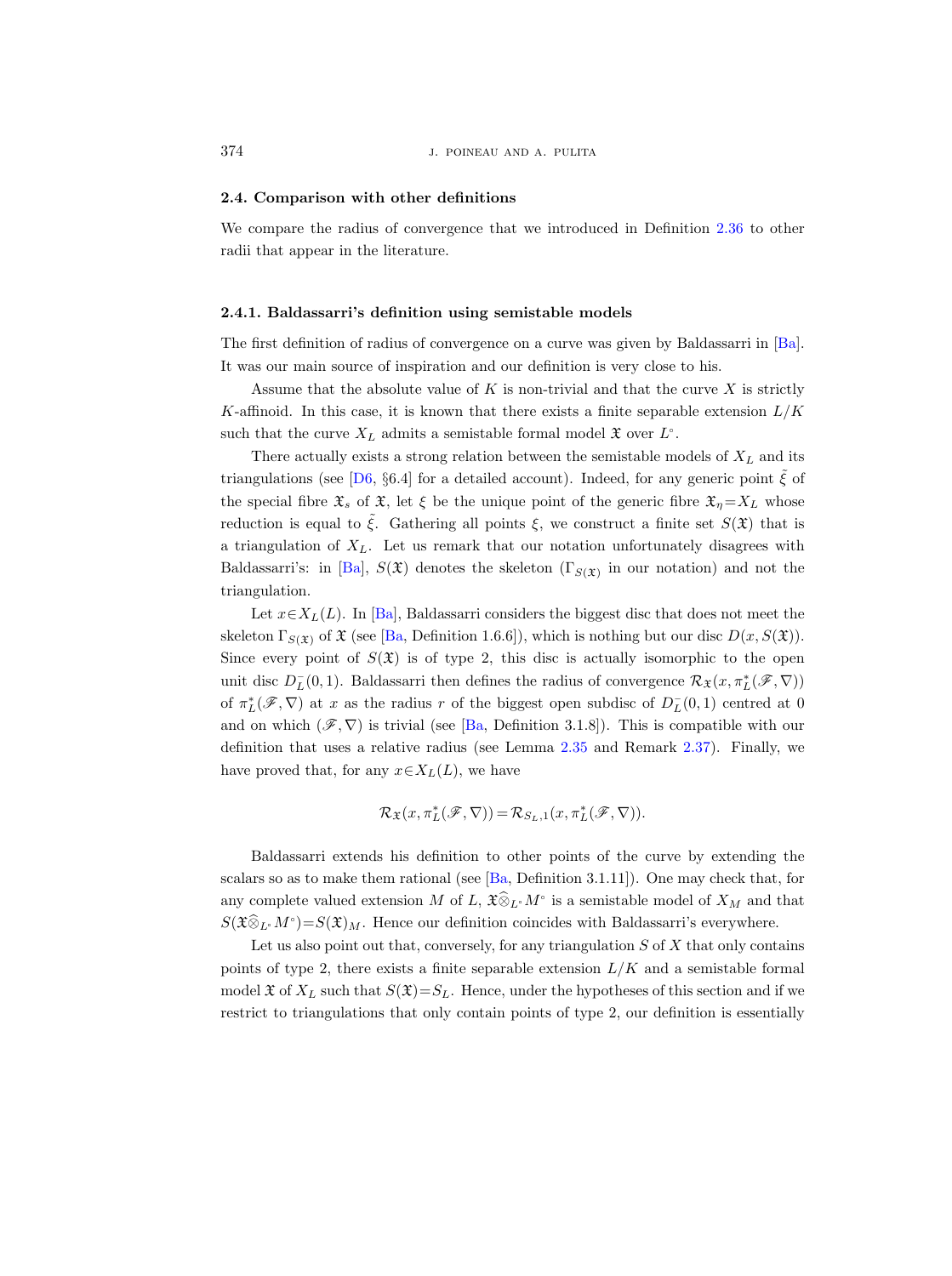equivalent to Baldassarri's. (Remark that, in the non-strict case, triangulations must be allowed to contain points of type 3. We, as well as Ducros, allow this in general.)

Finally, let us mention that Baldassarri actually considers the slightly more general situation  $X = \overline{X} \setminus \{z_1, ..., z_r\}$ , where  $\overline{X}$  is a compact curve as above and  $z_1, ..., z_r$  are Krational points. In this case, he constructs the skeleton of  $X$  by branching on the skeleton of  $\overline{X}$  a half-line  $\ell_i$  that extends in the direction of  $z_i$ , for each i. The definition of radius of convergence may then be adapted.

Let us mention that this more general situation is already covered in our setting, since we did not require the curves to be compact. To find the same skeleton, it is enough to begin with the triangulation of  $\overline{X}$  and add, for each i, a sequence of points that lie on  $\ell_i$  and tend to  $z_i$ .

## 2.4.2. The definition for analytic domains of the affine line

Assume that X is an analytic domain of the affine line  $\mathbf{A}_K^{1,\text{an}}$ . The choice of a coordinate t on  $\mathbf{A}^{1, \text{an}}_K$  provides a global coordinate on X and it seems natural to use it in order to measure the radii of convergence. This normalisation has been used by Baldassarri and Di Vizio in [\[BD\]](#page-35-2) (for the first radius) and by the second author in [\[NP1\]](#page-36-0). We will call the radii we define in this setting embedded.

From now on, we will assume that  $X$  is not the affine line. Let us first give a definition of radii that does not refer to any triangulation.

Definition 2.40. Let x be a point of X and L be a complete valued extension of K such that  $X_L$  contains an L-rational point  $t_x$  over x. Let  $D(t_x, X_L)$  be the biggest open disc centred at  $t_x$  that is contained in  $X_L$  (such a disc exists since  $X \neq \mathbf{A}_K^{1,\text{an}}$ ).

Let us consider the pull-back  $(\mathscr{F}^x, \nabla^x)$  of  $(\mathscr{F}, \nabla)$  on  $D(t_x, X_L)$  and let  $r = \text{rk}(\mathscr{F}^x)$ . For  $i \in [[1, r]]$  we let  $\mathcal{R}_i^{\text{emb}}(x, (\mathscr{F}, \nabla))$  denote the radius of the biggest open subdisc of  $D(t_x, X_L)$  that is centred at  $t_x$ , measured using the coordinate t on  $\mathbf{A}_L^{1, \text{an}}$ , and on which the connection  $(\mathscr{F}^x, \nabla^x)$  admits at least  $r-i+1$  horizontal sections that are linearly independent over L.

As before, one checks that the definition of  $\mathcal{R}_i^{\text{emb}}(x,(\mathscr{F},\nabla))$  only depends on the point x and not on L or  $t_x$ . This radius is denoted by  $\mathcal{R}_i^{\mathscr{F}}(x)$  in [\[NP1,](#page-36-0) §3.2]. There, the second author works over an affinoid domain  $V$  of the affine line.

Although possibly superfluous in this context, it is also possible to state a definition that depends on the weak triangulation  $S$  of  $X$ .

Definition 2.41. Let  $x$  be a point of  $X$  and let  $L$  be a complete valued extension of K such that  $X_L$  contains an L-rational point  $t_x$  over x. As in Definition [2.31,](#page-14-2) consider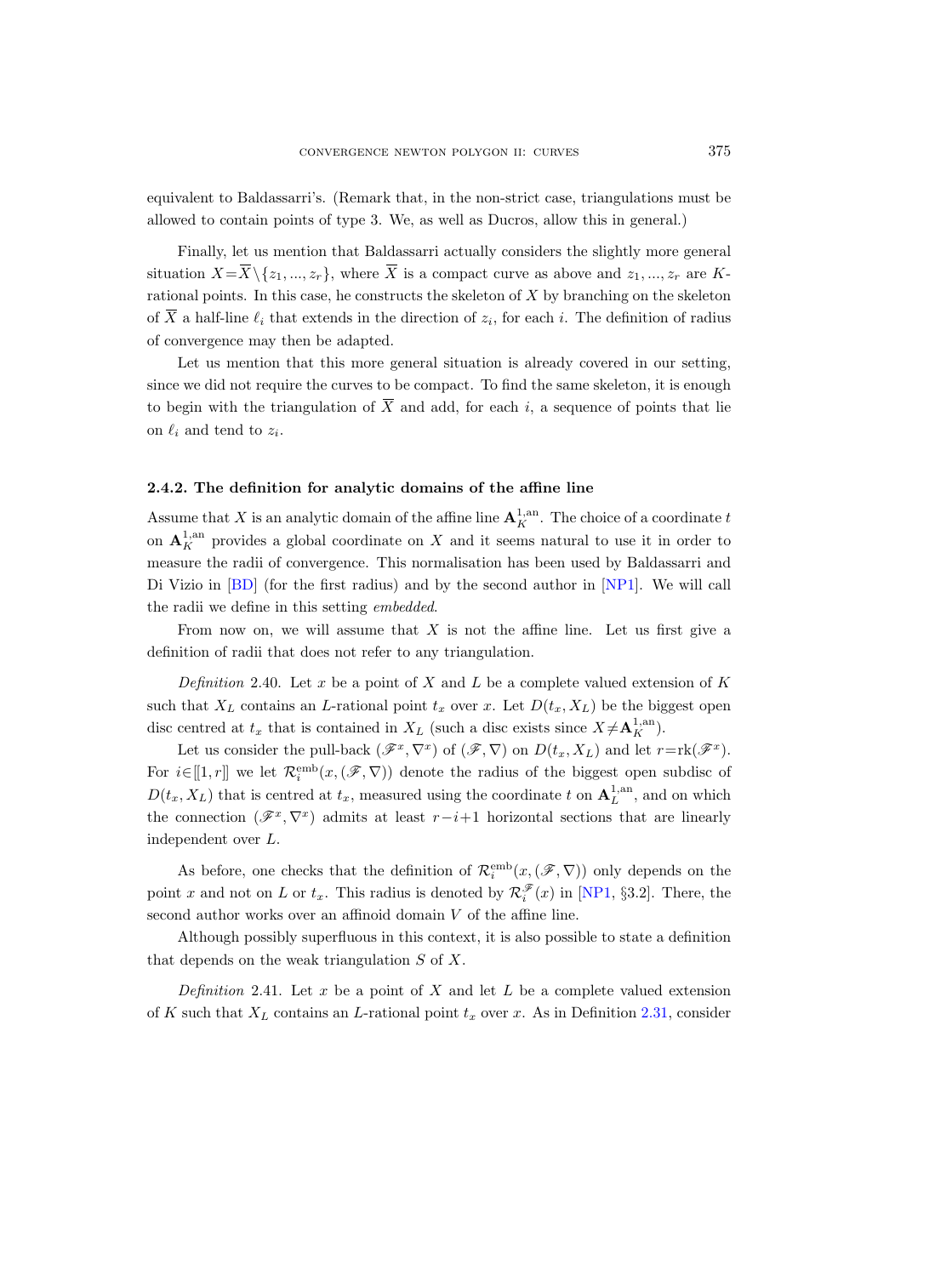$D(t_x, S_L)$ , the biggest open disc centred at  $t_x$  that is contained in  $X_L\backslash S_L$ . We denote by  $\varrho_S(x)$  the radius of  $D(t_x, S_L)$ , measured using the coordinate t on  $\mathbf{A}_L^{1, \text{an}}$ .

Let us consider the pull-back  $(\mathscr{F}^x, \nabla^x)$  of  $(\mathscr{F}, \nabla)$  on  $D(t_x, S_L)$  and let  $r = \text{rk}(\mathscr{F}_x)$ . For  $i\in[1,r]$  we let  $\mathcal{R}^{\text{emb}}_{S,i}(x,(\mathscr{F},\nabla))$  denote the radius of the biggest open subdisc of  $D(t_x, S_L)$  centred at  $t_x$ , measured using the coordinate t on  $\mathbf{A}_L^{1, \text{an}}$ , on which the connection  $(\mathscr{F}^x, \nabla^x)$  admits at least  $r-i+1$  horizontal sections that are linearly independent over L.

Once again, the definitions of  $\varrho_S(x)$  and  $\mathcal{R}_{S,i}^{\text{emb}}(x,(\mathscr{F},\nabla))$  are independent of the choices of L and  $t_x$ .

The radii we have just defined may easily be linked to the one we introduced in Definition [2.36.](#page-15-0) The second case is the simplest one: for any  $i \in [1, \text{rk}(\mathscr{F}_x)]$ , we have

$$
\mathcal{R}_{S,i}(x,(\mathscr{F},\nabla)) = \frac{\mathcal{R}_{S,i}^{\text{emb}}(x,(\mathscr{F},\nabla))}{\varrho_S(x)}.
$$
\n(2.2)

Since  $X$  is not the affine line, we have the following result, whose proof we leave to the reader.

LEMMA 2.42. The set of skeletons of the weak triangulations of  $X$  admits a smallest element  $\Gamma_0(X)$ . It coincides with the analytic skeleton of X, i.e. the set of points that have no neighbourhood isomorphic to a virtual open disc.  $\Box$ 

Let  $S_0$  be a weak triangulation of X whose skeleton is  $\Gamma_0$ . By Remark [2.38,](#page-16-1) the radii computed with respect to a weak triangulation only depend on the skeleton of the triangulation. In particular, the radii computed with respect to  $S_0$  are well defined. It is now easy to check that, for every  $i \in [[1, \text{rk}(\mathscr{F}_x)]]$ , we have

$$
\mathcal{R}_{S_0,i}(x,(\mathscr{F},\nabla)) = \frac{\mathcal{R}_{S_0,i}^{\text{emb}}(x,(\mathscr{F},\nabla))}{\varrho_{S_0}(x)} = \frac{\mathcal{R}_i^{\text{emb}}(x,(\mathscr{F},\nabla))}{\varrho_{S_0}(x)}.
$$
\n(2.3)

## 3. The result

<span id="page-19-0"></span>In §2 we defined the radius of convergence of  $(\mathscr{F}, \nabla)$  at any point of the curve X. We now investigate its properties.

#### 3.1. Statement

To precisely state the result we are interested in, we first need to define the notion of locally finite subgraph of X.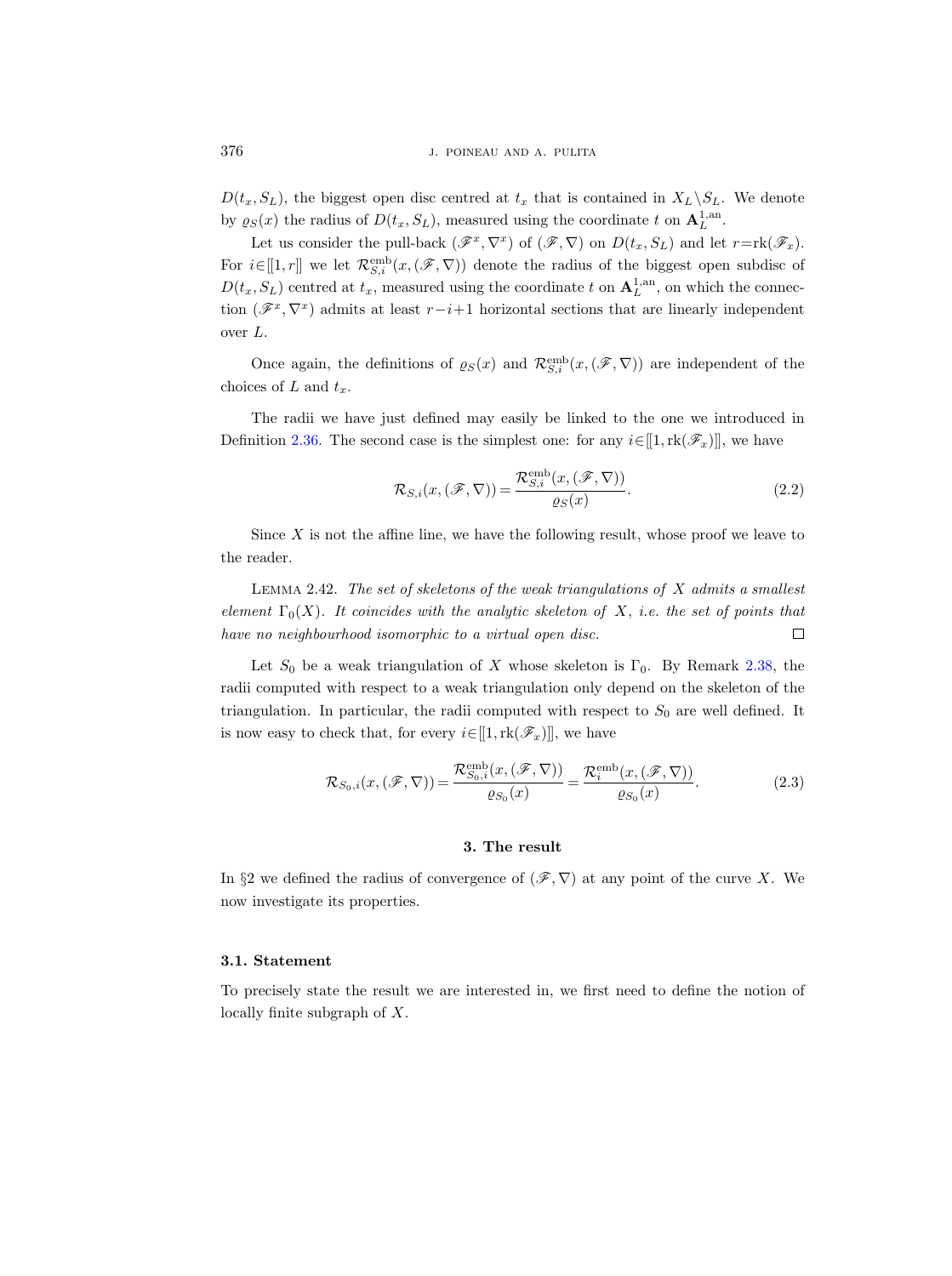From the existence of weak triangulations, one deduces that every point of  $X$  has a neighbourhood that is uniquely arcwise connected. In particular, the curve X may be covered by uniquely arcwise connected analytic domains. On such a subset, it makes sense to speak of the segment  $[x, y]$  joining two given points x and y, and hence one has a notion of convex subsets (see also [\[BR,](#page-35-15) §2.5]).

Definition 3.1. A subset  $\Gamma$  of X is said to be a finite (resp. locally finite) subgraph of X if there exists a finite (resp. locally finite) family  $\mathscr V$  of affinoid domains of X that covers  $\Gamma$  and such that, for every element V of  $\mathscr V$ , we have

- (1) V is uniquely arcwise connected;
- (2)  $\Gamma \cap V$  is the convex hull of a finite number of points.

We now want to define a notion of log-linearity. To do so, we first need to explain how to measure distances.

Definition 3.2. Let C be a closed virtual annulus over K. Its preimage over  $K^a$  is a finite union of closed annuli. If  $C_{K^a}^+(c, R_1, R_2)$  is one of them, we set

$$
Mod(C) = \frac{R_2}{R_1}.
$$

It is independent of the choices.

*Notation* 3.3. Let  $I$  be a closed interval inside a virtual disc or annulus and assume that I contains only points of type 2 or 3. Then I is the skeleton of a virtual closed subannulus  $I^{\sharp}$  and we set

$$
\ell(I) = \log Mod(I^{\sharp}).
$$

Remark 3.4. Pushing these ideas further, one can show that it is possible to define a canonical length for any closed interval inside a curve that contains only points of type 2 or 3 (see  $[D6,$  Proposition 4.5.7). The definition may actually be extended to the whole curve (see [\[D6,](#page-35-3) Corollaire 4.5.8]).

Definition 3.5. Let  $X_{[2,3]}$  be the set of points of X that are of type 2 or 3. Let J be an open interval inside  $X_{[2,3]}$  and identify it with a real interval. A map  $f: J \rightarrow \mathbb{R}^*_+$  is said to be *log-linear* if there exists  $\gamma \in \mathbb{R}$  such that, for every  $a, b \in J$ , with  $a < b$ , we have

$$
\log f(b) - \log f(a) = \gamma \ell([a, b]).
$$

Let  $\Gamma$  be a locally finite subgraph of X. A map  $f: \Gamma \to \mathbb{R}_+^*$  is said to be *piecewise log-linear* if Γ may be covered by a locally finite family  $\mathscr J$  of closed intervals such that, for every  $J \in \mathscr{J}$ , the restriction of f to  $\mathring{J}$  is log-linear.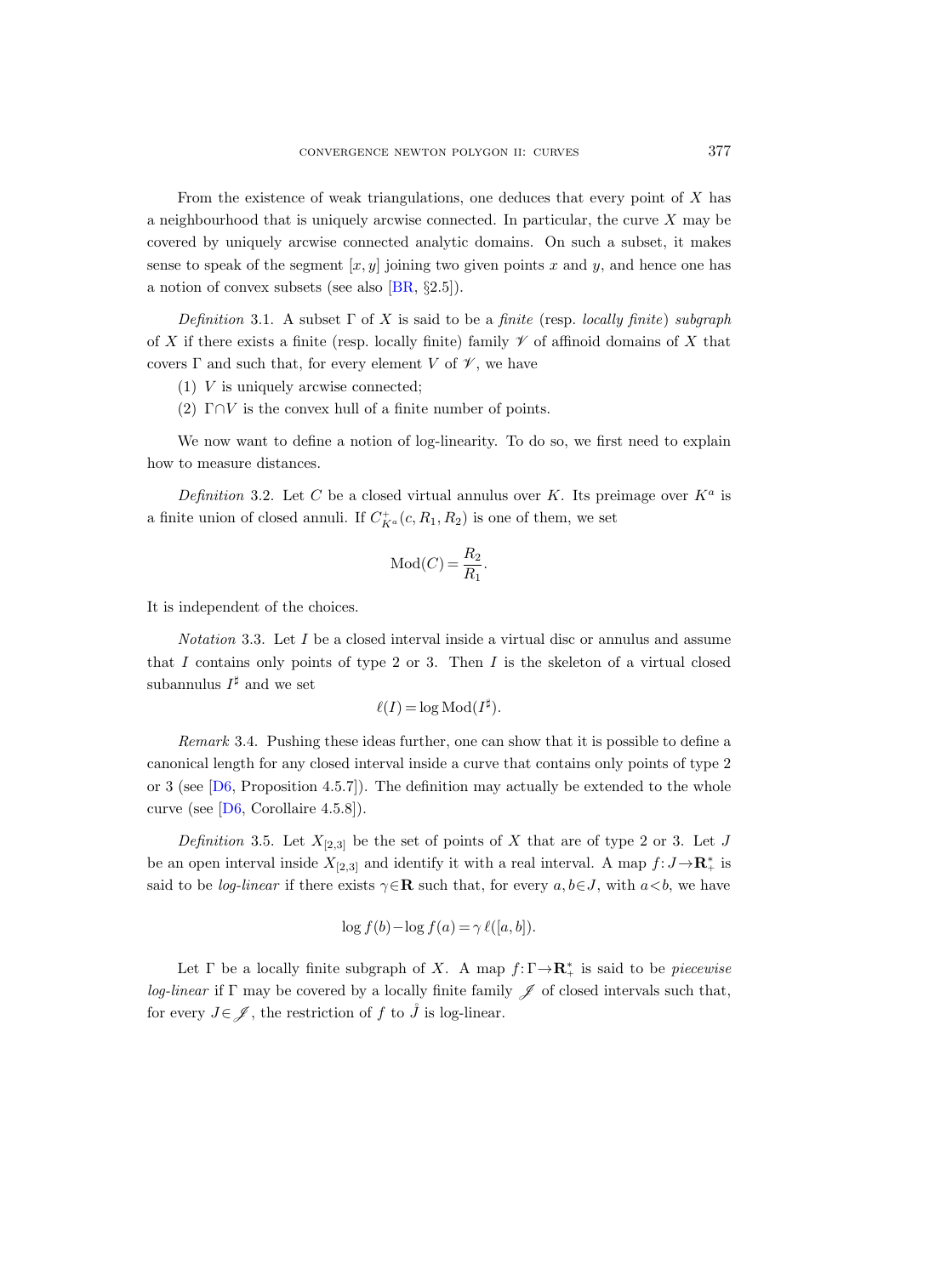We may now state the theorem we want to prove.

<span id="page-21-0"></span>THEOREM 3.6. The map  $\mathcal{R}_S$  satisfies the following properties:

(i) it is continuous;

(ii) its restriction to any locally finite graph  $\Gamma$  is piecewise log-linear;

(iii) on any interval J, the log-slopes of its restriction are rational numbers of the form  $m/j$  with  $m \in \mathbb{Z}$  and  $j \in [[1, r]],$  where r is the rank of  $\mathscr{F}$  around J;

(iv) there exists a locally finite subgraph  $\Gamma$  of X and a continuous retraction  $r: X \to \Gamma$ such that the map  $\mathcal{R}_S$  factorises by r.

The continuity of the radius of convergence  $\mathcal{R}_{S,1}$  has been proven by Baldassarri and Di Vizio in the case of affinoid domains of the affine line (see [\[BD\]](#page-35-2)) and by Baldassarri in general (see [\[Ba\]](#page-35-0)). Baldassarri's setting is actually slightly less general than ours, but his result extends easily.

For the multiradius of convergence on affinoid domains of the affine line, the result is due to the second author (see [\[NP1,](#page-36-0) Theorem 3.9]).

<span id="page-21-1"></span>THEOREM 3.7. (Pulita) Theorem [3.6](#page-21-0) holds when  $X$  is an affinoid domain of the affine line.

Let us write down a corollary of Theorem [3.7](#page-21-1) about open discs that will be useful later.

<span id="page-21-2"></span>COROLLARY 3.8. Assume that  $X$  is an open disc endowed with the empty triangulation. Let x be a point of X and let  $[x, y]$  be a segment with initial point x. The restriction of the map  $\mathcal{R}_S$  to the segment  $[x, y]$  is continuous at the point x and log-linear in the neighbourhood of x with slope of the form  $m/j$  with  $m \in \mathbb{Z}$  and  $j \in [[1,\mathrm{rk}(\mathscr{F})]]$ .

*Proof.* We identify X with the disc  $D^-(0, R)$  for some  $R > 0$ . Let  $i \in [1, \text{rk}(\mathscr{F})]$ . Pick  $r \in (0, 1)$  such that  $[x, y] \subset D^-(0, rR)$ .

Let us first assume that  $\mathcal{R}_{\varnothing,i}(\cdot,\mathscr{F})$  is smaller than or equal to r on  $[x,y]$ , and let us endow X with the triangulation  $S = \{x_{0,rR}\}.$  By formula [\(2.1\)](#page-16-2), for every  $z \in [x, y]$ , we have

$$
\mathcal{R}_{S,i}(z,\mathscr{F})=r\mathcal{R}_{\varnothing,i}(z,\mathscr{F}).
$$

Moreover, for every  $z \in D^+(0,rR)$ , we have  $\mathcal{R}_{S,i}(z,\mathscr{F})=r\mathcal{R}_{S,i}(z,\mathscr{F}|_{D^+(0,rR)})$ . The result now follows from Theorem [3.7.](#page-21-1)

We may now assume that there exists  $z \in [x, y]$  and  $r' \in (r, 1)$  such that  $\mathcal{R}_{\varnothing, i}(z, \mathscr{F})$ r'. This means that the module  $\mathscr F$  has a trivial submodule of corank  $i-1$  on  $D^-(0,r'R)$ , and hence  $\mathcal{R}_{\emptyset,i}(\cdot,\mathscr{F})=r'$  on  $D^-(0,r'R)$  and the result follows trivially.  $\Box$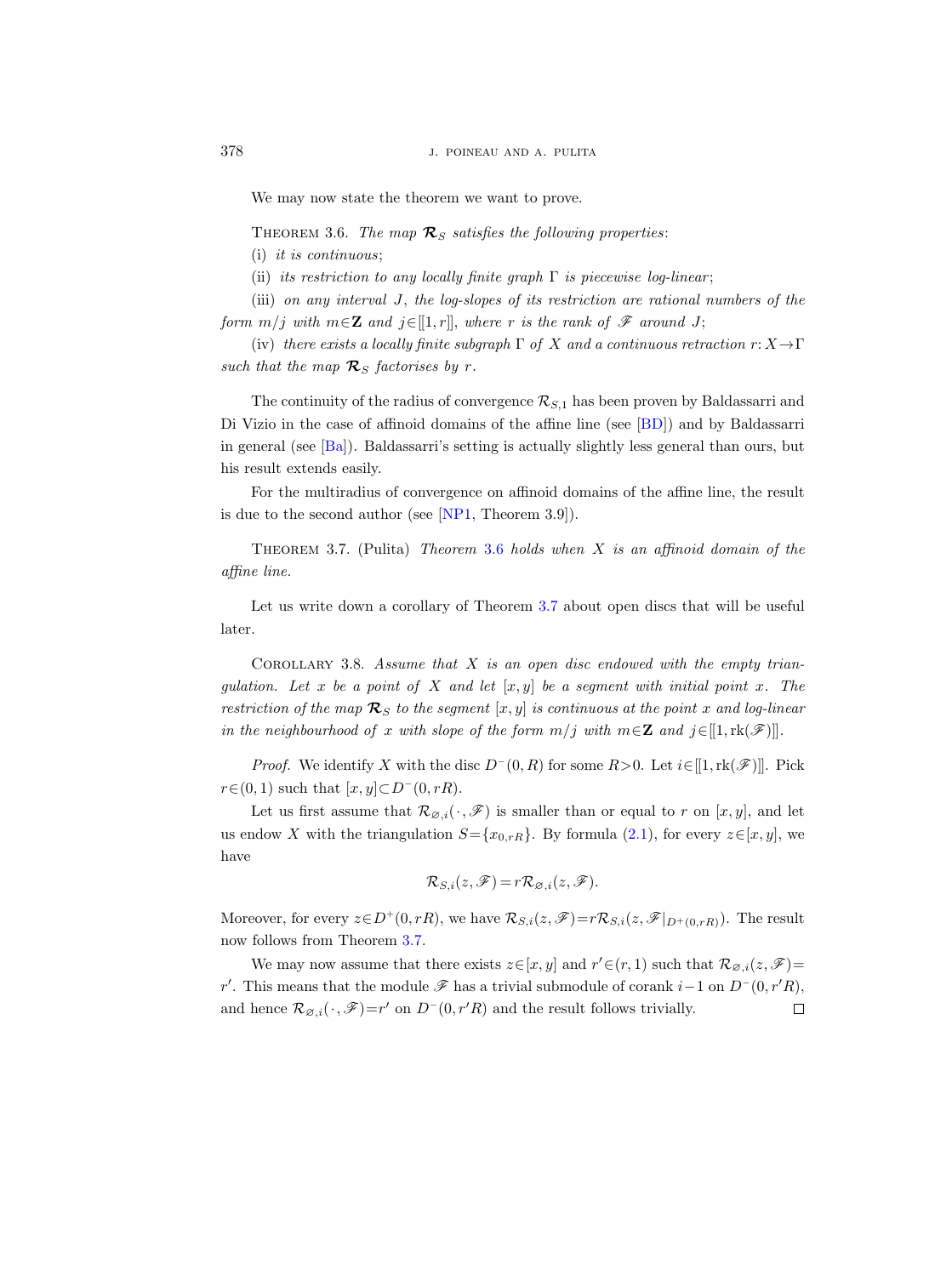Remark 3.9. Let us mention that if one is only interested in the first radius of convergence  $\mathcal{R}_{S,1}$  on boundary-free curves (or with overconvergent connections), it is possible to get the result of Theorem [3.6](#page-21-0) in a much shorter way via potential theory  $(see [PP]).$  $(see [PP]).$  $(see [PP]).$ 

Remark 3.10. The result of Theorem [3.6](#page-21-0) can be strengthened. For instance, one can require that the graph  $\Gamma$  contains no point of type 4. This is equivalent to the fact that the radii are constant in the neighbourhood of every point of type 4, a result that is due to Kedlaya (see  $[K2, \text{ Lemma } 4.5.14]$ ).

Remark 3.11. Let  $J$  be an interval inside  $X$ . One could expect that the restriction of the map  $\mathcal{R}_S$  to J is log-linear around every point of type 3 that does not belong to S. We know how to prove this for  $\mathcal{R}_{S,1}$  or when no radius is solvable but the general case seems trickier. This is related to the general question of super-harmonicity for the partial heights of the convergence Newton polygon (i.e. the sum of the logarithms of the first j slopes for varying j), which is an open problem (see [\[NP4,](#page-36-2) Remark 2.4.10] for the description of a hypothetical situation where it would fail).

Nevertheless, we are able to prove that if  $\Gamma_S$  has no end-points of type 3, then the smallest graph  $\Gamma$  that contains  $\Gamma_S$  and satisfies the properties of Theorem [3.6](#page-21-0) (for the multi-radius  $\mathcal{R}_S$  and not some individual  $\mathcal{R}_{S,i}$ ) exists and has no end-points of type 3 either. We refer to [\[NP3\]](#page-36-1) for more on this issue.

Let us now turn to the proof of Theorem [3.6.](#page-21-0) By Lemma [2.39,](#page-16-3) it is enough to prove the result after a scalar extension. From now on, we will assume that  $K$  is algebraically closed.

## <span id="page-22-0"></span>3.2. A geometric result

The overall strategy of our proof is the following. By the definition of weak triangulation, the set  $X\setminus S$  is a union of open discs and annuli, and for those we may use the results of the second author (see Theorem [3.7\)](#page-21-1). We still need to investigate what happens around the points of the triangulation  $S$ . To carry out this task, we will write the curve  $X$ , locally around these points, as a finite étale cover of a subset of the affine line, consider the push-forward of  $(\mathscr{F}, \nabla)$ , which is well understood due to Theorem [3.7](#page-21-1) again, and relate its radii of convergence to the original radii.

We will need to find étale morphisms from open subsets of  $X$  to the affine line that satisfy nice properties. The main result we use has been adapted from the proof of  $[D6]$ , Théorème 4.4.15]. For the convenience of the reader, we have decided to sketch the proof of the whole result.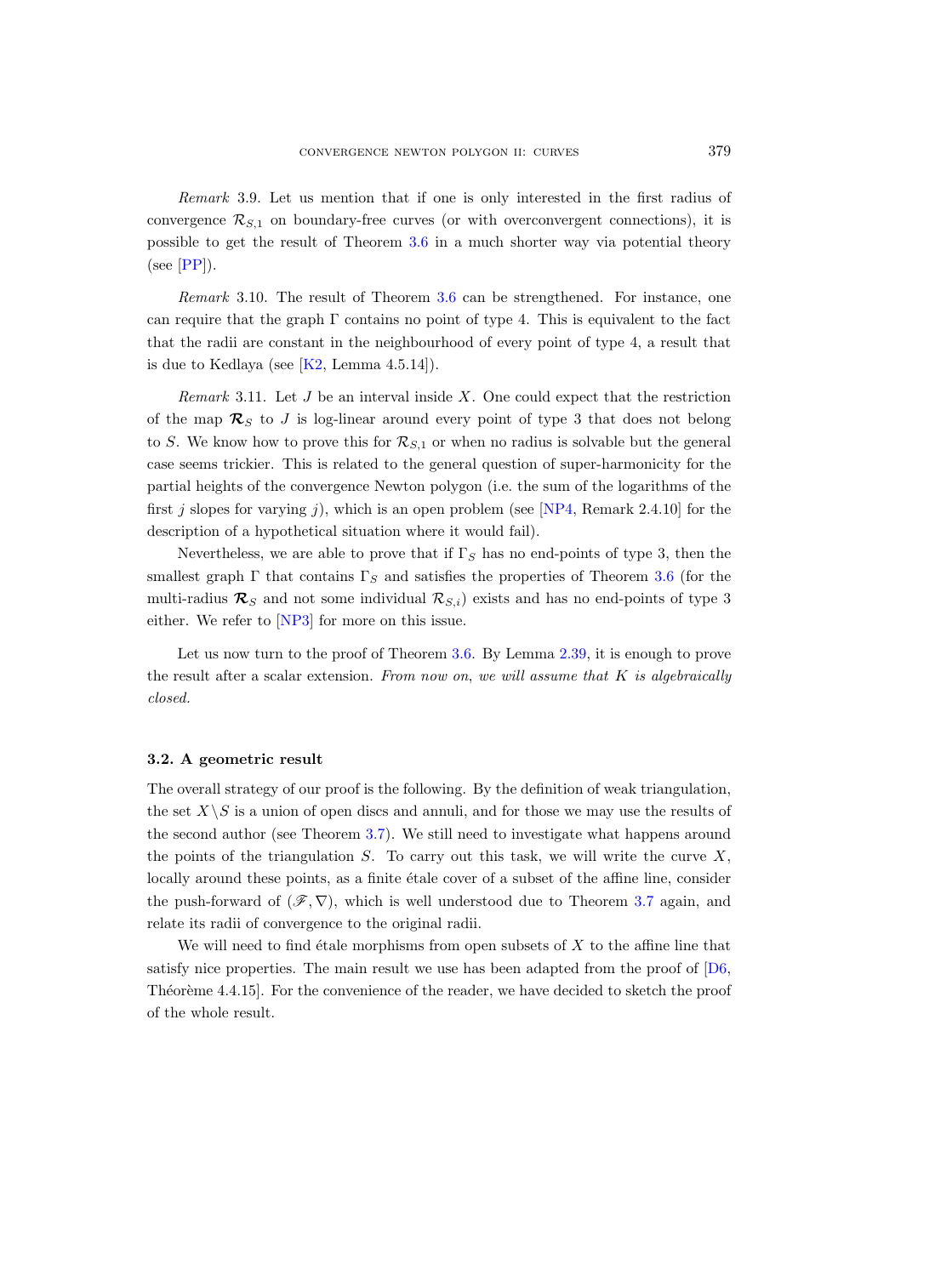380 J. POINEAU AND A. PULITA

In what follows, we use Ducros's notion of "branch" (see  $[D6, §1.7]$ ), which roughly corresponds to that of a direction out of a point. More precisely, for every open subtree  $V$ of X containing a point x, there is a bijection between the set of branches out of x and the set of connected components of  $V \setminus \{x\}$ . Such a connected component is called a section of the corresponding branch. Every branch out of a point of type 2 or 3 admits a section that is isomorphic to an open annulus.

There are well-defined notions of direct and inverse images of branches that correspond to the intuitive ones. Let  $\varphi: X \to Y$  be a morphism of curves and let  $x \in X$  be a point such that  $\varphi^{-1}(\varphi(x))$  is finite. Then the image of a branch out of x is a branch out of  $\varphi(x)$  and the preimage of a branch out of  $\varphi(x)$  is a union of branches out of x.

Let x be a point of X of type 2 and consider the complete valued field  $\mathcal{H}(x)$ associated with it. Since  $\tilde{K}$  is algebraically closed, the residue field  $\mathcal{H}(x)$  is the function field of a unique projective smooth connected curve  $\mathscr C$  over  $\widetilde K$ , called the residual curve (see [\[D6,](#page-35-3) 3.3.5.2]). If x lies in the interior of X, then the closed points of  $\mathscr C$  correspond bijectively to the branches out of the point x (see  $[D6, 4.2.11.1]$ ).

We say that a property holds for almost every element of a set  $E$  if it holds for all but finitely many of them.

<span id="page-23-0"></span>THEOREM 3.12. Let x be a point of X of type 2. Let  $b_1, ..., b_t$  and c be distinct branches out of  $x$ . Let  $N$  be a positive integer. There exists an affinoid neighbourhood  $Z$ of x in X, a quasi-smooth affinoid curve Y, an affinoid domain W of  $\mathbf{P}^{1, an}_K$  and a finite *étale map*  $\psi: Y \rightarrow W$  *such that the following hold:* 

(1) Z is isomorphic to an affinoid domain of Y and x lies in the interior of Y;

(2) the degree of  $\psi$  is prime to N;

(3)  $\psi^{-1}(\psi(x)) = \{x\};$ 

(4) almost every connected component of  $Y \setminus \{x\}$  is an open unit disc with boundary  $\{x\}$ ;

(5) almost every connected component of  $W \setminus {\psi(x)}$  is an open unit disc with boundary  $\{\psi(x)\};$ 

(6) for almost every connected component V of  $Y \setminus \{x\}$ , we have that the induced morphism  $V \rightarrow \psi(V)$  is an isomorphism;

(7) for every  $i \in [[1, t]],$  the morphism  $\psi$  induces an isomorphism between a section of  $b_i$  and a section of  $\psi(b_i)$  and we have  $\psi^{-1}(\psi(b_i)) \subseteq Z$ ;

(8)  $\psi^{-1}(\psi(c)) = \{c\}.$ 

*Proof.* By Lemma [2.22,](#page-10-0) there exists an affinoid neighbourhood  $Z$  of  $x$  in  $X$  and a smooth affine algebraic curve  $\mathscr X$  over K such that V identifies to an affinoid domain of  $\mathscr{X}^{\text{an}}$ . We may assume that  $\mathscr{X}$  is projective and connected. Let  $\mathscr{C}$  be the residual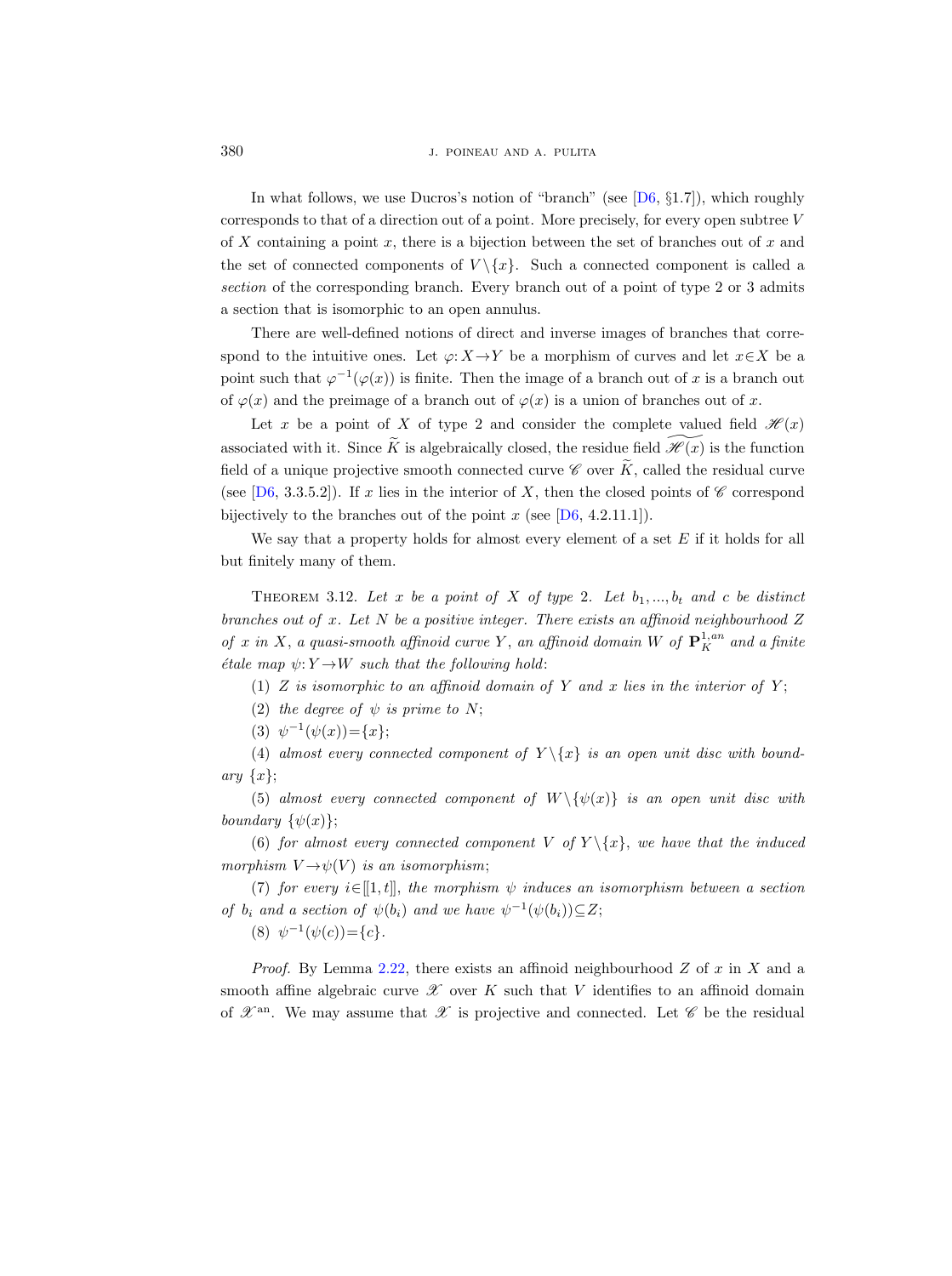curve at the point x. Let g be a rational function on  $\mathscr C$  that induces a generically étale morphism  $\mathscr{C} \to \mathbf{P}^1_{\tilde{K}}$ . Let f be a rational function on  $\mathscr{X}$  such that  $|f(x)|=1$  and  $\tilde{f}=g$ . Let  $f^{\text{an}}$ :  $\mathscr{X}^{\text{an}} \rightarrow \mathbf{P}_{K}^{1,\text{an}}$  be the associated morphism.

Let us first remark that, for almost every connected component V of  $\mathscr{X}^{\rm an}\setminus\{x\}$ , V meets a unique branch out of x and  $f^{\text{an}}(V)$  is a connected component of  $\mathbf{P}_{K}^{1,\text{an}}\setminus\{f^{\text{an}}(x)\}.$ 

Since the map induced by q is generically étale, it is, for almost every connected component V of  $\mathscr{X}^{\rm an}\setminus\{x\}$ , unramified at the closed point of  $\mathscr C$  corresponding to the branch associated with V. From this we deduce that the morphism  $V \rightarrow f^{\text{an}}(V)$  induced by  $f<sup>an</sup>$  has degree 1 (see [\[D6,](#page-35-3) Théorème 4.3.13]), and hence it is an isomorphism.

Finally, choose an affinoid neighbourhood W of  $f^{\text{an}}(x)$  in  $\mathbf{P}^{1,\text{an}}_K$  such that the different points of  $(f^{an})^{-1}(f^{an}(x))$  belong to different connected components of  $(f^{an})^{-1}(W)$ . Let Y be the connected component containing x, and  $\psi: Y \to W$  be the induced morphism. Properties (3) and (6) are satisfied by construction. Since  $\psi(x)$  is a point of type 2, property (5) is clear. Property (4) follows.

For any  $i\in[1,t]$ , let  $\tilde{b}_i$  be the closed point of the residue curve  $\mathscr C$  associated with the branch  $b_i$ . Let  $\tilde{c}$  be the closed point associated with the branch c. Finally, let  $\tilde{a}_1, ..., \tilde{a}_u$ be the closed points associated with the branches of  $\mathscr X$  out of x that do not belong to X. In the lemma below, we will prove that there exists a rational function  $g$  as above whose degree d is prime to N, such that g has a simple zero at every  $\tilde{b}_i$ , a unique pole at  $\tilde{c}$  and takes the value 1 at every  $\tilde{a}_j$ . Property (8) then follows from the link between branches out of a point and closed points of the residue curve. The first part of property (7) follows from  $[D6, Th$  eoreme 4.3.13], as above. The second follows from the fact that  $g^{-1}(g(\tilde{b}_i))=g^{-1}(0)$  contains none of the points  $\tilde{a}_j$ . Moreover, if we assume that the set of branches  $b_i$  is non-empty, which we can always do, then the map g has a simple zero, which forces it to be generically étale.

Regarding the degree of  $\psi$ , we note that  $\widetilde{H(x)}:\widetilde{H(\psi(x))}]=\deg(g)=d$ . Since K is algebraically closed and x is of type 2, we have  $|\mathscr{H}(x)^*|=|\mathscr{H}(\psi(x))^*|=|K^*|$ . By [\[T,](#page-36-7) Corollary 6.3.6] or [\[D6,](#page-35-3) Théorème 4.3.14], the field  $\mathcal{H}(\psi(x))$  is stable, and hence

$$
[\mathscr{H}(x):\mathscr{H}(\psi(x))]=\left[\widetilde{\mathscr{H}(x)}:\widetilde{\mathscr{H}(\psi(x))}\right][|\mathscr{H}(x)^*|\cdot|\mathscr{H}(\psi(x))^*|]=d.
$$

By Lemma [2.24,](#page-10-1) the degree of  $\psi$  at x is d. Since  $\psi^{-1}(\psi(x)) = \{x\}$ , the degree of  $\psi$  itself is also d.  $\Box$ 

LEMMA 3.13. Let  $C$  be a projective smooth connected curve over a field  $k$ , let  $x_1, \ldots, x_t, y, z_1, \ldots, z_u$  be distinct closed points of C, and let  $N, n_1, \ldots, n_t$  be positive integers. There exists a rational function g on C with degree prime to N such that

(i) for every  $i \in [[1, t]], g$  has a zero of order  $n_i$  at  $x_i$ ;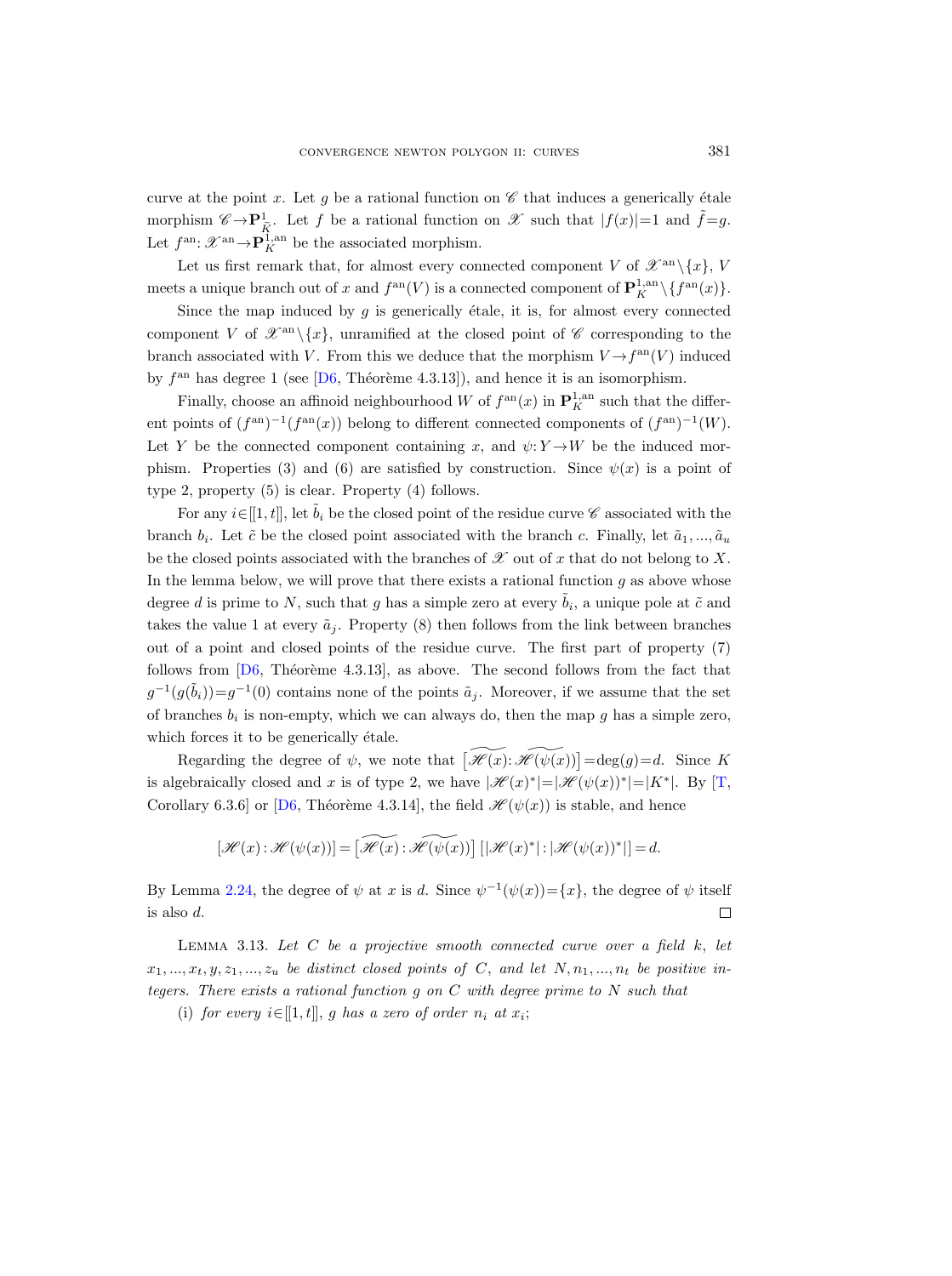- (ii) for every  $j \in [[1, u]], g$  takes the value 1 at  $z_j$ ;
- (iii) g has a unique pole, which lies at y.

Proof. Let d be a positive integer. Consider the divisors

$$
D = (d-1)(y) - (n_1+1)(x_1) - \dots - (n_t+1)(x_t) - (z_1) - \dots - (z_u)
$$

and

$$
D' = d(y) - n_1(x_1) - \dots - n_t(x_t)
$$

on C. The cokernel of the natural injection  $\mathscr{O}(D) \rightarrow \mathscr{O}(D')$  is a skyscraper sheaf  $\mathscr{G}$ supported on  $\{x_1, ..., x_t, y, z_1, ..., z_u\}$ . Let s be the global section of  $\mathscr G$  that takes the value 1 at every point of the support.

Choose d big enough so as to have  $H^1(C, \mathcal{O}(D))=0$ . We may also assume that d is prime to N. Then we have the exact sequence

$$
0 \longrightarrow H^0(C, \mathcal{O}(D)) \longrightarrow H^0(C, \mathcal{O}(D')) \longrightarrow H^0(C, \mathcal{G}) \longrightarrow 0.
$$

Let s' be an element of  $H^0(C, \mathcal{O}(D'))$  that lifts s. The associated rational function satisfies the required properties.  $\Box$ 

#### <span id="page-25-1"></span>3.3. Proof of the finiteness property

In this section, we will prove that the map  $\mathcal{R}_{S}(\cdot,(\mathscr{F},\nabla))$  is locally constant outside a locally finite subgraph  $\Gamma$  of X.

By the definition of a triangulation,  $X\backslash S$  is a union of open discs and annuli, each of which may be handled by Theorem [3.7.](#page-21-1) We still need to investigate the behaviour of the multiradius around the points of the triangulation. Let us first remark that, as far as the finiteness property is concerned, it is harmless to change triangulations.

<span id="page-25-0"></span>LEMMA 3.14. Let  $S$  and  $S'$  be two weak triangulations of  $X$ . There exists a locally finite subgraph  $\Gamma$  of X outside which the map  $\mathcal{R}_{S}(\cdot, \mathscr{F})$  is locally constant if and only if there exists a locally finite subgraph  $\Gamma'$  of X outside which the map  $\mathcal{R}_{S'}(\cdot, \mathscr{F})$  is locally constant.

*Proof.* It is possible to construct a triangulation  $S''$  that contains both  $S$  and  $S'$ . Hence we may assume that  $S\subset S'$ . In this case, formula [\(2.1\)](#page-16-2) shows that the property for  $S$  implies the property for  $S'$ .

Let us assume that there exists a locally finite subgraph  $\Gamma'$  of X outside which the map  $\mathcal{R}_{S'}(\cdot,\mathscr{F})$  is locally constant. We may assume that  $\Gamma'$  contains  $\Gamma_{S'}$ . Let U be a connected component of  $X\backslash \Gamma'$ . It is enough to prove that the map  $\mathcal{R}_S(\cdot, \mathscr{F})$  is constant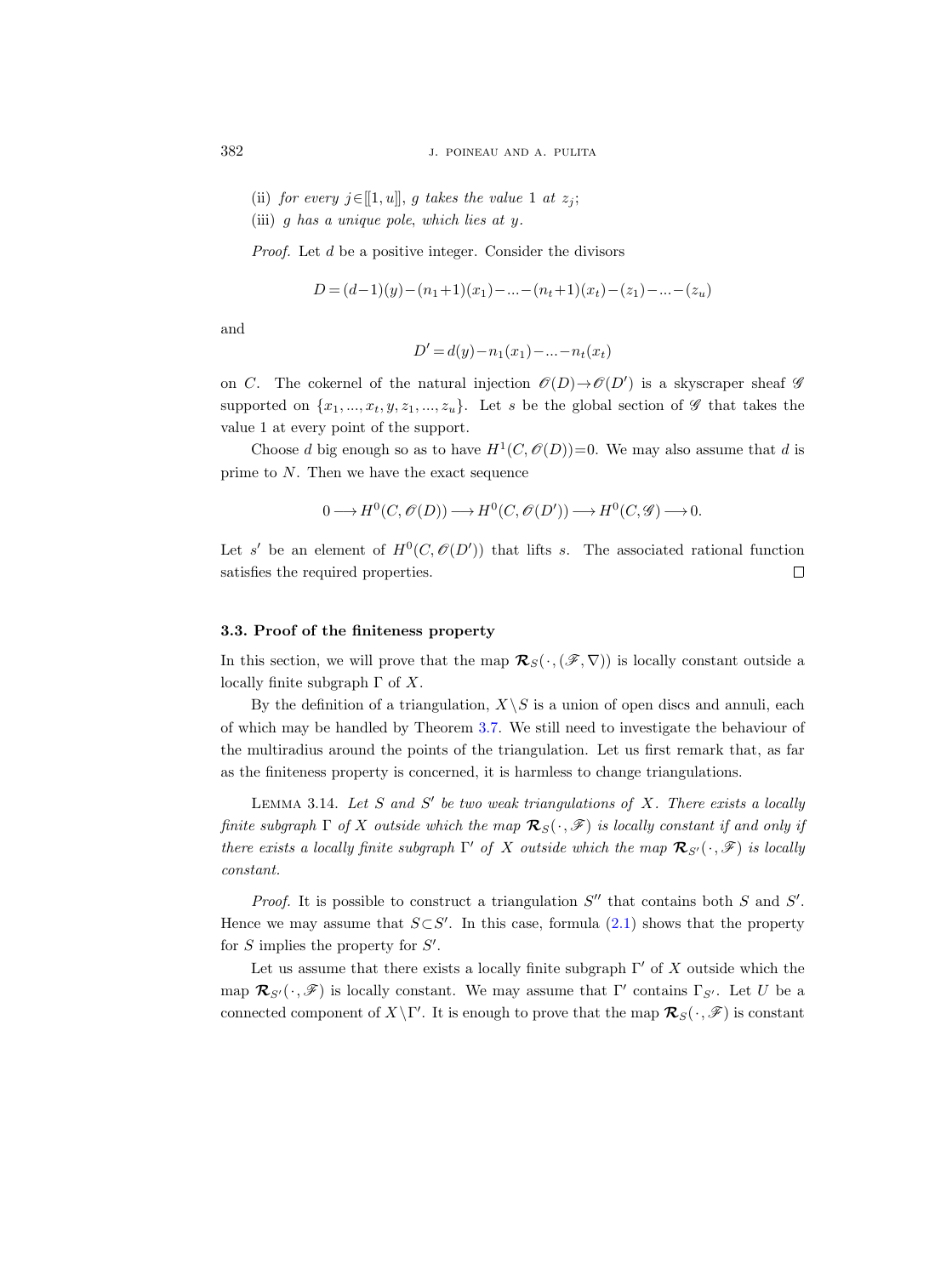on U. Let V be the connected component of  $X\backslash \Gamma_S$  that contains U. Both U and V are discs and the distance function  $\varrho_{S,S'}$  (see the paragraph preceding formula [\(2.1\)](#page-16-2)) is constant on U. Let  $\varrho$  be its value and let  $r=r\mathbf{k}(\mathscr{F}|_U)$ . For any  $i\in[1,r]$  and any  $x\in U$ , we have

$$
\mathcal{R}_{S',i}(x,\mathscr{F}) = \min\bigg\{\frac{\mathcal{R}_{S,i}(x,\mathscr{F})}{\varrho},1\bigg\}.
$$

We now have two cases. Fix  $i\in[1,r]$ . If there exists  $x\in U$  such that  $\mathcal{R}_{S,i}(x,\mathscr{F})$  is at least  $\varrho$ , then  $\mathcal{R}_{S,i}(\cdot,\mathscr{F})$  is constant on U (which is contained in an open disc of relative radius  $\varrho$ ). Otherwise, the maps  $\mathcal{R}_{S,i}(\cdot,\mathscr{F})$  and  $\varrho \mathcal{R}_{S',i}(\cdot,\mathscr{F})$  coincide on U, and hence both are constant.  $\Box$ 

In our study, we will need to restrict the connection to some subspaces. Unfortunately, the multiradius of convergence may vary under this operation. In the following lemma, we gather a few easy cases where the resulting multiradius may be controlled. Recall that we denote by  $x_{c,R}$  the unique point of the Shilov boundary of  $D^+(c,R)$ .

<span id="page-26-0"></span>LEMMA 3.15. Let x be a point of  $\Gamma_S$ . Let C be an open disc or annulus inside  $X\backslash \Gamma_S$ such that  $\overline{C} \cap \Gamma_S = \{x\}.$ 

(a) Assume that C is an open disc. Then, for any  $y \in C$ , we have

$$
\mathcal{R}_{\varnothing}(y,\mathscr{F}|_C)=\mathcal{R}_S(y,\mathscr{F}).
$$

(b) Assume that C is an open annulus. Identify C with an annulus  $C^-(0, R_1, R_2)$ , with coordinate t, in such a way that  $\lim_{R\to R_2} x_{0,R} = x$ . Then, for any y∈C and any  $i \in [[1, \text{rk}(\mathscr{F}|_C)]]$ , we have

$$
\mathcal{R}_{\varnothing,i}(y,\mathscr{F}|_C)=\min\biggl\{\frac{R_2}{|t(y)|}\mathcal{R}_{S,i}(y,\mathscr{F}),1\biggr\}.
$$

Moreover, if  $\mathcal{R}_{\varnothing,i}(x_{0,R}, \mathscr{F}|_C) = 1$  for all R close enough to  $R_2$ , then either  $\mathcal{R}_{S,i}(\cdot, \mathscr{F}) = 1$ on C, or  $\mathcal{R}_{S,i}(x_{0,R},\mathscr{F})=R/R_2$  for all R close enough to  $R_2$ .

*Proof.* Assume we are in case (a). The set C is an open disc and the point x lies at its boundary. As a consequence, for any complete valued extension  $L$  of  $K$  and any L-rational point  $\tilde{y}$  of  $X_L$ , the disc  $D(\tilde{y}, S_L)$  is equal to  $C_L$ . In particular, the multiradius of convergence of  $\mathscr F$  on C only depends on the restriction of  $\mathscr F$  to C and the result follows.

Assume we are in case (b). The connected component of  $X\backslash \Gamma_S$  that contains C is an open disc D. We may identify it with  $D^-(0, R_2)$ , with coordinate t, in a way that is compatible with the identification of C and  $C^-(0, R_1, R_2)$ . By case (a), restricting the connection to  $D$ , endowed with the empty weak triangulation, leaves the radii unchanged.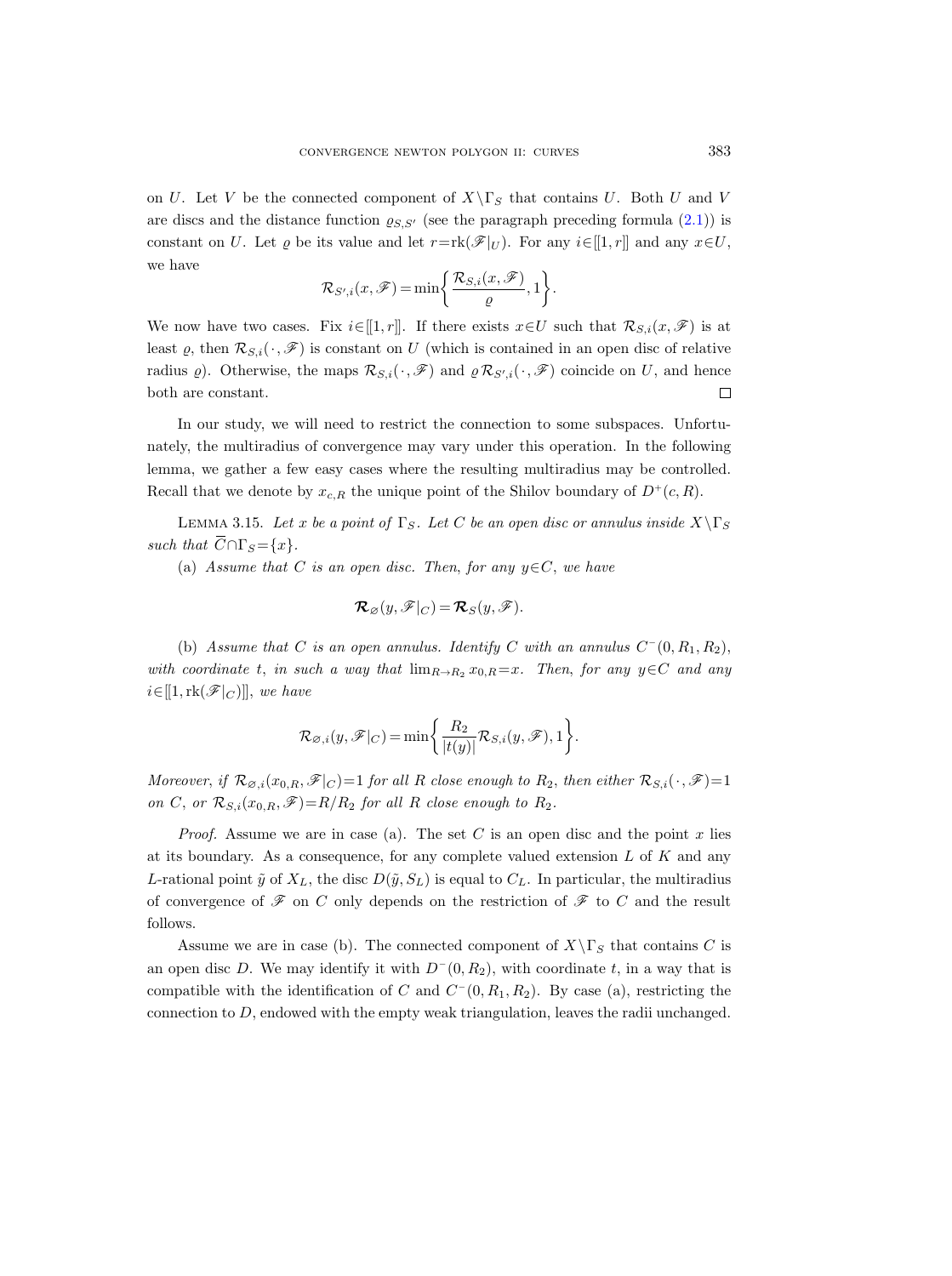Consider the weak triangulation  $T = \{x_{0,R_1}\}\$  of D. Its skeleton is

$$
\Gamma_T = \{ x_{0,R} \mid R_1 \leq R < R_2 \}.
$$

Since  $\Gamma_C = C \cap \Gamma_T$  and the radii only depend on the skeleton, for every  $y \in C$  we have

$$
\mathcal{R}_{\varnothing}(y,\mathscr{F}|_C)=\mathcal{R}_T(y,\mathscr{F}|_D).
$$

We may now apply formula [\(2.1\)](#page-16-2) to compute the right-hand side and the result follows.

Let us now prove the final statement. By case (a), we have  $\mathcal{R}_{S,i}(\cdot,\mathscr{F})=\mathcal{R}_{\varnothing,i}(\cdot,\mathscr{F}|_D)$ on D. Let us assume that there exists  $R' \in (R_1, R_2)$  such that  $\mathcal{R}_{\varnothing,i}(x_{0,R}, \mathscr{F}|_C) = 1$  for all  $R \in (R', R_2)$ . This implies that  $\mathcal{R}_{\varnothing, i}(x_{0,R}, \mathscr{F}|_D) \geq R/R_2$  for all  $R \in (R', R_2)$ . If the latter is an equality everywhere, we are done.

Otherwise, there exists  $R'' \in (R', R_2)$  such that  $\mathcal{R}_{\varnothing, i}(x_{0,R''}, \mathscr{F}|_{D}) > R''/R_2$ . We may then write this radius in the form  $r/R_2$ , with  $r \in (R'', R_2]$ . This means that the module  $\mathscr F$  has a trivial submodule of corank  $i-1$  on  $D^-(0,r)$ , and hence  $\mathcal R_{\varnothing,i}(\cdot,\mathscr F|_D)=r/R_2$ on  $D^-(0,r)$ . If  $r=R_2$ , we deduce that  $\mathcal{R}_{\varnothing,i}(\cdot,\mathscr{F}|_D)=1$  on D. If  $r < R_2$ , then we have  $\mathcal{R}_{\varnothing,i}(x_{0,R},\mathscr{F}|_D)=R/R_2$  for every  $R\in[r,R_2]$ . Indeed, if it were not the case, then we would be able to repeat the previous argument with some  $R'''(r, R_2)$  and show that  $\mathcal{R}_{\varnothing,i}(\cdot,\mathscr{F}|_D)=s/R_2$ , with  $s\in(r,R_2]$ , in a neighbourhood of 0 in D. This is a contradiction.  $\Box$ 

<span id="page-27-1"></span>LEMMA 3.16. Let C be an open annulus inside  $X\backslash S$  such that  $\Gamma_C \cap \Gamma_S \neq \emptyset$ . Then, we have  $\Gamma_C = C \cap \Gamma_S$  and, for any  $y \in C$ ,

$$
\mathcal{R}_{\varnothing}(y,\mathscr{F}|_C)=\mathcal{R}_S(y,\mathscr{F}).
$$

*Proof.* Let C' be the connected component of  $X\backslash S$  that contains C. As  $\Gamma_C \cap \Gamma_S \neq \emptyset$ ,  $C'$  is an annulus and we have  $\Gamma_{C'} = C' \cap \Gamma_S$ . An inclusion of annuli whose skeletons meet induces an inclusion of their skeletons and we deduce that  $\Gamma_C = C \cap \Gamma_S$ . The result is now proved as case (a) of Lemma [3.15](#page-26-0) using Remark [2.32.](#page-14-1)  $\Box$ 

Using Theorem [3.12,](#page-23-0) we now prove a kind of generic finiteness of the multiradius around a point of the triangulation that is of type 2.

<span id="page-27-0"></span>PROPOSITION 3.17. Let x be a point of S of type 2. There exists an affinoid domain Y<sub>x</sub> of X such that  $Y_x \cap S = \{x\}$ , every connected component of  $Y_x \setminus \{x\}$  is an open disc, and for every  $i \in [[1,r]]$  the map  $\mathcal{R}_{S,i}(\cdot, \mathscr{F})|_{Y_x}$  is locally constant outside a finite subgraph  $\Gamma_x$  of  $Y_x$  that contains x.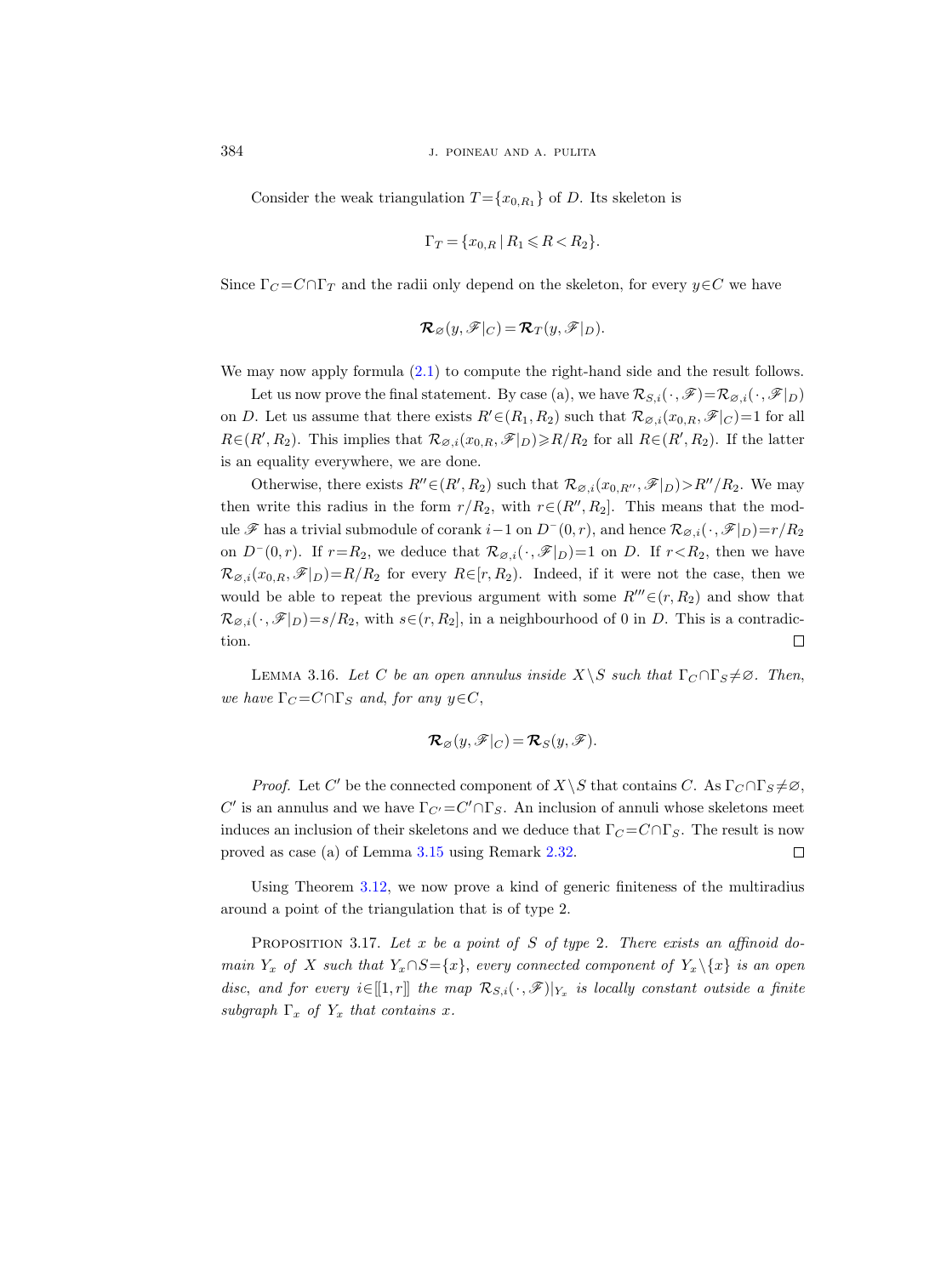*Proof.* Let us consider a finite étale map  $\psi: Y_x \to W_x$  as in Theorem [3.12](#page-23-0) (without any branches  $b_i$  or c, and with  $N=1$ ). Note that almost every branch out of x belongs to X. It is possible to restrict  $W_x$  and  $Y_x$  by removing a finite number of connected components of  $W_x \setminus {\psi(x)}$  and  $Y_x \setminus {x}$  in order to assume that  $Y_x$  is an affinoid domain of X, that  $S \cap Y_x = \{x\}$  and that properties (4)–(6) of Theorem [3.12](#page-23-0) hold for every, and not only almost every, connected component that appears in their statements. Beware that  $Y_x$  will no longer be a neighbourhood of x.

Since  $\psi$  is finite étale, we may consider the push-forward  $\psi_*(\mathscr{F}, \nabla)|_{Y_x}$  of  $(\mathscr{F}, \nabla)|_{Y_x}$ to  $W_x$ . By property (5), the subset  $T = {\psi(x)}$  of  $W_x$  is a weak triangulation of  $W_x$ .

Let V be a connected component of  $Y_x \setminus \{x\}$ . By property (6), its image  $\psi(V)$  is a connected component of  $W_x \setminus {\psi(x)}$ , and hence it is an open disc. Let  $V' = \psi^{-1}(\psi(V))$ and let  $V_1=V, V_2, ..., V_d$  be its connected components. By (4) and (6), for every  $i\in [[1, d]],$  $V_i$  is a disc and the induced morphism  $\psi_i: V_i \to \psi(V)$  is an isomorphism. By case (a) of Lemma [3.15,](#page-26-0) for every  $y$  in  $V'$  we have

$$
\boldsymbol{\mathcal{R}}_S(y,\mathscr{F})\!=\!\boldsymbol{\mathcal{R}}_\varnothing(y,\mathscr{F}|_{V'})
$$

and, for every z in  $\psi(V)$ ,

$$
\boldsymbol{\mathcal{R}}_T(z, \psi_*\mathscr{F}|_{Y_x}) = \boldsymbol{\mathcal{R}}_{\varnothing}(z, (\psi_*\mathscr{F}|_{Y_x})|_{\psi(V)}) = \boldsymbol{\mathcal{R}}_{\varnothing}(z, \psi'_*(\mathscr{F}|_{V'})),
$$

where we let  $\psi' : V' \rightarrow \psi(V)$  be the induced morphism.

Since  $\psi'$  is a trivial cover of degree d, the situation is simple. Actually, the module  $\psi'_*(\mathscr{F}|_{V'})$  over  $\psi(V)$  splits as  $\bigoplus_{i=1}^d \psi_{i*}(\mathscr{F}|_{V_i})$ . By [\[NP1,](#page-36-0) Proposition 3.5], we deduce that, for every  $y \in V$ , every component of the multiradius of convergence  $\mathcal{R}_S(y, \mathscr{F})$  appears in  $\mathcal{R}_T(\psi(y), \psi_*\mathscr{F}|_{Y_x}).$ 

By Theorem [3.7,](#page-21-1) the map  $\mathcal{R}_T(\cdot, \psi_*\mathscr{F}|_{Y_x})$  is locally constant outside a finite subgraph  $\Gamma_x$  of  $W_x$  that contains x. This finite graph only meets a finite number of connected components  $U_1, ..., U_n$  of  $W_x \setminus \{x\}$ . For every  $i \in [1, n], \Gamma_x \cap (U_i \cup \{\psi(x)\})$  is a finite graph containing x. By property (3), we have  $\psi^{-1}(\psi(x)) = \{x\}$  and, by property (6), the induced morphism  $\psi^{-1}(U_i) \to U_i$  is a trivial cover. We deduce that  $\psi^{-1}(\Gamma_x \cap (U_i \cup \{x\}))$  is a finite graph, and hence so is  $\psi^{-1}(\Gamma_x)$ . We will prove that the map  $\mathcal{R}_S(\cdot,\mathscr{F})$  is locally constant on its complement.

Let U be a connected open subset of  $Y_x \backslash \psi^{-1}(\Gamma_x)$ . Then U is contained in a connected component D of  $Y_x \setminus \{x\}$ . By property (4), D is an open disc that contains no point of S and the point x lies at its boundary. By Lemma  $3.15$  (a) and Corollary [3.8,](#page-21-2) the map  $\mathcal{R}_S(\cdot, \mathscr{F})$  is continuous on D, and hence also on U.

For every point  $y \in U$ , the components of the r-tuple  $\mathcal{R}_S(y, \mathscr{F})$  are equal to some of the components of the dr-tuple  $\mathcal{R}_T(\psi(y), \psi_*\mathscr{F})$ . Since  $\mathcal{R}_T(\cdot, \psi_*\mathscr{F})$  is constant on  $\psi(U)$ ,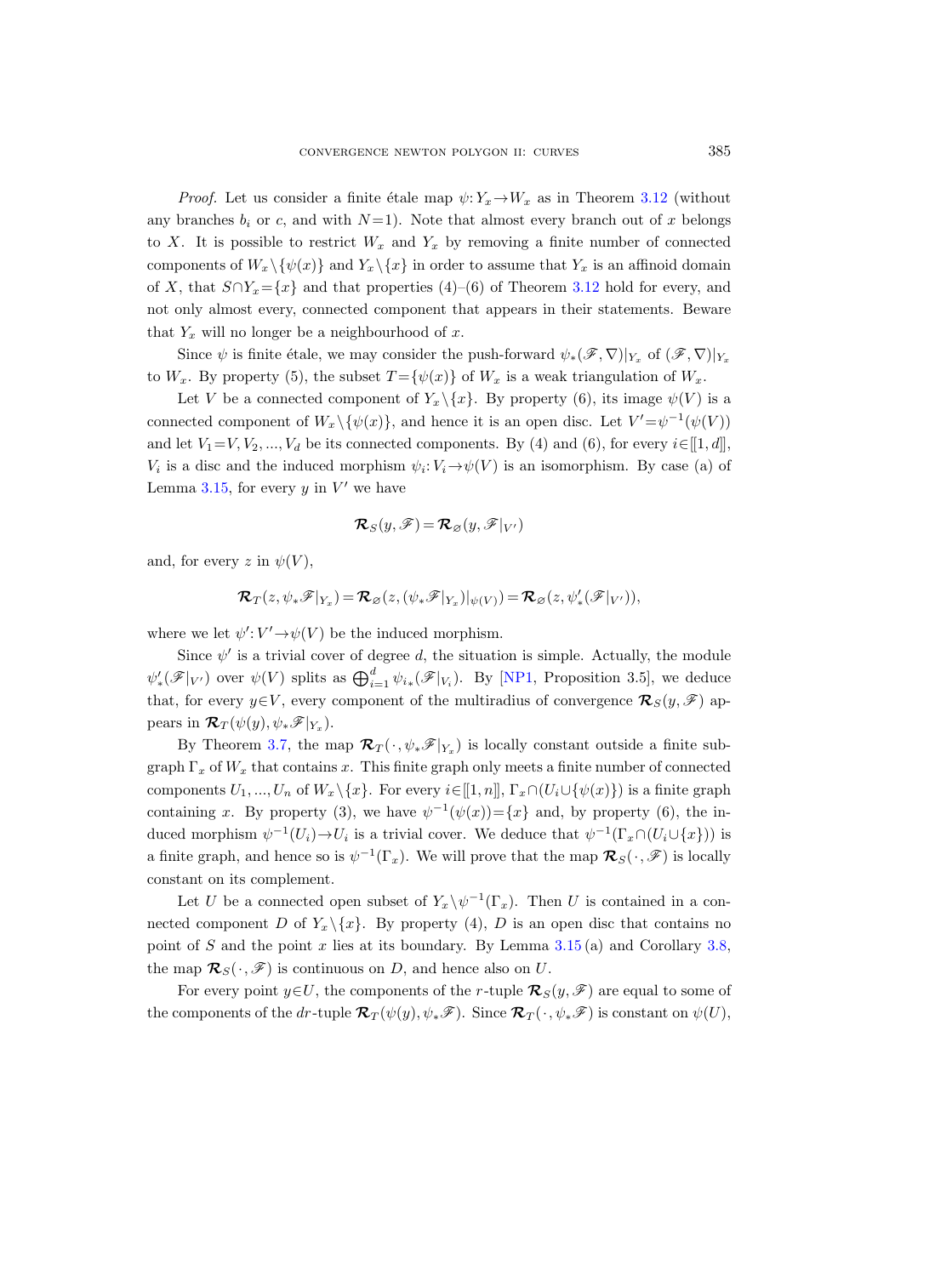there are only finitely many possible such values. We deduce that the restriction of the map  $\mathcal{R}_S(\cdot, \mathscr{F})$  to U is continuous with values in a finite set, and hence is constant.  $\Box$ 

<span id="page-29-1"></span>Remark 3.18. Every connected component of  $Y_x \setminus \{x\}$  is a connected component of  $X\backslash S$ .

Let x be a point of S of type 2. The affinoid domain  $Y_x$  of the previous corollary contains entirely almost every branch out of  $x$ . We still need to prove the finiteness property on the remaining branches. This is the object of the following proposition (where we also handle points of type 3).

<span id="page-29-0"></span>PROPOSITION 3.19. Let x be a point of S and b be a branch out of it. There exists an open annulus  $C_{x,b}$  that is a section of b and satisfies  $\overline{C}_{x,b} \cap S = \{x\}$ . There also exists a finite subgraph  $\Gamma_{x,b}$  of  $\overline{C}_{x,b}$  such that the map  $\mathcal{R}_{\varnothing}(\cdot, \mathscr{F}|_{C_{x,b}})$  is locally constant outside  $\Gamma_{x,b}\cap C_{x,b}.$ 

*Proof.* By  $[D6, Théorème 4.3.5],$  any point of type 3 has a neighbourhood that is isomorphic to a closed annulus. Hence, around such a point, we may conclude by Theorem [3.7.](#page-21-1)

Let us now assume that  $x$  is a point of type 2. The proof will closely follow that of Proposition [3.17.](#page-27-0) Let us consider a finite étale map  $\psi: Y \rightarrow W$  as in Theorem [3.12](#page-23-0) with  $b_1=b$  (with no branches  $b_i$  or c, and with  $N=1$ ). Let  $C_{x,b}$  be an open annulus that is a section of b, that satisfies  $\overline{C}_{x,b} \cap S = \{x\}$  and  $\psi^{-1}(\psi(C_{x,b})) \subseteq X$ , and is such that the induced map  $\psi_0: C_{x,b} \to \psi(C_{x,b})$  is an isomorphism. We may restrict W and Y by removing a finite number of connected components of  $W \setminus {\psi(x)}$  and  $Y \setminus {x}$  in order to assume that Y is an affinoid domain of X containing  $\psi^{-1}(\psi(C_{x,b})) \cup \{x\}$  (but not necessarily a neighbourhood of x anymore). Let us consider the push-forward  $\psi_*(\mathscr{F}, \nabla)$ of the connection  $(\mathscr{F}, \nabla)$  to W. We endow W with a weak triangulation T such that

$$
T \cap \psi(\overline{C}_{x,b}) = \partial \psi(C_{x,b}) = \psi(\partial C_{x,b}).
$$

Arguing as in the proof of Proposition [3.17,](#page-27-0) we show that, for every  $z \in \psi(C_{x,b})$ , we have

$$
\boldsymbol{\mathcal{R}}_T(z, \psi_*\mathscr{F}) = \boldsymbol{\mathcal{R}}_{\varnothing}(z, \psi'_*(\mathscr{F}|_{P_{x,b}})),
$$

where  $\psi'$ :  $P_{x,b} = \psi^{-1}(\psi(C_{x,b})) \rightarrow \psi(C_{x,b})$  is the induced morphism.

The subset  $P_{x,b}$  has several connected components, one of which is  $C_{x,b}$ . We deduce that  $(\psi_0)_*(\mathscr{F}|_{C_{x,b}})$  is a direct factor of  $\psi'_*(\mathscr{F}|_{P_{x,b}})$ . Since  $\psi_0$  is an isomorphism, we have that, for every  $y \in C_{x,b}$ , every component of the multiradius  $\mathcal{R}_{\emptyset}(y,\mathscr{F}|_{C_{x,b}})$  appears in  $\mathcal{R}_T(\psi(y), \psi_*\mathscr{F})$ . By Theorem [3.7,](#page-21-1) the map  $\mathcal{R}_T(\cdot, \psi_*\mathscr{F})$  is locally constant outside a finite subgraph  $\Gamma$  of W. Using an argument of continuity as in the last paragraph of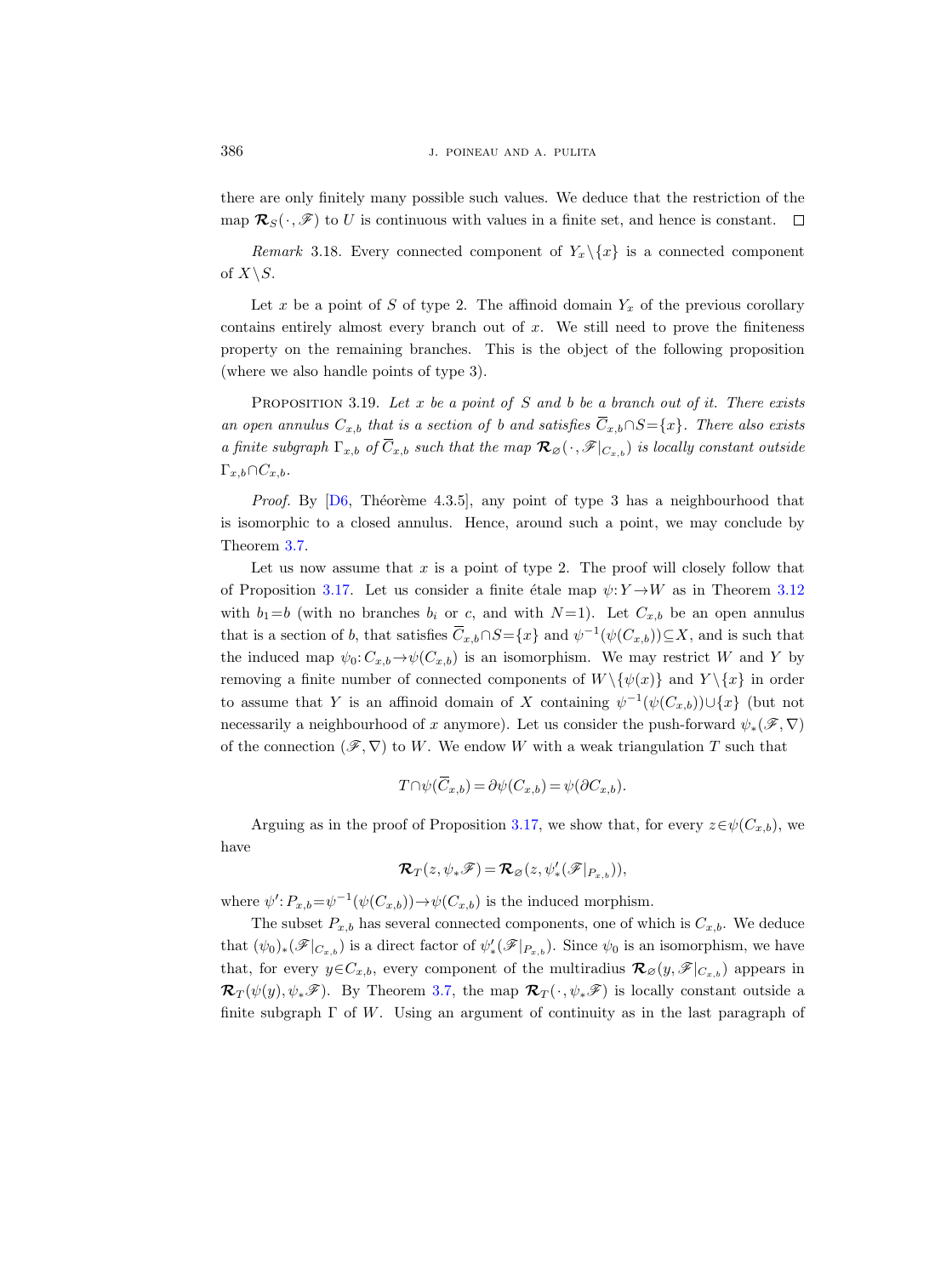the proof of Proposition [3.17,](#page-27-0) we deduce that the map  $\mathcal{R}_{\mathcal{B}}(\cdot,\mathscr{F}|_{C_{x,b}})$  is locally constant outside  $\psi^{-1}(\Gamma)$ . Note that  $\psi^{-1}(\Gamma)$  is a finite subgraph of  $\overline{C}_{x,b}$ .  $\Box$ 

*Remark* 3.20. In the situation of Proposition [3.19,](#page-29-0) let  $C$  be an open annulus that is a section of  $b$ . The coefficients of the matrix of the connection on  $C$  converge in a neighbourhood of  $\overline{C}$  in X. If X were an affinoid domain of the affine line, we would deduce that these coefficients are analytic elements on C (in the sense of  $[K1, \S8.5]$ ) and then conclude by  $[NP1, Corollary 3.10 (i)]$ . Unfortunately, in the general case, such functions do not give rise to analytic elements.

We may now conclude the proof of the finiteness property. By Lemma [3.14,](#page-25-0) we may enlarge the weak triangulation  $S$  into a triangulation in the sense of Ducros, which means that every connected component of  $X\setminus S$  is relatively compact.

Let  $S_{[2]}$  (resp.  $S_{[3]}$ ) be the set of points of S that are of type 2 (resp. 3). With every  $x \in S_{[2]}$ , we associate an affinoid domain  $Y_x$  of X containing x by Proposition [3.17.](#page-27-0) Let  $b_{x,1},...,b_{x,n(x)}$  be the branches out of x that do not belong to Y<sub>x</sub>. For every  $x \in S_{[3]}$ , we set  $Y_x = \{x\}$  and denote by  $b_{x,1},..., b_{x,n(x)}$  the branches out of x (and hence  $n(x) \leq 2$ ).

With every  $x \in S$  and every  $i \in [[1, n(x)]]$ , we associate an open annulus  $C_{x,b_{x,i}}$  by Proposition [3.19.](#page-29-0) We may shrink the annuli  $C_{x,b_{x,i}}$  in order to assume that they do not overlap. We now enlarge the triangulation  $S$  of  $X$  into a triangulation  $S'$  such that every annulus  $C_{x,b_{x,i}}$  is a connected component of  $X\backslash S'$ . By Lemma [3.14](#page-25-0) again, this does not affect the result we want to prove.

For every  $x \in S_{[2]}$ , we have constructed a finite subgraph  $\Gamma_x$  of  $Y_x$  outside which the map  $\mathcal{R}_{S}(\cdot,\mathscr{F})|_{Y_x}$ , and hence also the map  $\mathcal{R}_{S'}(\cdot,\mathscr{F})|_{Y_x}$ , is locally constant. Set

$$
\Gamma_Y = \bigcup_{x \in S_{[2]}} \Gamma_x.
$$

Every point of X has a neighbourhood that meets at most one of the  $Y_x$ , and hence  $\Gamma_Y$ is locally finite.

For every  $x \in S$  and every  $i \in [[1, n(x)]]$ , we have constructed a finite subgraph  $\Gamma_{x,b_{x,i}}$ of  $\overline{C}_{x,b_{x,i}}$  such that the map  $\mathcal{R}_{\varnothing}(\cdot,\mathscr{F}|_{C_x,b_{x,i}})=\mathcal{R}_{S'}(\cdot,\mathscr{F})|_{C_{x,b_{x,i}}}$  (see Lemma [3.16\)](#page-27-1) is locally constant outside  $\Gamma_{x,b_{x,i}} \cap C_{x,b_{x,i}}$ . Set

$$
\Gamma_C = \bigcup_{\substack{x \in S \\ 1 \leqslant i \leqslant n(x)}} \Gamma_{x, b_{x, i}}.
$$

Every point of X has a neighbourhood that meets only a finite number of the  $C_{x,b_{x,i}}$ (and actually at most one for points in  $X\backslash S$ ), and hence  $\Gamma_C$  is locally finite.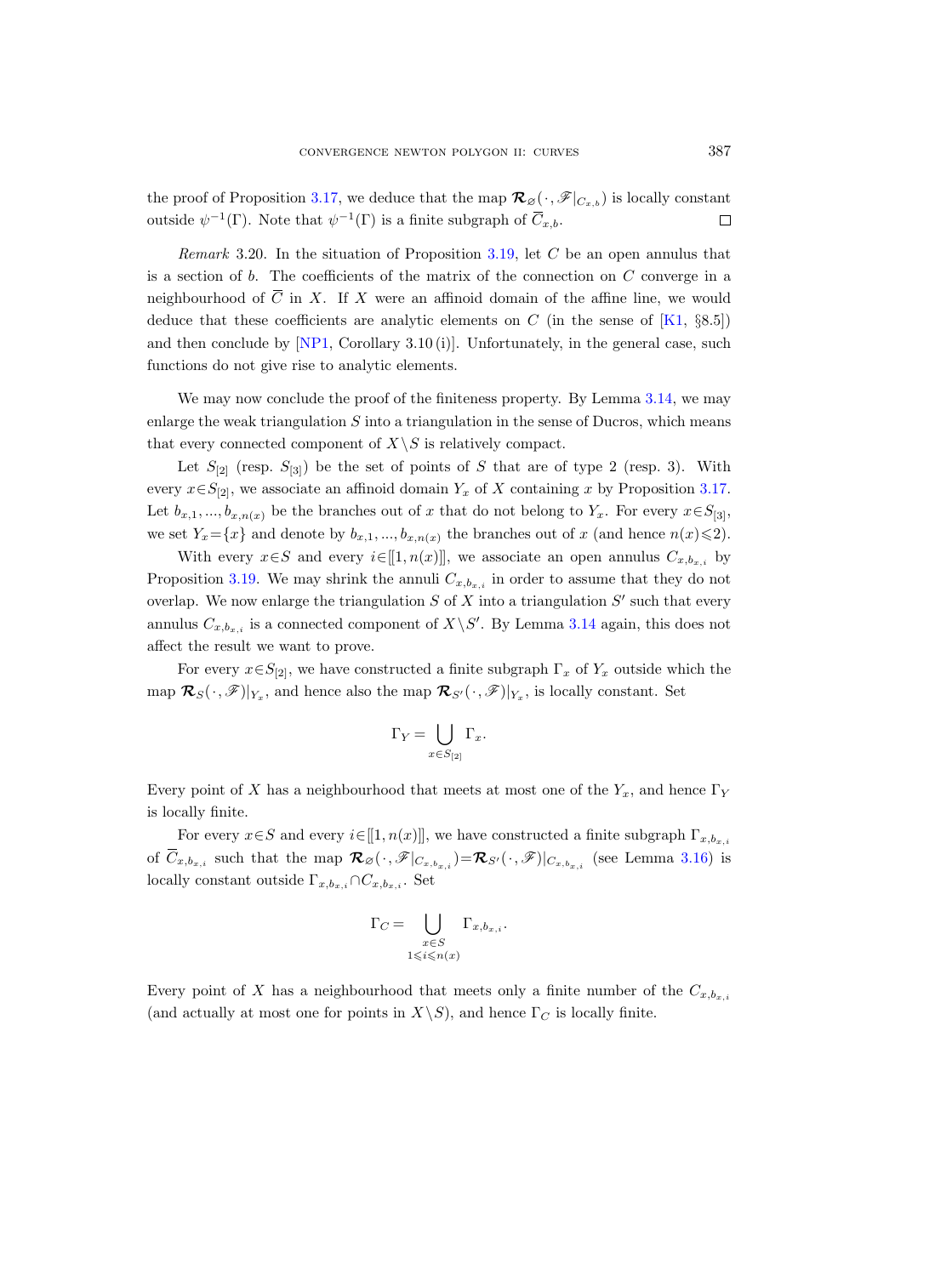Let  $\mathscr E$  be the set of connected components of  $X\setminus \bigcup_{x\in S} Y_x$ , and let  $E\in \mathscr E$ . By Re-mark [3.18,](#page-29-1) E is a connected component of  $X\backslash S$ . Assume that E is a disc. Since S is a triangulation (and not only a weak triangulation), there exists a point  $x \in S$  that lies at the boundary of  $E$ . Let  $b$  be the branch out of  $x$  that is defined by  $E$ . Then  $b$  does not belong to any  $Y_{x'}$  with  $x' \in S_{[2]}$ , and hence we can consider the annulus  $C_{x,b}$ . By assumption, the boundary point  $z_{x,b}$  of  $C_{x,b}$  inside E belongs to S'. The complement  $Z_E$  of  $C_{x,b}$ in E is a closed disc with boundary point  $z_{x,b}$ . In particular,  $\{z_{x,b}\}$  is a triangulation of  $Z_E$ . By Theorem [3.7](#page-21-1) there exists a finite subgraph  $\Gamma_E$  of  $Z_E$  such that the restriction of the map  $\mathcal{R}_{S'}(\cdot, \mathscr{F})$  to  $Z_E$  is locally constant outside  $\Gamma_E$ .

If E is an annulus, we argue in a similar way to define a closed subannulus  $Z_E$  of E whose complement is the union of two  $C_{x,b}$ 's and a finite subgraph  $\Gamma_E$  of  $Z_E$  such that the restriction of the map  $\mathcal{R}_{S'}(\cdot, \mathscr{F})$  to  $Z_E$  is locally constant outside  $\Gamma_E$ . Set

$$
\Gamma_{\mathscr{E}}=\bigcup_{E\in\mathscr{E}}\Gamma_{E}.
$$

Every point of X has a neighbourhood that meets at most one of the  $Z_E$ , and hence  $\Gamma_{\mathscr{E}}$ is locally finite.

On the whole, the set  $\Gamma = \Gamma_Y \cup \Gamma_C \cup \Gamma_{\mathscr{E}}$  is a locally finite subgraph of X. Moreover, since X is covered by the union of the  $Y_x$ , the  $C_{x,b}$  and the  $Z_E$ , the map  $\mathcal{R}_{S'}(\cdot,\mathscr{F})$  is locally constant on  $X\backslash\Gamma$ .

#### 3.4. Proof of continuity and log-linearity at points of the skeleton

We will now prove the continuity and log-linearity at points of the skeleton in a given direction. Let us begin with the case of points of type 3, which is easier.

<span id="page-31-0"></span>LEMMA 3.21. Let x be a point of  $\Gamma_S$  of type 3 and let  $[x, y]$  be a segment with initial point x. For every  $i \in [[1, \text{rk}(\mathscr{F}_x)]]$ , the restriction of the map  $\mathcal{R}_{S,i}(\cdot, \mathscr{F})$  to the segment  $[x, y]$  is continuous at the point x and log-linear in the neighbourhood of x with slope of the form  $m/j$  with  $m \in \mathbb{Z}$  and  $j \in [[1, \text{rk}(\mathscr{F}_x)]]$ .

*Proof.* By [\[D6,](#page-35-3) Théorème 4.3.5], the point x has a neighbourhood that is isomorphic to an annulus. If  $\Gamma_S \cap [x, y] \neq \emptyset$ , then there exist  $z \in (x, y]$  and a closed annulus C in X such that  $[x, z] = \Gamma_S \cap C$  is the skeleton of C. Since the radii only depend on the skeleton, we have  $\mathcal{R}_{S,i}(\cdot,\mathscr{F})|_C = \mathcal{R}_{\{x,z\},i}(\cdot,\mathscr{F}|_C)$  and the results we want now follow from Theorem [3.7.](#page-21-1)

If  $\Gamma_S \cap [x, y] = \emptyset$ , then there exists a closed disc D in X, with boundary point x, that contains y and is such that  $D \cap S = \{x\}$ . We may then conclude as before.  $\Box$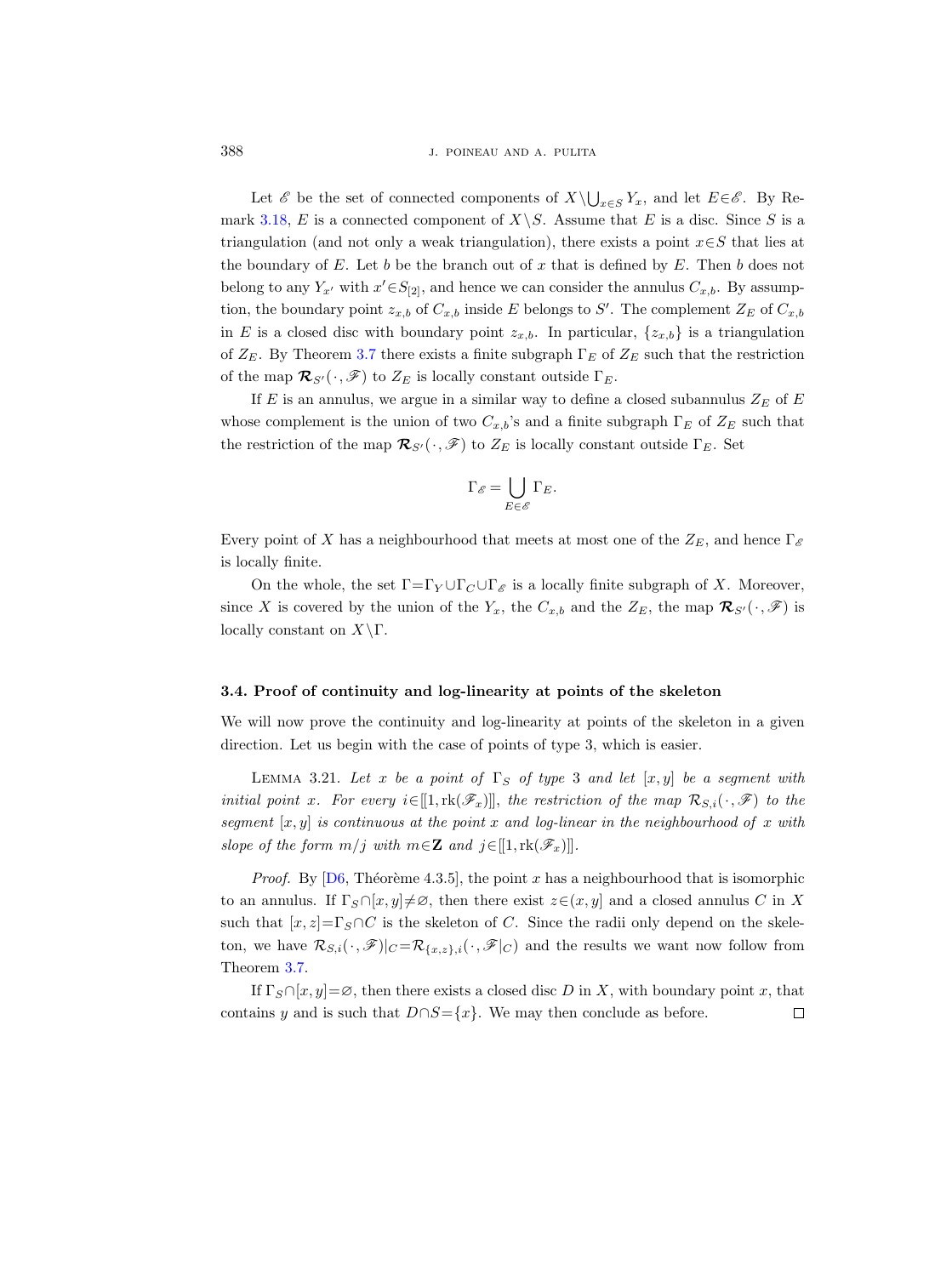We will now turn to the case of points of type 2. Let us first state a result that relates the multiradius of convergence after push-forward by an étale map to the original multiradius of convergence. Recall that  $K$  is assumed to be algebraically closed.

LEMMA 3.22. Let Z be a quasi-smooth K-analytic curve. Let  $\psi: X \to Z$  be a finite morphism. Let  $x \in X$  be a point of type 2 or 3. Assume that  $d=[\mathscr{H}(x):\mathscr{H}(\psi(x))]$  is prime to p.<sup>[\(](#page-32-0)3)</sup> Let L be an algebraically closed complete valued extension of  $\mathcal{H}(x)$ . Then every connected component of  $\pi_L^{-1}(\psi(x)) \setminus {\psi(x)_L}$  is a disc over which the morphism  $\psi_L$ induces a trivial cover of degree d.

*Proof.* By Theorem [2.15](#page-6-0) (1), the point  $x_L$  has type 2 or 3. Moreover, by the definition of  $x_L$  (see Definition [2.8\)](#page-5-4), the norm associated with  $x_L$  is induced by the tensor norm on  $\mathscr{H}(x)\widehat{\otimes}_K L$ . Hence

$$
\sqrt{|\mathscr{H}(x_L)^*|} = \sqrt{||\mathscr{H}(x)\widehat{\otimes}_K L \setminus \{0\}||} = \sqrt{|L^*|},
$$

since L contains  $\mathcal{H}(x)$ . We deduce that the point  $x<sub>L</sub>$  is of type 2. As a consequence, the point  $\psi_L(x_L)$ , where  $\psi_L: X_L \to Z_L$  is the morphism induced by  $\psi$ , is also of type 2.

Recall that, by Lemma [2.9,](#page-5-2) we have  $\psi_L(x_L)=\psi(x)_L$  and that, by Theorem [2.15,](#page-6-0) every connected component of  $\pi_L^{-1}(\psi(x)) \setminus {\psi(x)_L}$  is a disc.

Let  $\mathscr C$  and  $\mathscr D$  be the residual curves at  $x_L$  and  $\psi(x)_L$ , respectively. Using the stability of the field  $\mathscr{H}(\psi(x)_L)$  and arguing as in the proof of Theorem [3.12,](#page-23-0) we show that the morphism  $\tilde{\psi}_L: \mathscr{C} \to \mathscr{D}$  induced by  $\psi$  has degree d. Since d is prime to p and  $\tilde{L}$  is algebraically closed,  $\tilde{\psi}_L$  is generically étale, and hence unramified at almost every closed point. By [\[D6,](#page-35-3) Théorème 4.3.13], we deduce that  $\psi_L$  has degree 1 on almost every branch out of  $x<sub>L</sub>$  and the result follows for almost every connected component of  $\pi_L^{-1}(\psi(x)) \setminus {\psi(x)_L}$  (see the proof of Theorem [3.12](#page-23-0) for more details).

It remains to show that the result holds for every connected component of the space  $\pi_L^{-1}(\psi(x))\setminus\{\psi(x)_L\}.$  Let C be one of them. If L is maximally complete, then, by Corollary [2.18,](#page-8-0) there exists  $\sigma \in \text{Gal}^{c}(L/K)$  that maps C onto a connected component over which  $\psi_L$  induces a trivial cover of degree d and the result follows.

Otherwise, we embed  $L$  into a field  $M$  that is algebraically closed and maximally complete. Let e be the number of connected components of  $\psi_L^{-1}(C)$ . It is enough to prove that  $e=d$ . Since L is algebraically closed, these connected components are geometrically connected (see [\[D3,](#page-35-16) Théorème 7.11]) and  $\pi_{M/L}^{-1}(\psi_L^{-1}(C)) = \psi_M^{-1}(\pi_{M/L}^{-1}(C))$ still has e connected components.

Finally, note that  $\pi_{M/L}^{-1}(C)$  is a connected component of  $\pi_M^{-1}(\psi(x)) \setminus {\psi(x)_M}$ , and hence  $\psi_M$  induces a trivial cover of degree d over it, by the previous arguments. It follows that  $e=d$ .  $\Box$ 

<span id="page-32-1"></span><span id="page-32-0"></span><sup>&</sup>lt;sup>(3)</sup> If  $\tilde{K}$  has characteristic 0, then  $p=1$  and this condition is always satisfied.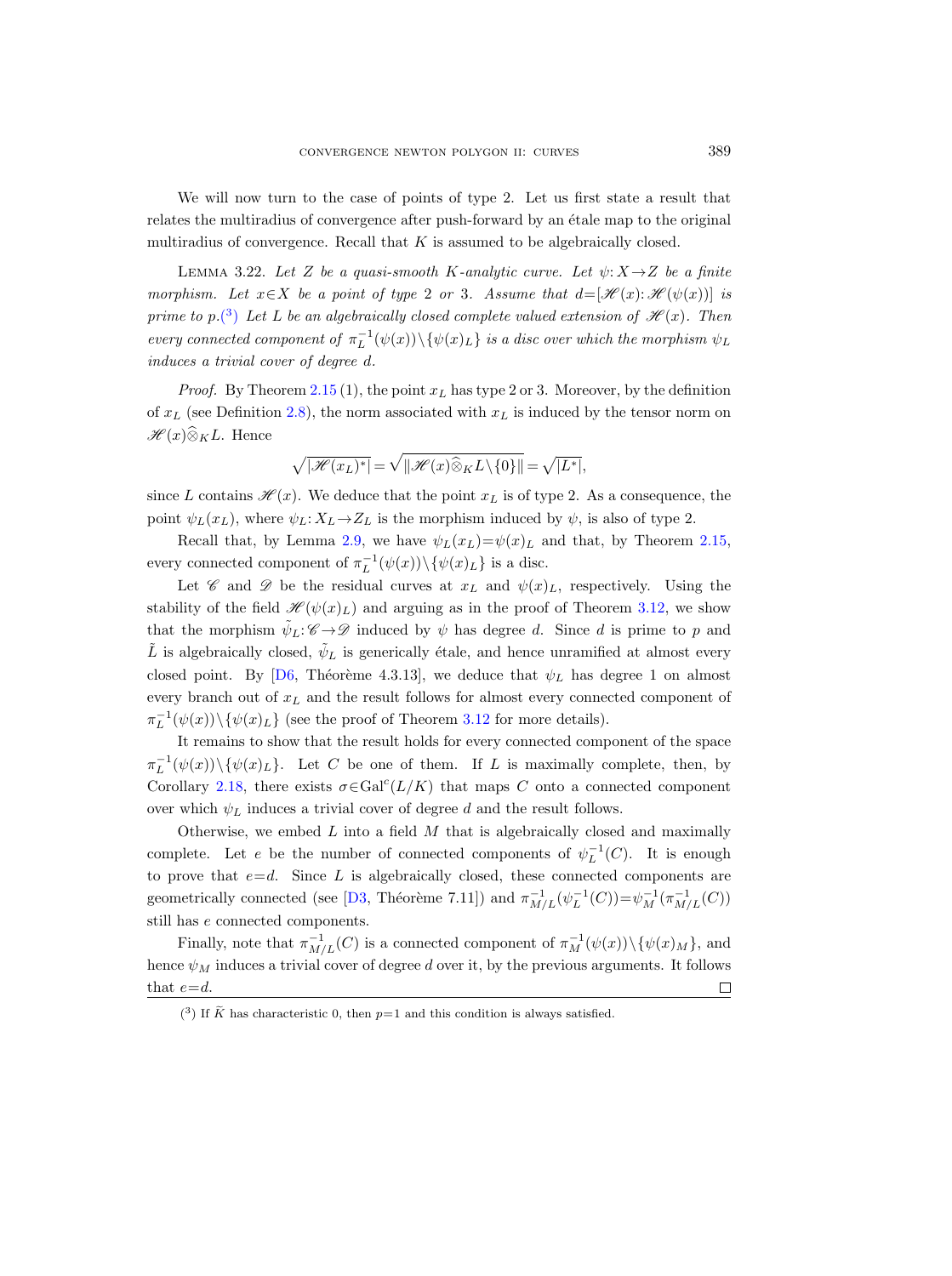LEMMA 3.23. Let  $Z$  be a quasi-smooth K-analytic curve endowed with a weak triangulation T. Let  $\psi: X \to Z$  be a finite étale morphism and let  $x \in \Gamma_S \cap \psi^{-1}(\Gamma_T)$ . Assume that the degree  $d=[\mathcal{H}(x):\mathcal{H}(\psi(x))]$  is prime to p. Then, for every  $i\in[1,\text{rk}(\mathscr{F}_x)]$  and  $j \in [[1, d]], we have$ 

$$
\mathcal{R}_{T,d(i-1)+j}(\psi(x),\psi_*(\mathscr{F},\nabla))=\mathcal{R}_{S,i}(x,(\mathscr{F},\nabla)).
$$

*Proof.* Since  $x \in \Gamma_S$  and  $\psi(x) \in \Gamma_T$ , the radii of convergence at these points only depend on the restrictions of the connections to these points (see Remark [2.32\)](#page-14-1). Let L be an algebraically closed complete valued extension of  $\mathcal{H}(x)$ . By the previous lemma, every connected component of  $\pi_L^{-1}(\psi(x)) \setminus {\psi(x)_L}$  is a disc over which the morphism  $\psi_L$ induces a trivial cover of degree d.

Let W be such a connected component and  $\tilde{y}$  be an L-rational point of it. Letting  $\psi_L^{-1}(\tilde{y}) = {\tilde{x}_1, ..., \tilde{x}_d}$  and arguing as in the proof of Proposition [3.17,](#page-27-0) we show that  $\mathcal{R}_{T_L}(\tilde{y}, \psi_{L*}\pi_L^*\mathscr{F})$  is obtained by concatenating and reordering the tuples

$$
\mathcal{R}_{S_L}(\tilde{x}_1, \pi_L^*\mathscr{F}), \quad ..., \quad \mathcal{R}_{S_L}(\tilde{x}_d, \pi_L^*\mathscr{F}).
$$

We have  $\pi_L(\tilde{y})=\psi(x)$  and, for any  $i\in[1,d]$ ,  $\pi_L(\tilde{x}_i)=x$ . From Lemma [2.39,](#page-16-3) we deduce that  $\mathcal{R}_{T_L}(\tilde{y}, \psi_{L*}\pi_L^*\mathscr{F}) = \mathcal{R}_T(\psi(x), \psi_*\mathscr{F})$  and  $\mathcal{R}_{S_L}(\tilde{x}_i, \pi_L^*\mathscr{F}) = \mathcal{R}_{S_L}(x, \mathscr{F})$  for any  $i \in [[1, d]]$ . The result follows.  $\Box$ 

<span id="page-33-0"></span>PROPOSITION 3.24. Let x be a point of  $\Gamma_S$  of type 2 and  $[x, y]$  be a segment with initial point x. For every  $i \in [[1, \text{rk}(\mathscr{F}_x)]]$ , the restriction of the map  $\mathcal{R}_{S,i}(\cdot, \mathscr{F})$  to the segment  $[x, y]$  is continuous at the point x and log-linear in the neighbourhood of x with slope of the form  $m/j$  with  $m \in \mathbb{Z}$  and  $j \in [[1, \text{rk}(\mathscr{F}_x)]]$ .

*Proof.* Up to shrinking  $[x, y]$ , we may assume that the open interval  $(x, y)$  is the skeleton  $\Gamma_C$  of an open annulus C. Let c be the branch out of x associated with C.

Let us now consider a finite étale map  $\psi: Y \to W$  that satisfies the conclusions of Theorem [3.12](#page-23-0) with c as above and  $N=p$  (and no branches  $b_i$ ). In particular, we have  $\psi^{-1}(\psi(c)) = \{c\}$  and the degree d of  $\psi$  is prime to p. Replacing C by a subannulus, we may assume that  $C \subseteq Z$ , that  $S \cap C = \varnothing$  and that, for every  $z \in \Gamma_C$ ,  $\psi^{-1}(\psi(z)) = \{z\}$ , and hence  $[\mathcal{H}(z):\mathcal{H}(\psi(z))] = d$ , by Lemma [2.24.](#page-10-1)

Since  $\psi^{-1}(\psi(C)) = C$  and  $\psi^{-1}(\psi(x)) = \{x\}$ , we may restrict W and Y by removing a finite number of connected components of  $W \setminus \{ \psi(x) \}$  and  $Y \setminus \{ x \}$  in order to assume that Y is an affinoid domain of X containing  $C\cup\{x\}$  (but not necessarily a neighbourhood of x anymore). Let us endow W with a triangulation T whose skeleton contains  $\psi(\Gamma_C)$ and  $\psi(x)$ .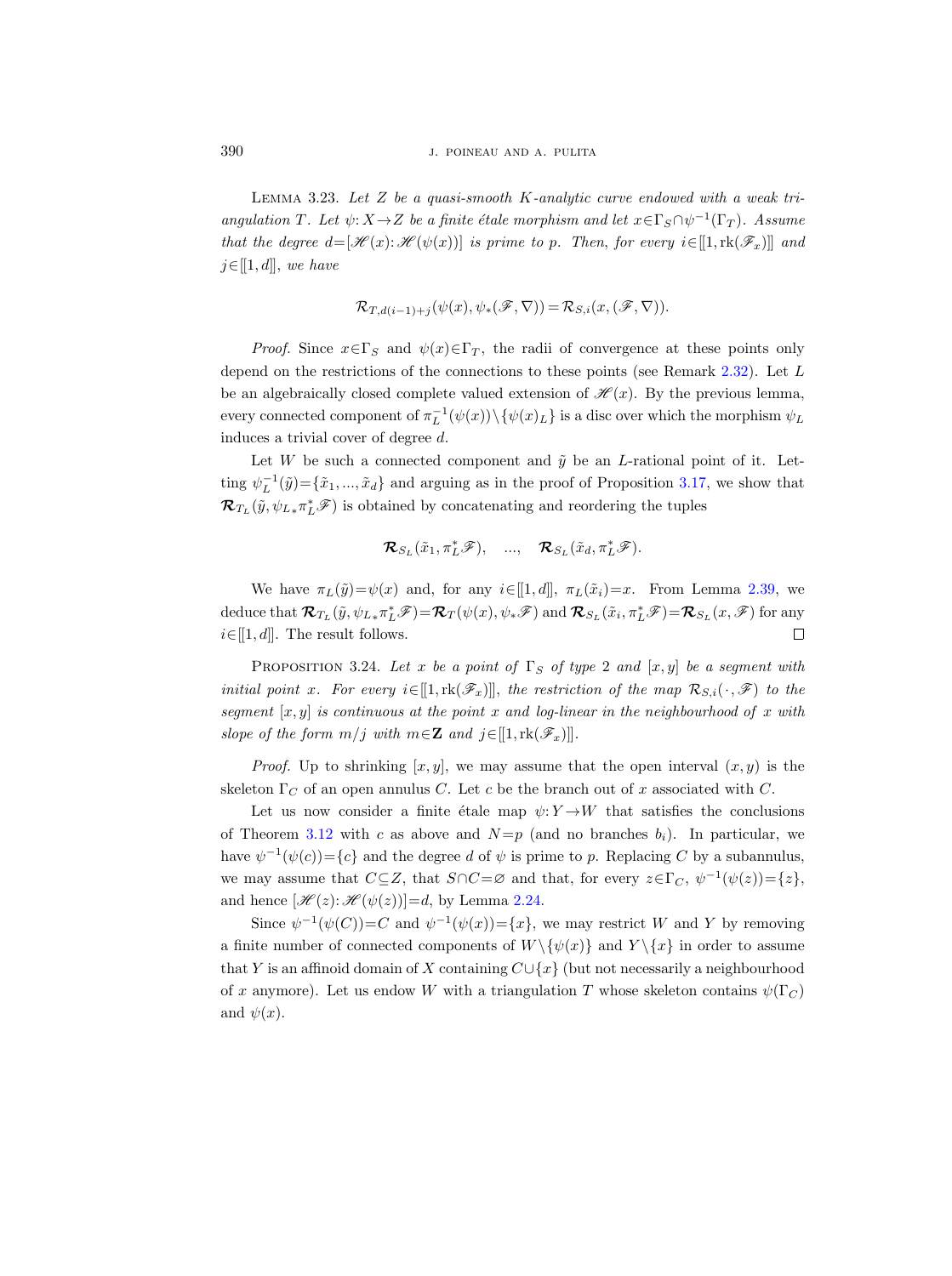By Lemma [3.23,](#page-32-1) for any  $i \in [[1, \text{rk}(\mathscr{F}_x)]]$ , we have

$$
\mathcal{R}_{S,i}(x,\mathscr{F}) = \mathcal{R}_{T,di}(\psi(x),\psi_*\mathscr{F}).
$$

We will now distinguish two cases. First assume that  $\Gamma_C \cap \Gamma_S \neq \emptyset$ . By Lemmas [3.16](#page-27-1) and [3.23,](#page-32-1) for any  $z \in \Gamma_C$  and any  $i \in [[1, \text{rk}(\mathscr{F}_x)]]$  we have

$$
\mathcal{R}_{S,i}(z,\mathscr{F})=\mathcal{R}_{T,di}(\psi(z),\psi_*\mathscr{F}).
$$

By Theorem [3.7,](#page-21-1) the map  $\mathcal{R}_{T,di}(\cdot,\psi_*\mathscr{F})$  is continuous on W and piecewise log-linear on every segment inside it with slopes as requested. The result follows.

Let us now assume that  $\Gamma_C \cap \Gamma_S = \emptyset$ . By Lemma [3.23](#page-32-1) and case (b) of Lemma [3.15,](#page-26-0) whose notation we borrow, for any  $i\in[[1,\text{rk}(\mathscr{F}_x)]]$  and any  $R\in(R_1,R_2)$ , we have

$$
\mathcal{R}_{T,di}(\psi(x_{0,R}), \psi_*\mathscr{F}) = \mathcal{R}_{\varnothing,i}(x_{0,R}, \mathscr{F}|_C) = \min\bigg\{\frac{R_2}{R} \mathcal{R}_{S,i}(x_{0,R}, \mathscr{F}), 1\bigg\}.
$$

If  $\mathcal{R}_{T,di}(\psi(x_{0,R}), \psi_*\mathscr{F})$  < 1 for all R close enough to  $R_2$ , then we have

$$
\mathcal{R}_{T,di}(\psi(x_{0,R}), \psi_*\mathscr{F}) = \frac{R_2}{R} \mathcal{R}_{S,i}(x_{0,R}, \mathscr{F})
$$

and we conclude as before. Otherwise, the set of R such that  $\mathcal{R}_{T,di}(\psi(x_{0,R}), \psi_*\mathscr{F})=1$ contains  $R_2$  in its closure. There exists  $R' \in (R_1, R_2)$  such that  $\mathcal{R}_{T, di}(\cdot, \psi_* \mathscr{F})$  is log-linear on  $[\psi(x_{0,R'},\psi(x)],$  which implies that we actually have  $\mathcal{R}_{T,di}(\psi(x_{0,R}), \psi_*\mathscr{F})=1$  for all R close enough to  $R_2$ . The result then follows from the last statement of Lemma [3.15](#page-26-0) using the fact that

$$
\mathcal{R}_{S,i}(x,\mathscr{F}) = \mathcal{R}_{T,di}(\psi(x),\psi_*\mathscr{F}) = 1.
$$

#### 3.5. Conclusion of the proof

In §[3.3,](#page-25-1) we proved that there exists a locally finite subgraph  $\Gamma$  of X outside which the map  $\mathcal{R}_S$  is locally constant. As a consequence, to prove that  $\mathcal{R}_S$  is continuous, it is now enough to prove that it is continuous at the initial point x of every closed interval  $[x, y]$ inside X. If x belongs to  $\Gamma_S$ , this was done in Lemma [3.21](#page-31-0) and Proposition [3.24.](#page-33-0) Other-wise, x belongs to an open disc and we may use Corollary [3.8.](#page-21-2) This proves property (i) of Theorem [3.6.](#page-21-0)

Properties (ii) and (iii), which deal with the piecewise log-linearity and the form of the slopes, are dealt with in the same way.

Finally, remark that it is possible to enlarge  $\Gamma$  into a locally finite subgraph  $\Gamma'$  of X such that  $X\setminus \Gamma'$  is a disjoint union of relatively compact open discs. In this case, by Remark [2.4,](#page-4-1) there exists a natural continuous retraction  $X \to \Gamma'$ . The map  $\mathcal{R}_S$  factorises by it and Theorem [3.6](#page-21-0) is now proved.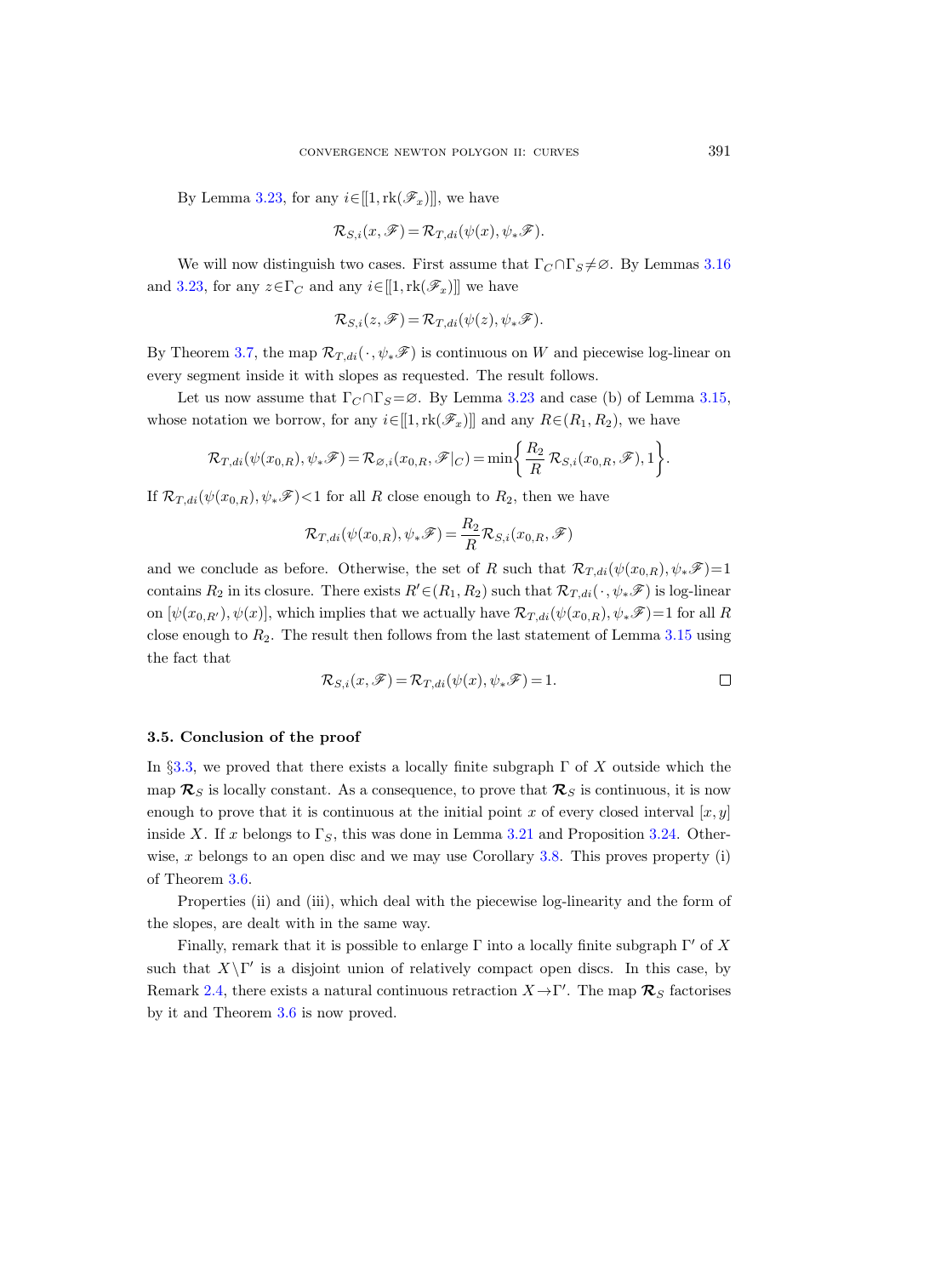Acknowledgements. We thank A. Ducros, F. Baldassarri and K. Kedlaya for useful conversations. We would also like to thank the referees for having read this paper very carefully and provided many interesting comments. The present proof of Proposition [2.26](#page-11-0) was suggested by one of them and another prompted us to add piecewise log-linearity to the statement of our main result (Theorem [3.6\)](#page-21-0). We are especially grateful to them for this.

#### References

- <span id="page-35-15"></span>[BR] Baker, M. & Rumely, R., Potential Theory and Dynamics on the Berkovich Projective Line. Mathematical Surveys and Monographs, 159. Amer. Math. Soc., Providence, RI, 2010.
- <span id="page-35-0"></span>[Ba] BALDASSARRI, F., Continuity of the radius of convergence of differential equations on p-adic analytic curves. Invent. Math., 182 (2010), 513–584.
- <span id="page-35-2"></span>[BD] BALDASSARRI, F. & DI VIZIO, L., Continuity of the radius of convergence of p-adic differential equations on Berkovich analytic spaces. Preprint, 2007. [arXiv:0709.2008](http://arxiv.org/abs/0709.2008) [math.NT].
- <span id="page-35-4"></span>[Be1] Berkovich, V. G., Spectral Theory and Analytic Geometry over Non-Archimedean Fields. Mathematical Surveys and Monographs, 33. Amer. Math. Soc., Providence, RI, 1990.
- <span id="page-35-9"></span> $[Be2]$  — Etale cohomology for non-Archimedean analytic spaces. *Inst. Hautes Etudes Sci.* Publ. Math., 78 (1993), 5–161.
- <span id="page-35-13"></span>[Bos] Bosch, S., Eine bemerkenswerte Eigenschaft der formellen Fasern affinoider R¨aume. Math. Ann., 229 (1977), 25–45.
- <span id="page-35-6"></span>[Bou] BOURBAKI, N., Éléments de mathématique. Algèbre. Chapitres  $\ddot{A}$  à 7. Lecture Notes in Mathematics, 864. Masson, Paris, 1981.
- <span id="page-35-12"></span>[D1] DUCROS, A., Variation de la dimension relative en géométrie analytique  $p$ -adique. Compos. Math., 143 (2007), 1511–1532.
- <span id="page-35-5"></span> $[D2]$  — Triangulations et cohomologie étale sur une courbe analytique p-adique. J. Algebraic Geom., 17 (2008), 503–575.
- <span id="page-35-16"></span>[D3] — Les espaces de Berkovich sont excellents. Ann. Inst. Fourier (Grenoble), 59 (2009), 1443–1552.
- <span id="page-35-8"></span>[D4] — Espaces de Berkovich, polytopes, squelettes et théorie des modèles. Confluentes Math., 4 (2012), 1250007, 57 pp.
- <span id="page-35-10"></span>[D5] — Families of Berkovich spaces. Preprint, 2015. [arXiv:1107.4259](http://arxiv.org/abs/1107.4259) [math.AG].
- <span id="page-35-3"></span>[D6] — La structure des courbes analytiques. In preparation.

[http://www.math.jussieu.fr/](http://www.math.jussieu.fr/~ducros/livre.html)<sup>∼</sup>ducros/livre.html.

- <span id="page-35-7"></span>[DR] Dwork, B. & Robba, P., On ordinary linear p-adic differential equations. Trans. Amer. Math. Soc., 231 (1977), 1–46.
- <span id="page-35-11"></span>[G] GROTHENDIECK, A., Éléments de géométrie algébrique. IV. Étude locale des schémas et des morphismes de schémas. II. Inst. Hautes Études Sci. Publ. Math., 24 (1965).
- <span id="page-35-14"></span>[K1] KEDLAYA, K. S., *p-adic Differential Equations*. Cambridge Studies in Advanced Mathematics, 125. Cambridge Univ. Press, Cambridge, 2010.
- <span id="page-35-1"></span>[K2] — Local and global structure of connections on nonarchimedean curves. To appear in Compos. Math.